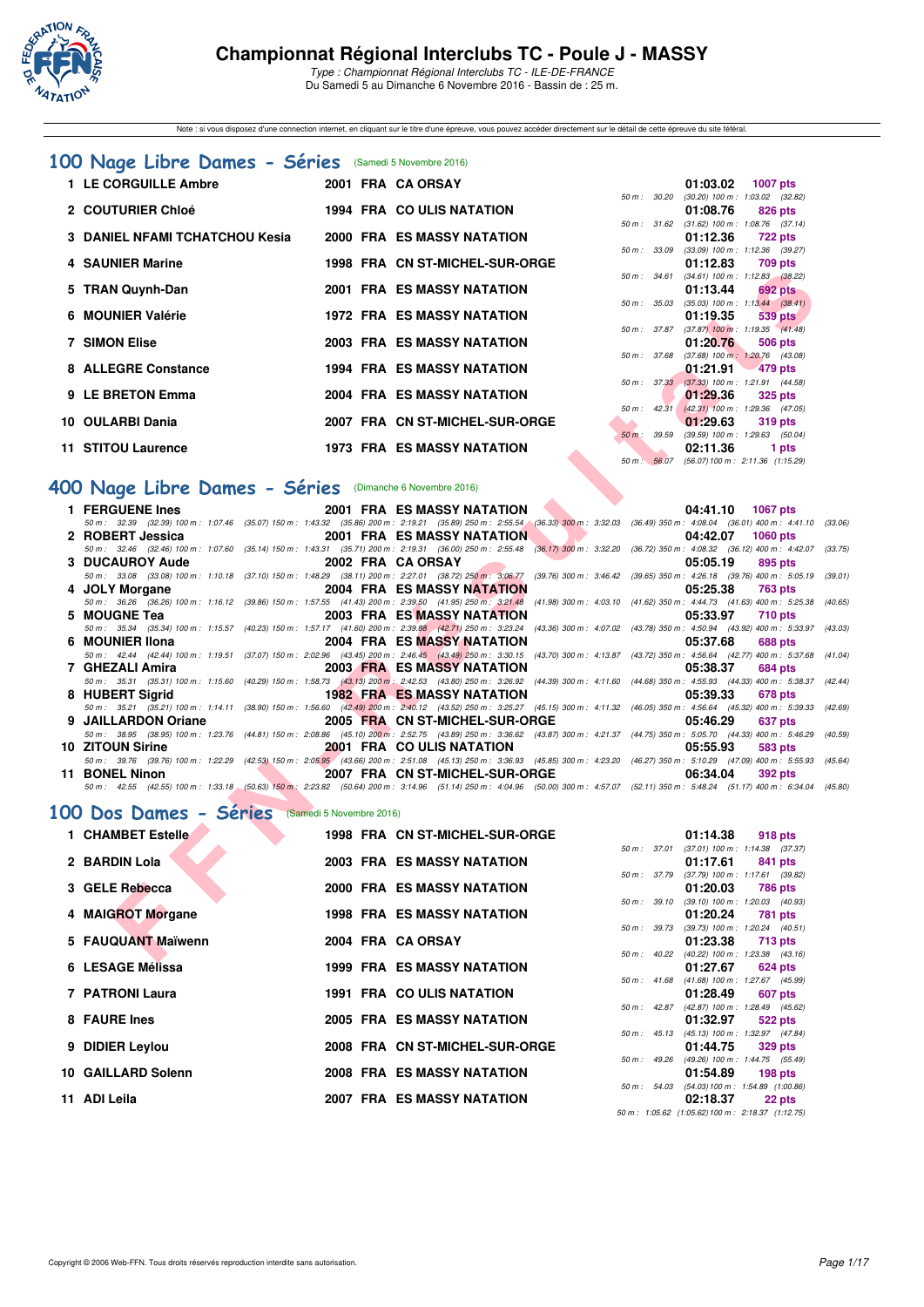

#### **[200 Dos Dames - Séries](http://www.ffnatation.fr/webffn/resultats.php?idact=nat&go=epr&idcpt=42139&idepr=13)** (Dimanche 6 Novembre 2016)

| 1 SUMEIRE Alizé             |  | 2001 FRA CA ORSAY                                                                        | 02:42.10 | 866 pts        |
|-----------------------------|--|------------------------------------------------------------------------------------------|----------|----------------|
|                             |  | 50 m: 37.46 (37.46) 100 m: 1:18.29 (40.83) 150 m: 2:00.71 (42.42) 200 m: 2:42.10 (41.39) |          |                |
| 2 LOSCHI Lea                |  | <b>1998 FRA ES MASSY NATATION</b>                                                        | 02:50.73 | 766 pts        |
|                             |  | 50 m: 37.22 (37.22) 100 m: 1:19.65 (42.43) 150 m: 2:04.71 (45.06) 200 m: 2:50.73 (46.02) |          |                |
| 3 RABARIMAMPIANINA Sendra   |  | 2004 FRA CN ST-MICHEL-SUR-ORGE                                                           | 02:59.03 | 677 pts        |
|                             |  | 50 m: 42.60 (42.60) 100 m: 1:28.26 (45.66) 150 m: 2:15.34 (47.08) 200 m: 2:59.03 (43.69) |          |                |
| 4 BELIN Amelie              |  | 2002 FRA COULIS NATATION                                                                 | 03:04.69 | 619 pts        |
|                             |  | 50 m: 41.46 (41.46) 100 m: 1:27.21 (45.75) 150 m: 2:16.00 (48.79) 200 m: 3:04.69 (48.69) |          |                |
| 5 MJAHED Sirine             |  | 2007 FRA ES MASSY NATATION                                                               | 03:22.98 | 449 pts        |
|                             |  | 50 m: 46.90 (46.90) 100 m: 1:39.82 (52.92) 150 m: 2:33.08 (53.26) 200 m: 3:22.98 (49.90) |          |                |
| 6 AREL-MASSOL Gloria        |  | 2008 FRA ES MASSY NATATION                                                               | 03:27.19 | $413$ pts      |
|                             |  | 50 m: 48.67 (48.67) 100 m: 1:41.53 (52.86) 150 m: 2:34.57 (53.04) 200 m: 3:27.19 (52.62) |          |                |
| 7 STITOU Ines               |  | 2006 FRA ES MASSY NATATION                                                               | 03:33.11 | <b>366 pts</b> |
|                             |  | 50 m: 49.00 (49.00) 100 m: 1:43.09 (54.09) 150 m: 2:39.02 (55.93) 200 m: 3:33.11 (54.09) |          |                |
| 8 ANGELE Loulia             |  | 2007 FRA ES MASSY NATATION                                                               | 03:33.72 | 362 pts        |
|                             |  | 50 m: 52.20 (52.20) 100 m: 1:46.72 (54.52) 150 m: 2:41.40 (54.68) 200 m: 3:33.72 (52.32) |          |                |
| 9 REGNIER Juliette          |  | 2005 FRA CN ST-MICHEL-SUR-ORGE 2005 2003:39.83                                           |          | <b>316 pts</b> |
|                             |  | 50 m: 51.68 (51.68) 100 m: 1:46.82 (55.14) 150 m: 2:44.00 (57.18) 200 m: 3:39.83 (55.83) |          |                |
| 10 ARAGONES Roxane          |  | 2007 FRA ES MASSY NATATION                                                               | 03:40.60 | <b>311 pts</b> |
|                             |  | 50 m: 51.71 (51.71) 100 m: 1:48.01 (56.30) 150 m: 2:45.68 (57.67) 200 m: 3:40.60 (54.92) |          |                |
| <b>11 CARPENTIER Louise</b> |  | 2007 FRA ES MASSY NATATION                                                               | 03:40.96 | <b>308 pts</b> |
|                             |  | 50 m: 50.44 (50.44) 100 m: 1:46.58 (56.14) 150 m: 2:44.41 (57.83) 200 m: 3:40.96 (56.55) |          |                |

#### [100 Brasse Dames - Séries](http://www.ffnatation.fr/webffn/resultats.php?idact=nat&go=epr&idcpt=42139&idepr=22) (Samedi 5 Novembre 2016)

|           | 5 MJAHED Sirine                 |                          | <b>2007 FRA ES MASSY NATATION</b>                                                              |                  | 03:22.98 | 449 pts                                                     |
|-----------|---------------------------------|--------------------------|------------------------------------------------------------------------------------------------|------------------|----------|-------------------------------------------------------------|
|           |                                 |                          | 50 m: 46.90 (46.90) 100 m: 1:39.82 (52.92) 150 m: 2:33.08                                      |                  |          | $(53.26)$ 200 m : 3:22.98 (49.90)                           |
|           | 6 AREL-MASSOL Gloria            |                          | <b>2008 FRA ES MASSY NATATION</b><br>50 m: 48.67 (48.67) 100 m: 1:41.53 (52.86) 150 m: 2:34.57 |                  | 03:27.19 | $413$ pts<br>$(53.04)$ 200 m : 3:27.19 $(52.62)$            |
|           | <b>7 STITOU Ines</b>            |                          | 2006 FRA ES MASSY NATATION                                                                     |                  | 03:33.11 | <b>366 pts</b>                                              |
|           |                                 |                          | 50 m: 49.00 (49.00) 100 m: 1:43.09 (54.09) 150 m: 2:39.02 (55.93) 200 m: 3:33.11 (54.09)       |                  |          |                                                             |
|           | 8 ANGELE Loulia                 |                          | 2007 FRA ES MASSY NATATION                                                                     |                  | 03:33.72 | <b>362 pts</b>                                              |
|           |                                 |                          | 50 m: 52.20 (52.20) 100 m: 1:46.72 (54.52) 150 m: 2:41.40                                      |                  |          | $(54.68)$ 200 m : 3:33.72 $(52.32)$                         |
|           | 9 REGNIER Juliette              |                          | 2005 FRA CN ST-MICHEL-SUR-ORGE<br>50 m: 51.68 (51.68) 100 m: 1:46.82 (55.14) 150 m: 2:44.00    |                  | 03:39.83 | <b>316 pts</b><br>$(57.18)$ 200 m : 3:39.83 $(55.83)$       |
|           | 10 ARAGONES Roxane              |                          | <b>2007 FRA ES MASSY NATATION</b>                                                              |                  | 03:40.60 | 311 pts                                                     |
|           |                                 |                          | 50 m: 51.71 (51.71) 100 m: 1:48.01 (56.30) 150 m: 2:45.68                                      |                  |          | $(57.67)$ 200 m : 3:40.60 $(54.92)$                         |
|           | <b>11 CARPENTIER Louise</b>     |                          | 2007 FRA ES MASSY NATATION                                                                     |                  | 03:40.96 | 308 pts                                                     |
|           |                                 |                          | 50 m: 50.44 (50.44) 100 m: 1:46.58 (56.14) 150 m: 2:44.41                                      |                  |          | $(57.83)$ 200 m : 3:40.96 $(56.55)$                         |
| <b>OO</b> | <b>Brasse Dames - Séries</b>    |                          |                                                                                                |                  |          |                                                             |
|           |                                 | (Samedi 5 Novembre 2016) |                                                                                                |                  |          |                                                             |
|           | 1 SCOUBART Lea                  |                          | 2002 FRA CA ORSAY                                                                              |                  | 01:26.85 | 873 pts                                                     |
|           |                                 |                          |                                                                                                | $50 m$ : $40.71$ |          | $(40.71)$ 100 m : 1:26.85 $(46.14)$                         |
|           | 2 COT Adeline                   |                          | 2001 FRA CN ST-MICHEL-SUR-ORGE                                                                 | 50 m: 42.50      | 01:31.86 | 773 pts<br>(42.50) 100 m: 1:31.86 (49.36)                   |
|           | 3 HADDAD Noor                   |                          | 2003 FRA COULIS NATATION                                                                       |                  | 01:42.31 | 585 pts                                                     |
|           |                                 |                          |                                                                                                | $50 m$ : 47.53   |          | (47.53) 100 m: 1:42.31 (54.78)                              |
|           | 4 METHIVIER Manon               |                          | 2004 FRA ES MASSY NATATION                                                                     |                  | 01:42.49 | 582 pts                                                     |
|           |                                 |                          |                                                                                                | 50 m : 48.70     |          | (48.70) 100 m : 1:42.49 (53.79)                             |
|           | 5 CROSNIER Celine               |                          | <b>2005 FRA ES MASSY NATATION</b>                                                              | 50 m: 53.20      | 01:50.35 | 458 pts                                                     |
|           | 6 MASSOL Helene                 |                          | <b>1971 FRA ES MASSY NATATION</b>                                                              |                  | 01:54.44 | $(53.20)$ 100 m : 1:50.35 $(57.15)$<br><b>399 pts</b>       |
|           |                                 |                          |                                                                                                |                  |          | 50 m: 51.74 (51.74) 100 m: 1:54.44 (1:02.70)                |
|           | 7 GEORGIAKAKIS Olympia          |                          | 2003 FRA CN ST-MICHEL-SUR-ORGE                                                                 |                  | 02:07.51 | 238 pts                                                     |
|           |                                 |                          |                                                                                                | 50 m : 59.51     |          | (59.51) 100 m : 2:07.51 (1:08.00)                           |
|           | 8 FORET Alyssia                 |                          | <b>2008 FRAMES MASSY NATATION</b>                                                              |                  | 02:09.15 | 221 pts<br>50 m: 1:01.66 (1:01.66) 100 m: 2:09.15 (1:07.49) |
|           | 9 PILLAULT Laura                |                          | <b>2008 FRA ES MASSY NATATION</b>                                                              |                  | 02:22.99 | $101$ pts                                                   |
|           |                                 |                          |                                                                                                |                  |          | 50 m: 1:06.51 (1:06.51) 100 m: 2:22.99 (1:16.48)            |
|           | <b>10 LEOTIN DANIEL Kalissa</b> |                          | <b>2008 FRA ES MASSY NATATION</b>                                                              |                  | 02:25.87 | 82 pts                                                      |
|           |                                 |                          |                                                                                                |                  |          | 50 m: 1:07.93 (1:07.93) 100 m: 2:25.87 (1:17.94)            |
|           | 11 RENNUIT Margaux              |                          | <b>2008 FRA ES MASSY NATATION</b>                                                              |                  | 02:33.77 | 40 pts                                                      |
|           |                                 |                          |                                                                                                |                  |          | 50 m: 1:11.79 (1:11.79) 100 m: 2:33.77 (1:21.98)            |
|           | 200 Brasse Dames - Séries       |                          | (Dimanche 6 Novembre 2016)                                                                     |                  |          |                                                             |
|           |                                 |                          |                                                                                                |                  |          |                                                             |
|           | 1 LENGLET Nolwenn               |                          | 2002 FRA ES MASSY NATATION<br>50 m: 38.19 (38.19) 100 m: 1:20.91 (42.72) 150 m: 2:05.93        |                  | 02:51.41 | $1002$ pts<br>$(45.02)$ 200 m : 2:51.41 $(45.48)$           |
|           | 2 DJEMAOUI Lahna                |                          | 2004 FRA CAORSAY                                                                               |                  | 03:01.89 | 889 pts                                                     |
|           |                                 |                          | 50 m: 40.87 (40.87) 100 m: 1:26.37 (45.50) 150 m: 2:13.80                                      |                  |          | $(47.43)$ 200 m : 3:01.89 $(48.09)$                         |
|           | 3 BASILE Helene                 |                          | 2004 FRA CN ST-MICHEL-SUR-ORGE                                                                 |                  | 03:18.27 | <b>726 pts</b>                                              |
|           |                                 |                          | 50 m: 44.59 (44.59) 100 m: 1:35.12 (50.53) 150 m: 2:27.09                                      |                  |          | $(51.97)$ 200 m : 3:18.27 $(51.18)$                         |
|           | 4 REHBINDER Nina                |                          | 2004 FRA ES MASSY NATATION<br>50 m: 46.94 (46.94) 100 m: 1:38.33 (51.39) 150 m: 2:29.64        |                  | 03:20.02 | <b>710 pts</b><br>$(51.31)$ 200 m : 3:20.02 $(50.38)$       |
|           | YAKER A KOUNG Solenn-Esther     |                          | 2005 FRA ES MASSY NATATION                                                                     |                  | 03:30.67 | 614 pts                                                     |
|           |                                 |                          | 50 m: 47.89 (47.89) 100 m: 1:40.76 (52.87) 150 m: 2:36.38                                      |                  |          | (55.62) 200 m : 3:30.67 (54.29)                             |
|           | 6 BENARABA Sarah                |                          | 2005 ALG CN ST-MICHEL-SUR-ORGE                                                                 |                  | 03:31.80 | 604 pts                                                     |

# [200 Brasse Dames - Séries](http://www.ffnatation.fr/webffn/resultats.php?idact=nat&go=epr&idcpt=42139&idepr=23) (Dimanche 6 Novembre 2016)

| 1 LENGLET Nolwenn             |  | 2002 FRA ES MASSY NATATION                                                                         | 02:51.41 | 1002 pts       |
|-------------------------------|--|----------------------------------------------------------------------------------------------------|----------|----------------|
|                               |  | 50 m: 38.19 (38.19) 100 m: 1:20.91 (42.72) 150 m: 2:05.93 (45.02) 200 m: 2:51.41 (45.48)           |          |                |
| 2 DJEMAOUI Lahna              |  | 2004 FRA CA ORSAY                                                                                  | 03:01.89 | 889 pts        |
|                               |  | 50 m: 40.87 (40.87) 100 m: 1:26.37 (45.50) 150 m: 2:13.80 (47.43) 200 m: 3:01.89 (48.09)           |          |                |
| 3 BASILE Helene               |  | 2004 FRA CN ST-MICHEL-SUR-ORGE                                                                     | 03:18.27 | 726 pts        |
|                               |  | 50 m: 44.59 (44.59) 100 m: 1:35.12 (50.53) 150 m: 2:27.09 (51.97) 200 m: 3:18.27 (51.18)           |          |                |
| 4 REHBINDER Nina              |  | 2004 FRA ES MASSY NATATION                                                                         | 03:20.02 | <b>710 pts</b> |
|                               |  | 50 m: 46.94 (46.94) 100 m: 1:38.33 (51.39) 150 m: 2:29.64 (51.31) 200 m: 3:20.02 (50.38)           |          |                |
| 5 YAKER A KOUNG Solenn-Esther |  | 2005 FRA ES MASSY NATATION                                                                         | 03:30.67 | 614 pts        |
|                               |  | 50 m: 47.89 (47.89) 100 m: 1:40.76 (52.87) 150 m: 2:36.38 (55.62) 200 m: 3:30.67 (54.29)           |          |                |
| 6 BENARABA Sarah              |  | 2005 ALG CN ST-MICHEL-SUR-ORGE                                                                     | 03:31.80 | 604 pts        |
|                               |  | 50 m: 45.75 (45.75) 100 m: 1:38.71 (52.96) 150 m: 2:34.49 (55.78) 200 m: 3:31.80 (57.31)           |          |                |
| 7 PASQUET Stéphanie           |  | <b>1982 FRA ES MASSY NATATION</b>                                                                  | 03:33.63 | 589 pts        |
|                               |  | 50 m: 45.73 (45.73) 100 m: 1:38.48 (52.75) 150 m: 2:35.64 (57.16) 200 m: 3:33.63 (57.99)           |          |                |
| 8 ABDI Dina                   |  | 1994 FRA COULIS NATATION                                                                           | 03:44.11 | 503 pts        |
|                               |  | 50 m: 48.72 (48.72) 100 m: 1:45.70 (56.98) 150 m: 2:43.84 (58.14) 200 m: 3:44.11 (1:00.27)         |          |                |
| 9 FORET Soleha                |  | 2006 FRA ES MASSY NATATION                                                                         | 03:44.28 | 501 pts        |
|                               |  | 50 m: 50.32 (50.32) 100 m: 1:48.86 (58.54) 150 m: 2:47.43 (58.57) 200 m: 3:44.28 (56.85)           |          |                |
| 10 HADJIDJ Lina               |  | 2006 FRA ES MASSY NATATION                                                                         | 03:44.62 | 499 pts        |
|                               |  | 50 m: 49.05 (49.05) 100 m: 1:47.22 (58.17) 150 m: 2:46.47 (59.25) 200 m: 3:44.62 (58.15)           |          |                |
| 11 GUILLEMINOT Lina           |  | 2008 FRA ES MASSY NATATION                                                                         | 04:37.44 | 171 pts        |
|                               |  | 50 m: 1:01.47 (1:01.47) 100 m: 2:12.56 (1:11.09) 150 m: 3:27.10 (1:14.54) 200 m: 4:37.44 (1:10.34) |          |                |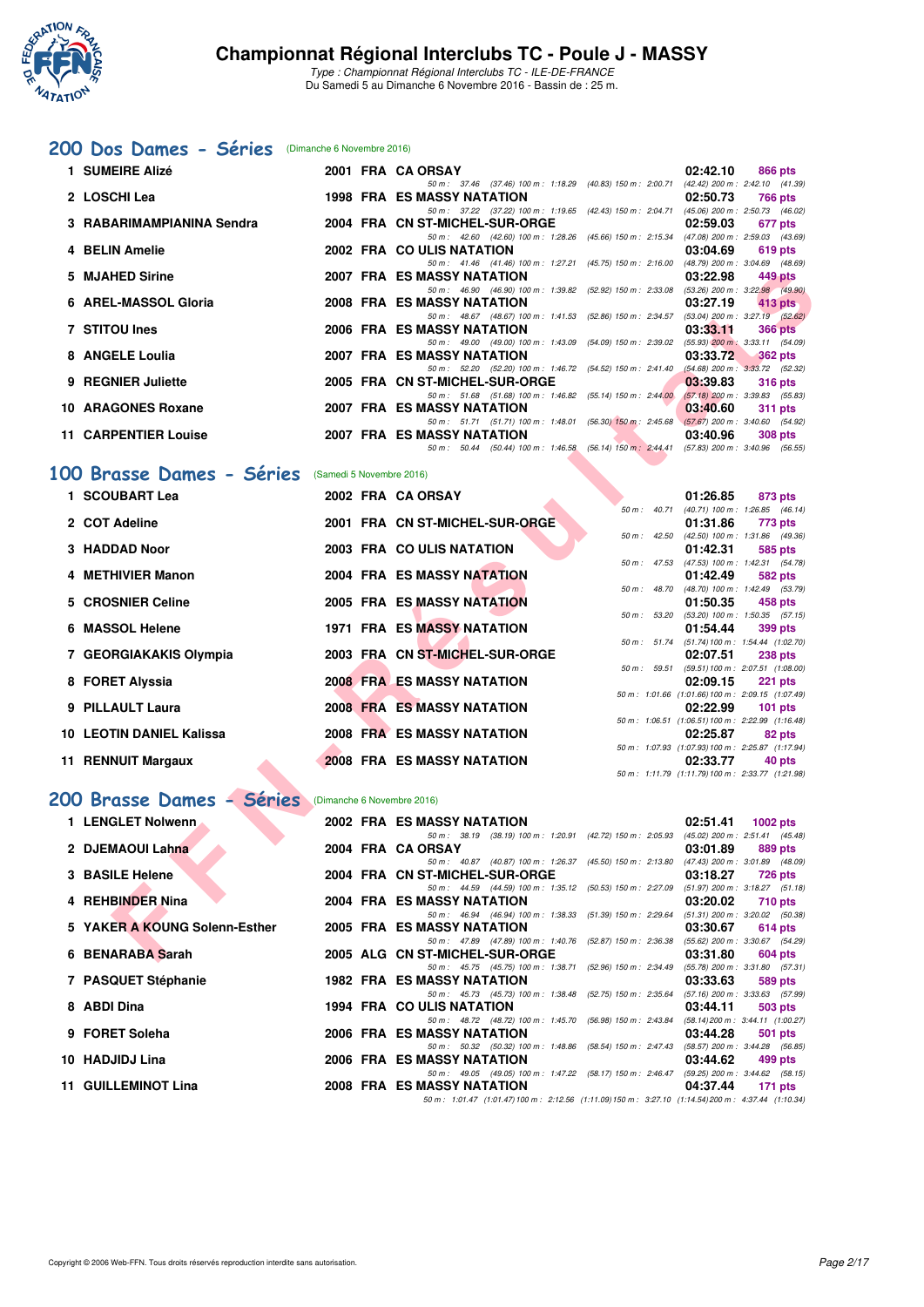

Type : Championnat Régional Interclubs TC - ILE-DE-FRANCE Du Samedi 5 au Dimanche 6 Novembre 2016 - Bassin de : 25 m.

# **[100 Papillon Dames - Séries](http://www.ffnatation.fr/webffn/resultats.php?idact=nat&go=epr&idcpt=42139&idepr=32)** (Samedi 5 Novembre 2016)

| 1 LESAGE Maud                      |  | <b>2001 FRA ES MASSY NATATION</b> |                  | $01:12.83$ 930 pts                             |         |
|------------------------------------|--|-----------------------------------|------------------|------------------------------------------------|---------|
|                                    |  |                                   | 50 m: 33.93      | $(33.93)$ 100 m : 1:12.83 $(38.90)$            |         |
| 2 FOURMY Marina                    |  | 2003 FRA ES MASSY NATATION        |                  | $01:14.24$ 895 pts                             |         |
|                                    |  |                                   | $50 m$ : $34.21$ | $(34.21)$ 100 m : 1:14.24 $(40.03)$            |         |
| 3 VERDIER Alexandra                |  | 2000 FRA ES MASSY NATATION        |                  | $01:15.97$ 852 pts                             |         |
|                                    |  |                                   |                  | 50 m: 34.45 (34.45) 100 m: 1:15.97 (41.52)     |         |
| 4 MAILLE Salomé                    |  | 2004 FRA ES MASSY NATATION        |                  | 01:18.06                                       | 802 pts |
|                                    |  |                                   | 50 m : 35.71     | $(35.71)$ 100 m : 1:18.06 $(42.35)$            |         |
| 5 CHESNEAU Justine                 |  | 2003 FRA ES MASSY NATATION        |                  | 01:18.88 783 pts                               |         |
|                                    |  |                                   |                  | 50 m: 36.56 (36.56) 100 m: 1:18.88 (42.32)     |         |
| 6 MIALOT Maud                      |  | 2003 FRA CA ORSAY                 |                  | 01:19.44 770 pts                               |         |
|                                    |  |                                   | $50 m$ : $36.74$ | $(36.74)$ 100 m : 1:19.44 $(42.70)$            |         |
| 7 CISSE Laura                      |  | 2000 FRA COULIS NATATION          |                  | $01:19.48$ 769 pts                             |         |
|                                    |  |                                   |                  | 50 m: 36.77 (36.77) 100 m: 1:19.48 (42.71)     |         |
| 8 BRIAT Laura                      |  | 1999 FRA CN ST-MICHEL-SUR-ORGE    |                  | 01:20.32 750 pts                               |         |
|                                    |  |                                   | 50 m: 35.57      | $(35.57)$ 100 m : 1:20.32 $(44.75)$            |         |
| 9 NGUYEN Mélanie                   |  | <b>1999 FRA ES MASSY NATATION</b> |                  | $01:26.22$ 621 pts                             |         |
|                                    |  |                                   | 50 m : 36.82     | $(36.82)$ 100 m : 1:26.22 $(49.40)$            |         |
| <b>10 FERRON BERLIOUX Juliette</b> |  | <b>1996 FRA ES MASSY NATATION</b> |                  | $01:27.34$ 598 pts                             |         |
|                                    |  |                                   |                  | 50 m : 38.34 (38.34) 100 m : 1:27.34 (49.00)   |         |
| 11 FAISANT Tanaïs                  |  | 2007 FRA CN ST-MICHEL-SUR-ORGE    |                  | $01:46.33$ 274 pts                             |         |
|                                    |  |                                   |                  | 50 m : 46.10 (46.10) 100 m : 1:46.33 (1:00.23) |         |
|                                    |  |                                   |                  |                                                |         |

# **[200 Papillon Dames - Séries](http://www.ffnatation.fr/webffn/resultats.php?idact=nat&go=epr&idcpt=42139&idepr=33)** (Dimanche 6 Novembre 2016)

| 5 CHESNEAU Justine                                           |  | <b>2003 FRA ES MASSY NATATION</b>                                                                                                 |                  | 01:18.88 | <b>783 pts</b>                                          |
|--------------------------------------------------------------|--|-----------------------------------------------------------------------------------------------------------------------------------|------------------|----------|---------------------------------------------------------|
| 6 MIALOT Maud                                                |  | 2003 FRA CA ORSAY                                                                                                                 |                  |          | 50 m : 36.56 (36.56) 100 m : 1:18.88 (42.32)            |
|                                                              |  |                                                                                                                                   |                  | 01:19.44 | 770 pts<br>50 m : 36.74 (36.74) 100 m : 1:19.44 (42.70) |
| 7 CISSE Laura                                                |  | 2000 FRA COULIS NATATION                                                                                                          |                  | 01:19.48 | <b>769 pts</b>                                          |
|                                                              |  |                                                                                                                                   | 50 m : 36.77     |          | $(36.77)$ 100 m : 1:19.48 $(42.71)$                     |
| 8 BRIAT Laura                                                |  | 1999 FRA CN ST-MICHEL-SUR-ORGE                                                                                                    |                  | 01:20.32 | <b>750 pts</b>                                          |
| 9 NGUYEN Mélanie                                             |  | <b>1999 FRA ES MASSY NATATION</b>                                                                                                 | $50 m$ : $35.57$ | 01:26.22 | $(35.57)$ 100 m : 1:20.32 $(44.75)$<br>621 pts          |
|                                                              |  |                                                                                                                                   | 50 m: 36.82      |          | $(36.82)$ 100 m : 1:26.22 $(49.40)$                     |
| 10 FERRON BERLIOUX Juliette                                  |  | <b>1996 FRA ES MASSY NATATION</b>                                                                                                 |                  | 01:27.34 | 598 pts                                                 |
|                                                              |  |                                                                                                                                   |                  |          | 50 m : 38.34 (38.34) 100 m : 1:27.34 (49.00)            |
| 11 FAISANT Tanaïs                                            |  | 2007 FRA CN ST-MICHEL-SUR-ORGE                                                                                                    | $50 m$ : 46.10   | 01:46.33 | 274 pts<br>$(46.10) 100 m$ : 1:46.33 $(1:00.23)$        |
|                                                              |  |                                                                                                                                   |                  |          |                                                         |
| <b>00 Papillon Dames - Séries</b> (Dimanche 6 Novembre 2016) |  |                                                                                                                                   |                  |          |                                                         |
| 1 ROUSSEAU Elsa                                              |  | <b>2003 FRA ES MASSY NATATION</b>                                                                                                 |                  | 02:38.03 | 912 pts                                                 |
|                                                              |  | 50 m: 35.51 (35.51) 100 m: 1:15.59 (40.08) 150 m: 1:56.89 (41.30) 200 m: 2:38.03 (41.14)                                          |                  |          |                                                         |
| 2 BONDOUY Noah                                               |  | <b>2004 FRA ES MASSY NATATION</b>                                                                                                 |                  | 02:40.28 | 883 pts                                                 |
|                                                              |  | 50 m: 35.09 (35.09) 100 m: 1:16.21 (41.12) 150 m: 1:58.14 (41.93) 200 m: 2:40.28 (42.14)                                          |                  |          |                                                         |
| 3 FOURMY Maëlys                                              |  | <b>2003 FRA ES MASSY NATATION</b><br>50 m: 35.93 (35.93) 100 m: 1:18.63 (42.70) 150 m: 2:02.87 (44.24) 200 m: 2:48.34 (45.47)     |                  | 02:48.34 | 784 pts                                                 |
| 4 BOURHIS Estella                                            |  | 2004 FRA ES MASSY NATATION                                                                                                        |                  | 02:50.53 | 758 pts                                                 |
|                                                              |  | 50 m: 35.62 (35.62) 100 m: 1:18.35 (42.73) 150 m: 2:03.45 (45.10) 200 m: 2:50.53 (47.08)                                          |                  |          |                                                         |
| 5 ELIWA Kamila                                               |  | <b>2004 FRA ES MASSY NATATION</b>                                                                                                 |                  | 02:54.15 | 716 pts                                                 |
|                                                              |  | 50 m: 36.65 (36.65) 100 m: 1:19.60 (42.95) 150 m: 2:06.58 (46.98) 200 m: 2:54.15 (47.57)                                          |                  |          |                                                         |
| 6 HOUAL Solene                                               |  | <b>2002 FRA ES MASSY NATATION</b><br>50 m : 36.34 (36.34) 100 m : 1:19.75 (43.41) 150 m : 2:06.52 (46.77) 200 m : 2:55.64 (49.12) |                  | 02:55.64 | 699 pts                                                 |
| <b>7 GUILBAUD Charlotte</b>                                  |  | 2004 FRA CA ORSAY                                                                                                                 |                  | 02:55.90 | 697 pts                                                 |
|                                                              |  | 50 m: 38.16 (38.16) 100 m: 1:22.36 (44.20) 150 m: 2:08.49 (46.13) 200 m: 2:55.90 (47.41)                                          |                  |          |                                                         |
| 8 GAUDIN Lucy                                                |  | <b>2004 FRA ES MASSY NATATION</b>                                                                                                 |                  | 03:08.35 | 564 pts                                                 |
|                                                              |  | 50 m: 40.22 (40.22) 100 m: 1:28.10 (47.88) 150 m: 2:18.76 (50.66) 200 m: 3:08.35 (49.59)                                          |                  |          |                                                         |
| 9 RICARD Manon                                               |  | 2005 FRA CN ST-MICHEL-SUR-ORGE<br>50 m: 45.70 (45.70) 100 m: 1:41.30 (55.60) 150 m: 2:37.80 (56.50) 200 m: 3:32.01 (54.21)        |                  | 03:32.01 | <b>350 pts</b>                                          |
| 10 NGUYEN DUC LONG Rachel                                    |  | 2006 FRA CN ST-MICHEL-SUR-ORGE                                                                                                    |                  | 03:39.54 | <b>293 pts</b>                                          |
|                                                              |  | 50 m: 47.93 (47.93) 100 m: 1:45.09 (57.16) 150 m: 2:42.99 (57.90) 200 m: 3:39.54 (56.55)                                          |                  |          |                                                         |
| 11 HAMANN Clémence                                           |  | 2002 FRA CO ULIS NATATION                                                                                                         |                  | 03:42.76 | <b>270 pts</b>                                          |
|                                                              |  | 50 m: 47.82 (47.82) 100 m: 1:44.01 (56.19) 150 m: 2:42.78 (58.77) 200 m: 3:42.76 (59.98)                                          |                  |          |                                                         |
| 00 4 Nages Dames - Séries                                    |  | (Samedi 5 Novembre 2016)                                                                                                          |                  |          |                                                         |
| 1 DE CACHELEU Gladys                                         |  | 1994 FRA CA ORSAY                                                                                                                 |                  | 01:10.96 | <b>1044 pts</b>                                         |
| 2 DENDRAEL Justine                                           |  | 1996 FRA COULIS NATATION                                                                                                          |                  | 01:22.49 | 755 pts                                                 |
| 3 MOKHFI Yasmine                                             |  | <b>1999 FRA ES MASSY NATATION</b>                                                                                                 |                  | 01:23.20 | <b>738 pts</b>                                          |
| 4 CRUZ Emma                                                  |  | <b>1999 FRA ES MASSY NATATION</b>                                                                                                 |                  | 01:23.46 | <b>733 pts</b>                                          |
| 5 BOLLEA Bianca                                              |  | 2001 FRA CN ST-MICHEL-SUR-ORGE                                                                                                    |                  | 01:26.15 |                                                         |
|                                                              |  |                                                                                                                                   |                  |          | <b>673 pts</b>                                          |
| 6 GHEZALI Kenza                                              |  | <b>1999 FRA ES MASSY NATATION</b>                                                                                                 |                  | 01:28.52 | <b>622 pts</b>                                          |
| 7 COLAS Sandrine                                             |  | <b>1972 FRA ES MASSY NATATION</b>                                                                                                 |                  | 01:33.06 | <b>531 pts</b>                                          |
| 8 FERRON BERLIOUX Eliane                                     |  | <b>1960 FRA ES MASSY NATATION</b>                                                                                                 |                  | 01:43.33 | <b>351 pts</b>                                          |
| <b>CIEDOUVEL</b>                                             |  | 1000 EDA EC MACCV NATATION                                                                                                        |                  | 04.427   | $0.44 m +$                                              |

# [100 4 Nages Dames - Séries](http://www.ffnatation.fr/webffn/resultats.php?idact=nat&go=epr&idcpt=42139&idepr=40) (Samedi 5 Novembre 2016)

| 1 DE CACHELEU Gladys       |  | 1994 FRA CA ORSAY                 | 01:10.96 | <b>1044 pts</b> |
|----------------------------|--|-----------------------------------|----------|-----------------|
| 2 DENDRAEL Justine         |  | <b>1996 FRA COULIS NATATION</b>   | 01:22.49 | 755 pts         |
| 3 MOKHFI Yasmine           |  | <b>1999 FRA ES MASSY NATATION</b> | 01:23.20 | <b>738 pts</b>  |
| 4 CRUZ Emma                |  | <b>1999 FRA ES MASSY NATATION</b> | 01:23.46 | 733 pts         |
| 5 BOLLEA Bianca            |  | 2001 FRA CN ST-MICHEL-SUR-ORGE    | 01:26.15 | <b>673 pts</b>  |
| 6 GHEZALI Kenza            |  | <b>1999 FRA ES MASSY NATATION</b> | 01:28.52 | <b>622 pts</b>  |
| 7 COLAS Sandrine           |  | <b>1972 FRA ES MASSY NATATION</b> | 01:33.06 | <b>531 pts</b>  |
| 8 FERRON BERLIOUX Eliane   |  | <b>1960 FRA ES MASSY NATATION</b> | 01:43.33 | 351 pts         |
| 9 LE ROUX Flora            |  | <b>1992 FRA ES MASSY NATATION</b> | 01:43.75 | 344 pts         |
| 10 VASQUEZ Julie           |  | <b>1978 FRA ES MASSY NATATION</b> | 01:46.33 | <b>305 pts</b>  |
| <b>11 POUMAREDE Ariane</b> |  | 2006 FRA CN ST-MICHEL-SUR-ORGE    | 02:01.81 | $121$ pts       |

# **[200 4 Nages Dames - Séries](http://www.ffnatation.fr/webffn/resultats.php?idact=nat&go=epr&idcpt=42139&idepr=41)** (Dimanche 6 Novembre 2016)

| <b>VERHOKEN Marjolaine</b> | <b>1984 FRA ES MASSY NATATION</b> | 02:41.69                                                                                     | 890 pts |
|----------------------------|-----------------------------------|----------------------------------------------------------------------------------------------|---------|
|                            |                                   | 50 m : 32.99 (32.99) 100 m : 1:14.81 (41.82) 150 m : 2:03.57 (48.76) 200 m : 2:41.69 (38.12  |         |
| 2 VASQUEZ Lucie            | 2004 FRA ES MASSY NATATION        | 02:42.62                                                                                     | 879 pts |
|                            |                                   | 50 m : 34.57 (34.57) 100 m : 1:18.35 (43.78) 150 m : 2:05.37 (47.02) 200 m : 2:42.62 (37.25, |         |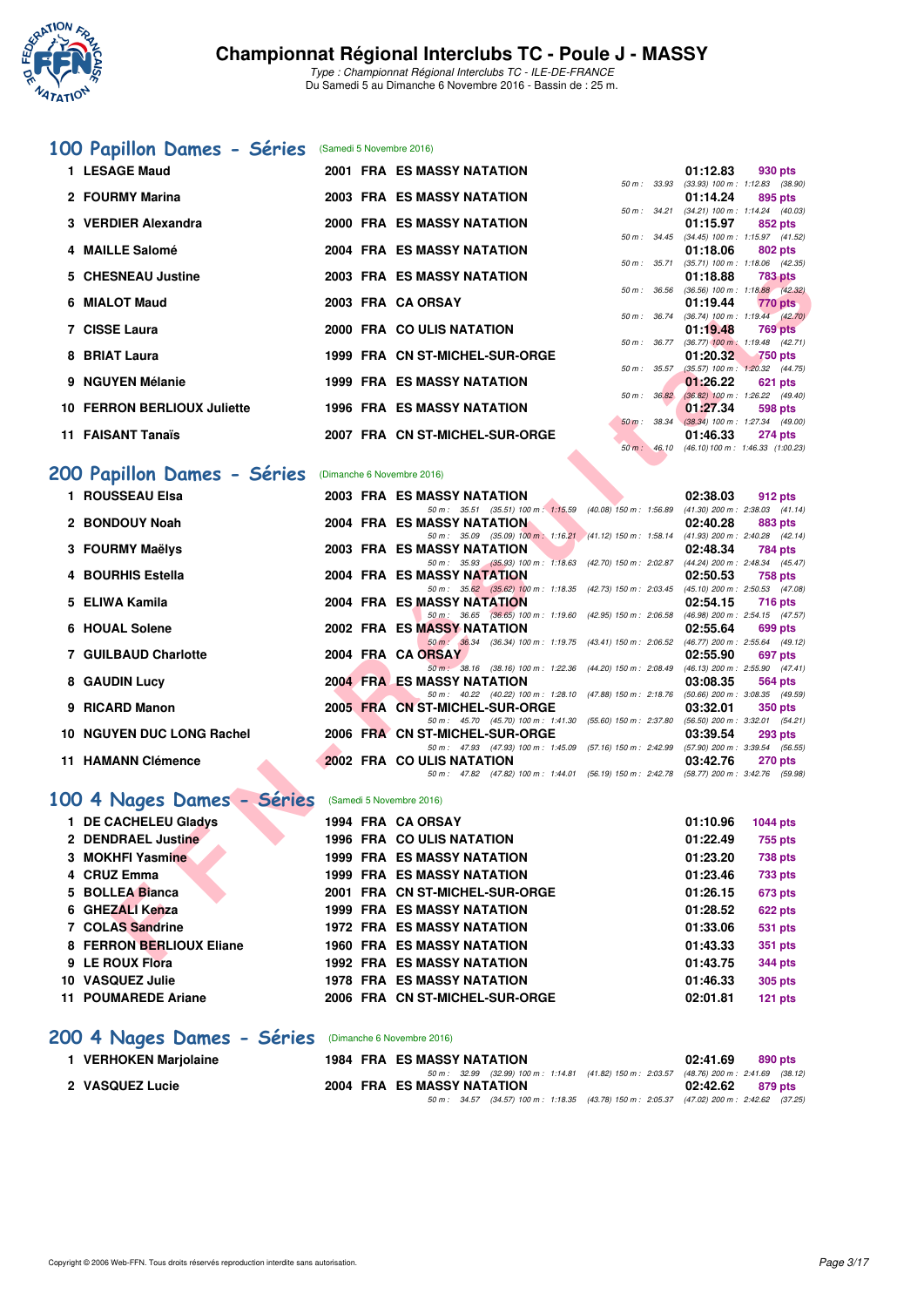

| 200 4 Nages Dames - Séries (suite)                       |          |                                                                                                                                                                                                                                                      |
|----------------------------------------------------------|----------|------------------------------------------------------------------------------------------------------------------------------------------------------------------------------------------------------------------------------------------------------|
| 3 DORE Elise                                             |          | 1990 FRA ES MASSY NATATION<br>02:47.86<br>815 pts                                                                                                                                                                                                    |
| 4 BERINGUE Natacha                                       |          | 50 m: 35.58 (35.58) 100 m: 1:20.91 (45.33) 150 m: 2:07.73 (46.82) 200 m: 2:47.86 (40.13)<br>2003 FRA CA ORSAY<br>02:53.66<br>747 pts                                                                                                                 |
| 5 BILIEN Katia                                           |          | 50 m: 37.20 (37.20) 100 m: 1:20.29 (43.09) 150 m: 2:13.94 (53.65) 200 m: 2:53.66 (39.72)<br>1994 FRA CN ST-MICHEL-SUR-ORGE<br>02:55.88<br><b>721 pts</b><br>50 m: 34.41 (34.41) 100 m: 1:22.60 (48.19) 150 m: 2:14.75 (52.15) 200 m: 2:55.88 (41.13) |
| 6 RICARD Elsa                                            |          | 2003 FRA CN ST-MICHEL-SUR-ORGE<br>02:57.33<br>705 pts<br>50 m: 39.35 (39.35) 100 m: 1:24.21 (44.86) 150 m: 2:17.52 (53.31) 200 m: 2:57.33 (39.81)                                                                                                    |
| 7 LEGER Katell                                           |          | 2006 FRA ES MASSY NATATION<br>02:59.70<br>679 pts<br>50 m: 39.23 (39.23) 100 m: 1:24.15 (44.92) 150 m: 2:17.45 (53.30) 200 m: 2:59.70 (42.25)                                                                                                        |
| 8 BRINDEJONC Juline                                      |          | 2006 FRA ES MASSY NATATION<br>03:09.38<br>577 pts<br>50 m: 42.43 (42.43) 100 m: 1:30.31 (47.88) 150 m: 2:30.16 (59.85) 200 m: 3:09.38 (39.22)                                                                                                        |
| 9 JEAN BAPTISTE Ambre                                    |          | <b>2005 FRA ES MASSY NATATION</b><br>03:09.40<br>577 pts<br>50 m: 41.35 (41.35) 100 m: 1:31.56 (50.21) 150 m: 2:27.65 (56.09) 200 m: 3:09.40 (41.75)                                                                                                 |
| <b>10 MOUNIER Manon</b>                                  |          | 2006 FRA ES MASSY NATATION<br>03:16.01<br><b>513 pts</b><br>50 m: 45.13 (45.13) 100 m: 1:33.50 (48.37) 150 m: 2:31.55 (58.05) 200 m: 3:16.01 (44.46)                                                                                                 |
| 11 BENSAADA Marwa                                        |          | 2006 FRA COULIS NATATION<br>03:32.40<br><b>369 pts</b><br>50 m: 49.60 (49.60) 100 m: 1:37.74 (48.14) 150 m: 2:44.33 (1:06.59) 200 m: 3:32.40 (48.07)                                                                                                 |
| 4x100 Nage Libre Dames - Séries (Samedi 5 Novembre 2016) |          |                                                                                                                                                                                                                                                      |
| 1 SUMEIRE Alizé                                          |          | 2001 FRA CA ORSAY<br>04:19.68<br><b>1030 pts</b>                                                                                                                                                                                                     |
| <b>LE CORGUILLE Ambre</b>                                | 2001 FRA |                                                                                                                                                                                                                                                      |
| <b>MIALOT Maud</b>                                       | 2003 FRA |                                                                                                                                                                                                                                                      |
| <b>DE CACHELEU Gladys</b>                                | 1994 FRA | 50 m: 30.35 (30.35) 100 m: 1:04.58 (34.23) 150 m: 1:34.27 (29.69) 200 m: 2:08.34 (34.07) 250 m: 2:40.74 (32.40) 300 m: 3:15.70 (34.96) 350 m: 3:45.53 (29.83) 400 m: 4:19.68 (34.15)                                                                 |
| 2 LENGLET Nolwenn                                        |          | 2002 FRA ES MASSY NATATION<br>04:22.84<br><b>1007 pts</b>                                                                                                                                                                                            |
| <b>CHESNEAU Justine</b>                                  | 2003 FRA |                                                                                                                                                                                                                                                      |
| <b>FOURMY Maëlys</b>                                     | 2003 FRA |                                                                                                                                                                                                                                                      |
| <b>ROBERT Jessica</b>                                    | 2001 FRA |                                                                                                                                                                                                                                                      |
|                                                          |          | 50 m: 30.58 (30.58) 100 m: 1:03.38 (32.80) 150 m: 1:36.88 (33.50) 200 m: 2:14.10 (37.22) 250 m: 2:46.56 (32.46) 300 m: 3:21.56 (35.00) 350 m: 3:50.73 (29.17) 400 m: 4:22.84 (32.11)                                                                 |
| 3 GHEZALI Amira<br><b>HOUAL Solene</b>                   | 2002 FRA | <b>2003 FRA ES MASSY NATATION</b><br>04:28.39<br>966 pts                                                                                                                                                                                             |
| <b>VERDIER Alexandra</b>                                 | 2000 FRA |                                                                                                                                                                                                                                                      |
| <b>DORE Elise</b>                                        | 1990 FRA |                                                                                                                                                                                                                                                      |
|                                                          |          | 50 m: 35.57 (35.57) 100 m: 1:14.01 (38.44) 150 m: 1:44.24 (30.23) 200 m: 2:16.41 (32.17) 250 m: 2:48.20 (31.79) 300 m: 3:22.57 (34.37) 350 m: 3:53.85 (31.28) 400 m: 4:28.39 (34.54)                                                                 |
| 4 FOURMY Marina                                          |          | <b>2003 FRA ES MASSY NATATION</b><br>04:30.82<br>949 pts                                                                                                                                                                                             |
| <b>LOSCHI Lea</b>                                        | 1998 FRA |                                                                                                                                                                                                                                                      |
| <b>MOUGNE Tea</b>                                        | 2003 FRA |                                                                                                                                                                                                                                                      |
| <b>BONDOUY Noah</b>                                      | 2004 FRA | 50 m: 32.57 (32.57) 100 m: 1:07.76 (35.19) 150 m: 1:40.99 (33.23) 200 m: 2:18.72 (37.73) 250 m: 2:50.66 (31.94) 300 m: 3:27.13 (36.47) 350 m: 3:56.99 (29.86) 400 m: 4:30.82 (33.83)                                                                 |
| 5 LESAGE Maud                                            |          | <b>2001 FRA ES MASSY NATATION</b><br>04:32.14<br>939 pts                                                                                                                                                                                             |
| <b>BRINDEJONC Juline</b>                                 | 2006 FRA |                                                                                                                                                                                                                                                      |
| <b>ROUSSEAU Elsa</b>                                     | 2003 FRA |                                                                                                                                                                                                                                                      |
| <b>FERGUENE Ines</b>                                     | 2001 FRA |                                                                                                                                                                                                                                                      |
| 6 MAILLE Salomé                                          |          | 50 m: 31.49 (31.49) 100 m: 1:05.09 (33.60) 150 m: 1:41.31 (36.22) 200 m: 2:22.68 (41.37) 250 m: 2:55.00 (32.32) 300 m: 3:29.41 (34.41) 350 m: 3:58.63 (29.22) 400 m: 4:32.14 (33.51)<br>2004 FRA ES MASSY NATATION<br>04:45.13<br>849 pts            |
| <b>VASQUEZ Lucie</b>                                     | 2004 FRA |                                                                                                                                                                                                                                                      |
| <b>MOUNIER IIona</b>                                     | 2004 FRA |                                                                                                                                                                                                                                                      |
| <b>GAUDIN Lucy</b>                                       | 2004 FRA |                                                                                                                                                                                                                                                      |
| 7 BASILE Helene                                          |          | 50 m: 32,55 (32.55) 100 m: 1:08.90 (36.35) 150 m: 1:40.15 (31.25) 200 m: 2:15.81 (35.66) 250 m: 2:52.41 (36.60) 300 m: 3:32.53 (40.12) 350 m: 4:07.38 (34.85) 400 m: 4:45.13 (37.75)                                                                 |
| <b>RICARD Elsa</b>                                       | 2003 FRA | 2004 FRA CN ST-MICHEL-SUR-ORGE<br>04:51.93<br>804 pts                                                                                                                                                                                                |
| RABARIMAMPIANINA Sendra                                  | 2004 FRA |                                                                                                                                                                                                                                                      |
| <b>SAUNIER Marine</b>                                    | 1998 FRA |                                                                                                                                                                                                                                                      |
|                                                          |          | 50 m: 34.24 (34.24) 100 m: 1:12.82 (38.58) 150 m: 1:46.36 (33.54) 200 m: 2:23.31 (36.95) 250 m: 3:00.33 (37.02) 300 m: 3:40.53 (40.20) 350 m: 4:14.80 (34.27) 400 m: 4:51.93 (37.13)                                                                 |
| 8 ELIWA Kamila                                           |          | <b>2004 FRA ES MASSY NATATION</b><br>04:54.63<br><b>786 pts</b>                                                                                                                                                                                      |
| <b>JOLY Morgane</b>                                      | 2004 FRA |                                                                                                                                                                                                                                                      |
| <b>LEGER Katell</b>                                      | 2006 FRA |                                                                                                                                                                                                                                                      |
| YAKER A KOUNG Solenn-Esther<br>9 ZITOUN Sirine           | 2005 FRA | 50 m: 32.47 (32.47) 100 m: 1:07.04 (34.57) 150 m: 1:41.99 (34.95) 200 m: 2:20.24 (38.25) 250 m: 2:56.59 (36.35) 300 m: 3:37.44 (40.85) 350 m: 4:14.40 (36.96) 400 m: 4:54.63 (40.23)<br>2001 FRA COULIS NATATION<br>04:55.33<br>781 pts              |
| <b>COUTURIER Chloé</b>                                   | 1994 FRA |                                                                                                                                                                                                                                                      |
| <b>DENDRAEL Justine</b>                                  | 1996 FRA |                                                                                                                                                                                                                                                      |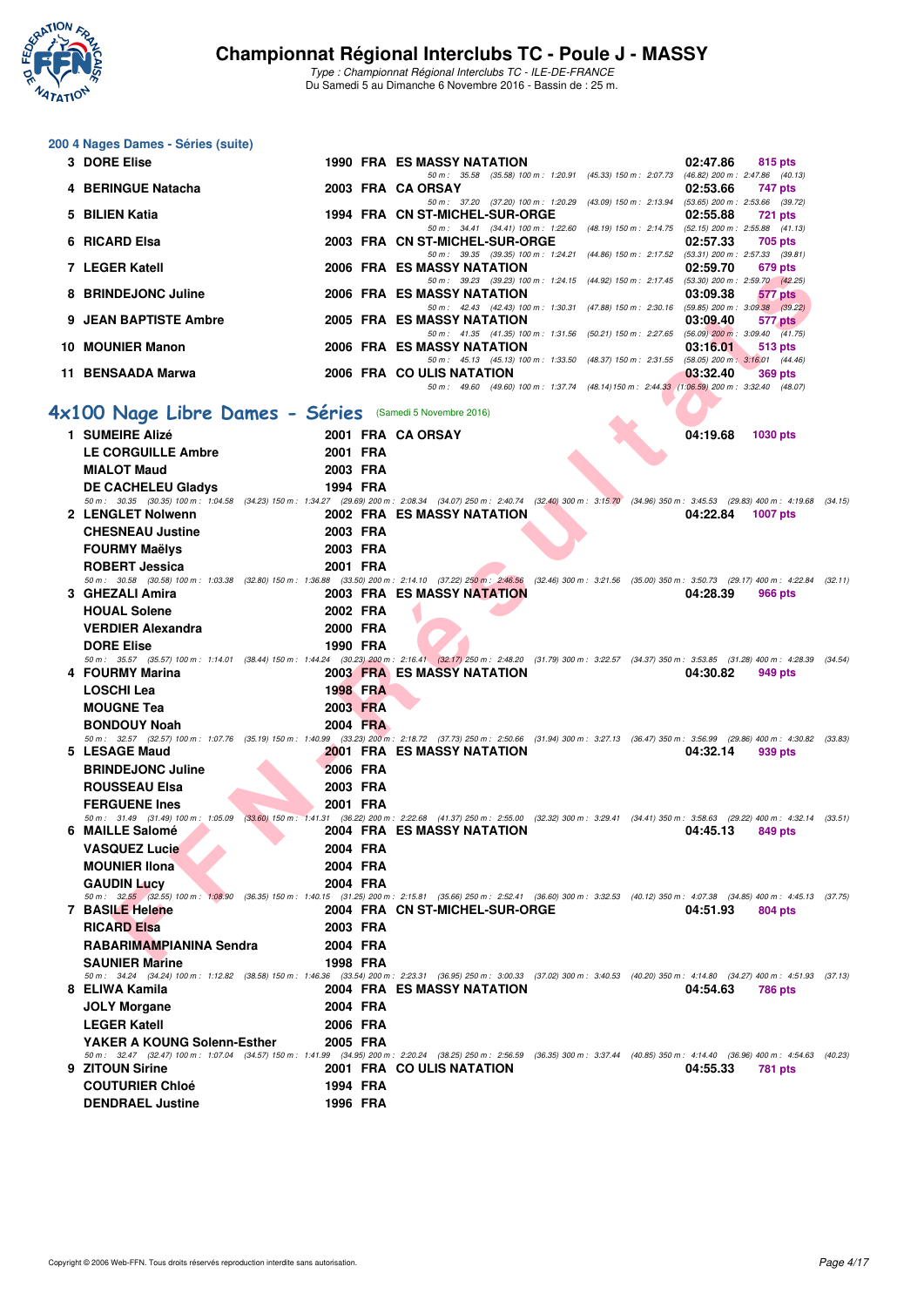

| 4x100 Nage Libre Dames - Séries (suite)                                                                                                                                                                                    |                      |                                   |          |                 |             |
|----------------------------------------------------------------------------------------------------------------------------------------------------------------------------------------------------------------------------|----------------------|-----------------------------------|----------|-----------------|-------------|
| <b>CISSE Laura</b><br>50 m: 36.75 (36.75) 100 m: 1:20.07 (43.32) 150 m: 1:51.83 (31.76) 200 m: 2:29.52 (37.69) 250 m: 3:06.03 (36.51) 300 m: 3:46.33 (40.30) 350 m: 4:18.65 (32.32) 400 m: 4:55.33 (36.68)                 | 2000 FRA             |                                   |          |                 |             |
| 10 BOURHIS Estella                                                                                                                                                                                                         |                      | 2004 FRA ES MASSY NATATION        | 04:58.69 | <b>760 pts</b>  |             |
| <b>DANIEL NFAMI TCHATCHOU Kesia</b>                                                                                                                                                                                        | <b>2000 FRA</b>      |                                   |          |                 |             |
| <b>NGUYEN Mélanie</b>                                                                                                                                                                                                      | 1999 FRA             |                                   |          |                 |             |
| <b>JEAN BAPTISTE Ambre</b>                                                                                                                                                                                                 | 2005 FRA             |                                   |          |                 |             |
| 50 m: 33.39 (33.39) 100 m: 1:10.45 (37.06) 150 m: 1:44.52 (34.07) 200 m: 2:24.21 (39.69) 250 m: 2:59.59 (35.38) 300 m: 3:39.93 (40.34) 350 m: 4:16.71 (36.78) 400 m: 4:58.69 (41.98)<br>11 BENARABA Sarah                  |                      | 2005 ALG CN ST-MICHEL-SUR-ORGE    | 05:16.87 | 648 pts         |             |
| <b>BONEL Ninon</b>                                                                                                                                                                                                         | 2007 FRA             |                                   |          |                 |             |
| <b>NGUYEN DUC LONG Rachel</b>                                                                                                                                                                                              | 2006 FRA             |                                   |          |                 |             |
| <b>BILIEN Katia</b>                                                                                                                                                                                                        | 1994 FRA             |                                   |          |                 |             |
| 50 m: 35.58 (35.58) 100 m: 1:17.51 (41.93) 150 m: 1:58.78 (41.27) 200 m: 2:47.73 (48.95) 250 m: 3:27.34 (39.61) 300 m: 4:10.49 (43.15) 350 m: 4:41.88 (31.39) 400 m: 5:16.87 (34.99)                                       |                      |                                   |          |                 |             |
| 4x200 Nage Libre Dames - Séries (Dimanche 6 Novembre 2016)                                                                                                                                                                 |                      |                                   |          |                 |             |
| 1 LENGLET Nolwenn                                                                                                                                                                                                          |                      | 2002 FRA ES MASSY NATATION        | 09:17.77 | <b>1027 pts</b> |             |
| <b>ROBERT Jessica</b>                                                                                                                                                                                                      | 2001 FRA             |                                   |          |                 |             |
| <b>CHESNEAU Justine</b>                                                                                                                                                                                                    | 2003 FRA             |                                   |          |                 |             |
| <b>FOURMY Maëlys</b>                                                                                                                                                                                                       | 2003 FRA             |                                   |          |                 |             |
| 50 m: 31.32 (31.32) 100 m: 1:05.00 (33.68) 150 m: 1:40.54 (35.54) 200 m: 2:16.48 (35.94) 250 m: 2:46.41 (29.93) 300 m: 3:19.41 (33.00) 350 m: 3:54.01 (34.60) 400 m: 4:28.81 (34.80) 450 m: 5:03.09                        | 2001 FRA CA ORSAY    |                                   |          |                 |             |
| 2 SUMEIRE Alizé<br><b>GUILBAUD Charlotte</b>                                                                                                                                                                               | 2004 FRA             |                                   | 09:18.06 | 1026 pts        |             |
| <b>LE CORGUILLE Ambre</b>                                                                                                                                                                                                  | 2001 FRA             |                                   |          |                 |             |
| <b>MIALOT Maud</b>                                                                                                                                                                                                         | 2003 FRA             |                                   |          |                 |             |
| 50 m: 31.03 (31.03) 100 m: 1:05.57 (34.54) 150 m: 1:42.64 (37.07) 200 m: 2:20.87 (38.23) 250 m: 2:52.75 (31.88) 300 m: 3:28.79 (36.04) 350 m: 4:06.40 (37.61) 400 m: 4:42.98 (36.58) 450 m: 5:13.63                        |                      |                                   |          |                 |             |
| 3 DORE Elise                                                                                                                                                                                                               |                      | <b>1990 FRA ES MASSY NATATION</b> | 09:44.92 | 927 pts         |             |
| <b>GHEZALI Amira</b>                                                                                                                                                                                                       | 2003 FRA             |                                   |          |                 |             |
| <b>VERDIER Alexandra</b>                                                                                                                                                                                                   | 2000 FRA             |                                   |          |                 |             |
| <b>HOUAL Solene</b><br>50 m: 32.72 (32.72) 100 m: 1:09.07 (36.35) 150 m: 1:48.31 (39.24) 200 m: 2:29.10 (40.79) 250 m: 3:04.56 (35.46) 300 m: 3:45.96 (41.40) 350 m: 4:29.80 (43.84) 400 m: 5:12.88 (43.08) 450 m: 5:12.88 | 2002 FRA             |                                   |          |                 |             |
| 4 LESAGE Maud                                                                                                                                                                                                              |                      | <b>2001 FRA ES MASSY NATATION</b> | 09:45.53 | 925 pts         |             |
| <b>BRINDEJONC Juline</b>                                                                                                                                                                                                   | 2006 FRA             |                                   |          |                 |             |
| <b>ROUSSEAU Elsa</b>                                                                                                                                                                                                       | 2003 FRA             |                                   |          |                 |             |
| <b>FERGUENE Ines</b>                                                                                                                                                                                                       | 2001 FRA             |                                   |          |                 |             |
| 50 m: 31.57 (31.57) 100 m: 1:06.57 (35.00) 150 m: 1:42.98 (36.41) 200 m: 2:19.43 (36.45) 250 m: 2:56.78 (37.35) 300 m: 3:41.73 (44.95) 350 m: 4:27.16 (45.43) 400 m: 5:07.81 (40.65) 450 m: 5:40.94<br>5 FOURMY Marina     |                      | <b>2003 FRA ES MASSY NATATION</b> | 10:14.44 | 825 pts         |             |
| <b>MOUGNE Tea</b>                                                                                                                                                                                                          | 2003 FRA             |                                   |          |                 |             |
| <b>BONDOUY Noah</b>                                                                                                                                                                                                        | 2004 FRA             |                                   |          |                 |             |
| <b>MOUNIER Manon</b>                                                                                                                                                                                                       | 2006 FRA             |                                   |          |                 |             |
| 50 m: 32.33 (32.33) 100 m: 1:09.11 (36.78) 150 m: 1:46.31 (37.20) 200 m: 2:22.92 (36.61) 250 m: 2:56.42 (33.50) 300 m: 3:34.55 (38.13) 350 m: 4:15.40 (40.85) 400 m: 4:56.47 (41.07) 450 m: 5:28.24                        |                      |                                   |          |                 |             |
| 6 MAILLE Salomé                                                                                                                                                                                                            |                      | 2004 FRA ES MASSY NATATION        | 10:14.62 | 824 pts         |             |
| <b>VASQUEZ Lucie</b><br><b>MOUNIER IIona</b>                                                                                                                                                                               | 2004 FRA<br>2004 FRA |                                   |          |                 |             |
| <b>GAUDIN Lucy</b>                                                                                                                                                                                                         | 2004 FRA             |                                   |          |                 |             |
| 50 m: 33.74 (33.74) 100 m: 1:11.14 (37.40) 150 m: 1:49.80 (38.66) 200 m: 2:27.86 (38.06) 250 m: 3:00.84 (32.98) 300 m: 3:38.25 (37.41) 350 m: 4:16.99 (38.74) 400 m: 4:52.63 (35.64) 450 m: 5:30.32                        |                      |                                   |          |                 |             |
| <b>7 COUTURIER Chloé</b>                                                                                                                                                                                                   |                      | 1994 FRA COULIS NATATION          | 10:34.40 | <b>759 pts</b>  |             |
| <b>DENDRAEL Justine</b>                                                                                                                                                                                                    | 1996 FRA             |                                   |          |                 |             |
| <b>CISSE Laura</b>                                                                                                                                                                                                         | 2000 FRA             |                                   |          |                 |             |
| <b>ZITOUN Sirine</b><br>50 m: 34.09 (34.09) 100 m: 1:12.46 (38.37) 150 m: 1:52.15 (39.69) 200 m: 2:32.09 (39.94) 250 m: 3:11.16 (39.07) 300 m: 3:53.61 (42.45) 350 m: 4:36.41 (42.80) 400 m: 5:20.16 (43.75)               | 2001 FRA             |                                   |          |                 | $450 m : -$ |
| 8 BASILE Helene                                                                                                                                                                                                            |                      | 2004 FRA CN ST-MICHEL-SUR-ORGE    | 10:34.94 | 757 pts         |             |
| <b>SAUNIER Marine</b>                                                                                                                                                                                                      | 1998 FRA             |                                   |          |                 |             |
| RABARIMAMPIANINA Sendra                                                                                                                                                                                                    | 2004 FRA             |                                   |          |                 |             |
| <b>RICARD Elsa</b>                                                                                                                                                                                                         | 2003 FRA             |                                   |          |                 |             |
| 50 m: 34.57 (34.57) 100 m: 1:13.98 (39.41) 150 m: 1:55.98 (42.00) 200 m: 2:37.83 (41.85) 250 m: 3:13.84 (36.01) 300 m: 3:53.66 (39.82) 350 m: 4:35.54 (41.88) 400 m: 5:15.56 (40.02) 450 m: 5:53.79<br>9 ELIWA Kamila      |                      | <b>2004 FRA ES MASSY NATATION</b> | 10:35.89 |                 |             |
| <b>JOLY Morgane</b>                                                                                                                                                                                                        | 2004 FRA             |                                   |          | 754 pts         |             |
| <b>LEGER Katell</b>                                                                                                                                                                                                        | 2006 FRA             |                                   |          |                 |             |
| YAKER A KOUNG Solenn-Esther                                                                                                                                                                                                | 2005 FRA             |                                   |          |                 |             |
| 50 m: 32.84 (32.84) 100 m: 1:08.57 (35.73) 150 m: 1:45.39 (36.82) 200 m: 2:22.53 (37.14) 250 m: 2:58.18 (35.65) 300 m: 3:37.41 (39.23) 350 m: 4:18.68 (41.27) 400 m: 4:59.38 (40.70) 450 m: 5:36.90                        |                      |                                   |          |                 |             |
| 10 BOURHIS Estella                                                                                                                                                                                                         |                      | 2004 FRA ES MASSY NATATION        | 10:47.40 | 717 pts         |             |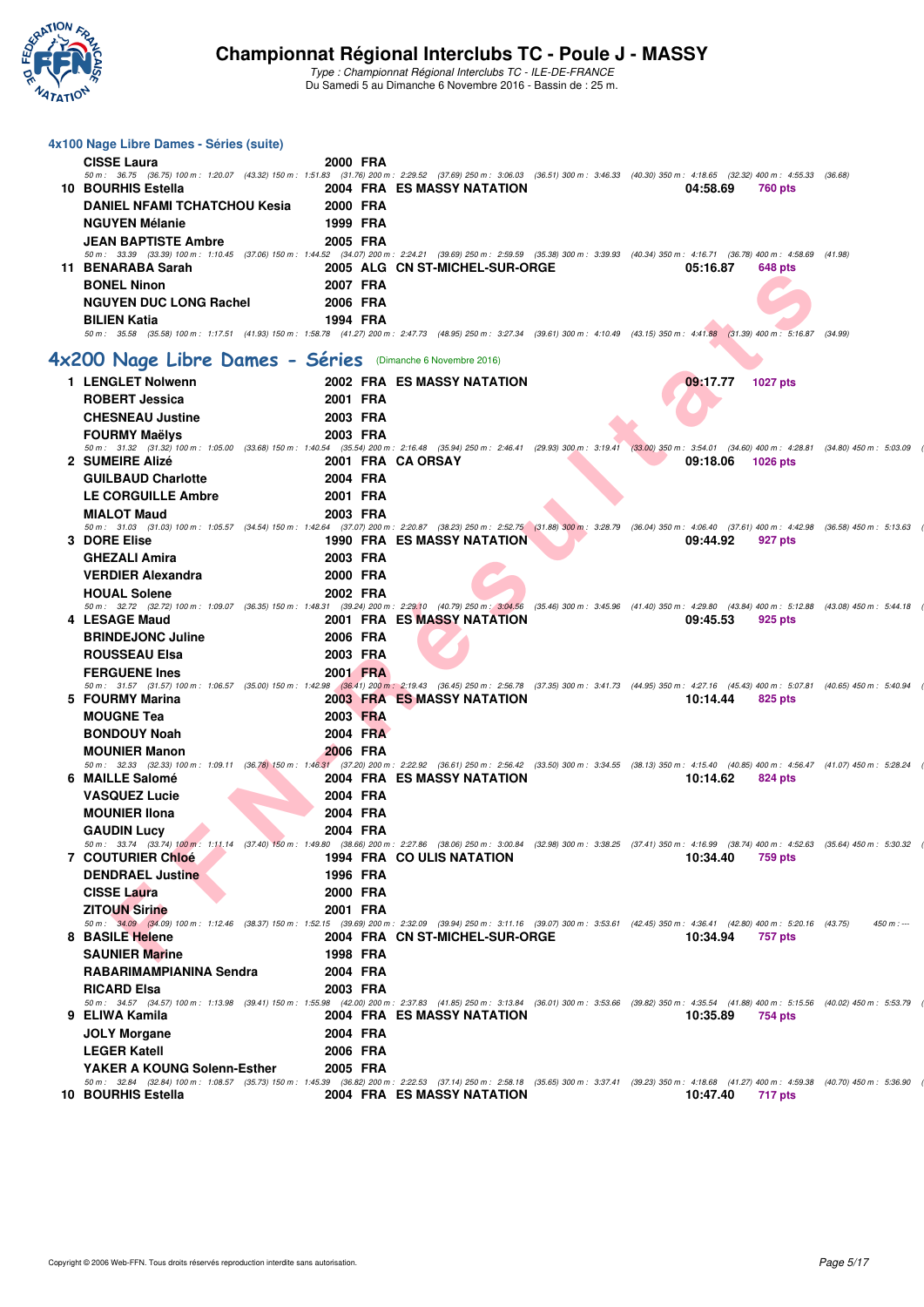

| 4x200 Nage Libre Dames - Séries (suite)                                                                                                                                                                                              |                 |                                |  |          |                |            |
|--------------------------------------------------------------------------------------------------------------------------------------------------------------------------------------------------------------------------------------|-----------------|--------------------------------|--|----------|----------------|------------|
| <b>JEAN BAPTISTE Ambre</b>                                                                                                                                                                                                           | 2005 FRA        |                                |  |          |                |            |
| <b>DANIEL NFAMI TCHATCHOU Kesia</b>                                                                                                                                                                                                  | 2000 FRA        |                                |  |          |                |            |
| <b>REHBINDER Nina</b>                                                                                                                                                                                                                | 2004 FRA        |                                |  |          |                |            |
| 50 m: 34.97 (34.97) 100 m: 1:15.13 (40.16) 150 m: 1:55.56 (40.43) 200 m: 2:35.95 (40.39) 250 m: 3:13.87 (37.92) 300 m: 3:58.17 (44.30) 350 m: 4:43.35 (45.18) 400 m: 5:26.87 (43.52)                                                 |                 |                                |  |          |                | $450 m: -$ |
| 11 OULARBI Dania                                                                                                                                                                                                                     |                 | 2007 FRA CN ST-MICHEL-SUR-ORGE |  | 11:39.34 | 563 pts        |            |
| <b>BILIEN Katia</b>                                                                                                                                                                                                                  | 1994 FRA        |                                |  |          |                |            |
| <b>BENARABA Sarah</b>                                                                                                                                                                                                                | <b>2005 ALG</b> |                                |  |          |                |            |
| <b>NGUYEN DUC LONG Rachel</b><br>50 m: 40.23 (40.23) 100 m: 1:35.20 (54.97) 150 m: 2:26.30 (51.10) 200 m: 3:14.20 (47.90) 250 m: 3:48.20 (34.00) 300 m: 4:27.30 (39.10) 350 m: 5:07.30 (40.00) 400 m: 5:49.34 (42.04) 450 m: 6:26.10 | 2006 FRA        |                                |  |          |                |            |
|                                                                                                                                                                                                                                      |                 |                                |  |          |                |            |
| 4x100 4 Nages Dames - Séries (Dimanche 6 Novembre 2016)                                                                                                                                                                              |                 |                                |  |          |                |            |
| 1 ROBERT Jessica                                                                                                                                                                                                                     |                 | 2001 FRA ES MASSY NATATION     |  | 04:56.35 | <b>969 pts</b> |            |
| <b>LENGLET Nolwenn</b>                                                                                                                                                                                                               | 2002 FRA        |                                |  |          |                |            |
| <b>CHESNEAU Justine</b>                                                                                                                                                                                                              | 2003 FRA        |                                |  |          |                |            |
| <b>FOURMY Maëlys</b>                                                                                                                                                                                                                 | 2003 FRA        |                                |  |          |                |            |
| 50 m : 34.36 (34.36) 100 m : 1:10.26 (35.90) 150 m : 1:48.05 (37.79) 200 m : 2:31.10 (43.05) 250 m : 3:07.38 (36.28) 300 m : 3:49.36 (41.98) 350 m : 4:21.59 (32.23) 400 m : 4:56.35 (34.76)                                         |                 |                                |  |          |                |            |
| 2 SUMEIRE Alizé<br><b>SCOUBART Lea</b>                                                                                                                                                                                               | 2002 FRA        | 2001 FRA CA ORSAY              |  | 05:02.80 | 928 pts        |            |
|                                                                                                                                                                                                                                      |                 |                                |  |          |                |            |
| <b>MIALOT Maud</b>                                                                                                                                                                                                                   | 2003 FRA        |                                |  |          |                |            |
| <b>LE CORGUILLE Ambre</b><br>50 m : 36.27 (36.27) 100 m : 1:15.77 (39.50) 150 m : 1:55.70 (39.93) 200 m : 2:42.37 (46.67) 250 m : 3:18.19 (35.82) 300 m : 3:59.43 (41.24) 350 m : 4:29.40 (29.97) 400 m : 5:02.80 (33.40)            | 2001 FRA        |                                |  |          |                |            |
| 3 HOUAL Solene                                                                                                                                                                                                                       |                 | 2002 FRA ES MASSY NATATION     |  | 05:07.32 | 900 pts        |            |
| <b>VERDIER Alexandra</b>                                                                                                                                                                                                             | 2000 FRA        |                                |  |          |                |            |
| <b>GHEZALI Amira</b>                                                                                                                                                                                                                 | 2003 FRA        |                                |  |          |                |            |
| <b>DORE Elise</b>                                                                                                                                                                                                                    | 1990 FRA        |                                |  |          |                |            |
| 50 m: 35.81 (35.81) 100 m: 1:13.81 (38.00) 150 m: 1:52.66 (38.85) 200 m: 2:35.82 (43.16) 250 m; 3:15.11 (39.29) 300 m: 4:00.60 (45.49) 350 m: 4:31.84 (31.24) 400 m: 5:07.32 (35.48)                                                 |                 | 2001 FRA ES MASSY NATATION     |  | 05:07.88 |                |            |
| 4 FERGUENE Ines<br><b>LESAGE Maud</b>                                                                                                                                                                                                | 2001 FRA        |                                |  |          | 897 pts        |            |
| <b>ROUSSEAU Elsa</b>                                                                                                                                                                                                                 | 2003 FRA        |                                |  |          |                |            |
| <b>BRINDEJONC Juline</b>                                                                                                                                                                                                             | 2006 FRA        |                                |  |          |                |            |
| 50 m : 33.32 (33.32) 100 m : 1:09.62 (36.30) 150 m : 1:50.02 (40.40) 200 m : 2:36.06 (46.04) 250 m : 3:10.09 (34.03) 300 m : 3:49.03 (38.94) 350 m : 4:26.79 (37.76) 400 m : 5:07.88 (41.09)                                         |                 |                                |  |          |                |            |
| 5 MOUNIER IIona                                                                                                                                                                                                                      |                 | 2004 FRA ES MASSY NATATION     |  | 05:17.20 | 841 pts        |            |
| <b>VASQUEZ Lucie</b>                                                                                                                                                                                                                 | 2004 FRA        |                                |  |          |                |            |
| <b>GAUDIN Lucy</b>                                                                                                                                                                                                                   | 2004 FRA        |                                |  |          |                |            |
| <b>MAILLE Salomé</b>                                                                                                                                                                                                                 | 2004 FRA        |                                |  |          |                |            |
| 50 m: 39.64 (39.64) 100 m: 1:21.16 (41.52) 150 m: 2:00.47 (39.31) 200 m: 2:45.11 (44.64) 250 m: 3:22.35 (37.24) 300 m: 4:08.91 (46.56) 350 m: 4:41.23 (32.32) 400 m: 5:17.20 (35.97)<br>6 MOUGNE Tea                                 |                 | 2003 FRA ES MASSY NATATION     |  | 05:24.59 |                |            |
| <b>BONDOUY Noah</b>                                                                                                                                                                                                                  | 2004 FRA        |                                |  |          | 798 pts        |            |
| <b>FOURMY Marina</b>                                                                                                                                                                                                                 | 2003 FRA        |                                |  |          |                |            |
| <b>MOUNIER Manon</b>                                                                                                                                                                                                                 | 2006 FRA        |                                |  |          |                |            |
| 50 m: 38.87 (38.87) 100 m: 1:22.51 (43.64) 150 m: 2:01.91 (39.40) 200 m: 2:46.81 (44.90) 250 m: 3:20.41 (33.60) 300 m: 4:00.81 (40.40) 350 m: 4:40.41 (39.60) 400 m: 5:24.59 (44.18)                                                 |                 |                                |  |          |                |            |
| <b>7 DENDRAEL Justine</b>                                                                                                                                                                                                            |                 | 1996 FRA COULIS NATATION       |  | 05:34.35 | 743 pts        |            |
| <b>HADDAD Noor</b>                                                                                                                                                                                                                   | 2003 FRA        |                                |  |          |                |            |
| <b>COUTURIER Chloé</b>                                                                                                                                                                                                               | 1994 FRA        |                                |  |          |                |            |
| <b>CISSE Laura</b>                                                                                                                                                                                                                   | 2000 FRA        |                                |  |          |                |            |
| 50 m: 40.23 (40.23) 100 m: 1:23.29 (43.06) 150 m: 2:09.26 (45.97) 200 m: 3:03.32 (54.06) 250 m: 3:37.77 (34.45) 300 m: 4:21.87 (44.10) 350 m: 4:54.87 (33.00) 400 m: 5:34.35 (39.48)<br><b>8 JEAN BAPTISTE Ambre</b>                 |                 | 2005 FRA ES MASSY NATATION     |  | 05:37.05 | <b>728 pts</b> |            |
| <b>REHBINDER Nina</b>                                                                                                                                                                                                                | 2004 FRA        |                                |  |          |                |            |
| <b>BOURHIS Estella</b>                                                                                                                                                                                                               | 2004 FRA        |                                |  |          |                |            |
| <b>DANIEL NFAMI TCHATCHOU Kesia</b>                                                                                                                                                                                                  | 2000 FRA        |                                |  |          |                |            |
| 50 m: 44.77 (44.77) 100 m: 1:31.72 (46.95) 150 m: 2:17.27 (45.55) 200 m: 3:07.74 (50.47) 250 m: 3:43.35 (35.61) 300 m: 4:25.43 (42.08) 350 m: 4:59.24 (33.81) 400 m: 5:37.05 (37.81)                                                 |                 |                                |  |          |                |            |
| 9 RABARIMAMPIANINA Sendra                                                                                                                                                                                                            |                 | 2004 FRA CN ST-MICHEL-SUR-ORGE |  | 05:37.06 | <b>728 pts</b> |            |
| <b>BASILE Helene</b>                                                                                                                                                                                                                 | 2004 FRA        |                                |  |          |                |            |
| <b>RICARD Manon</b>                                                                                                                                                                                                                  | 2005 FRA        |                                |  |          |                |            |
| <b>RICARD Elsa</b>                                                                                                                                                                                                                   | 2003 FRA        |                                |  |          |                |            |
| 50 m: 39.75 (39.75) 100 m: 1:20.78 (41.03) 150 m: 2:06.05 (45.27) 200 m: 2:57.21 (51.16) 250 m: 3:34.94 (37.73) 300 m: 4:18.44 (43.50) 350 m: 4:56.30 (37.86) 400 m: 5:37.06 (40.76)<br>10 ELIWA Kamila                              |                 | 2004 FRA ES MASSY NATATION     |  | 05:41.90 | 701 pts        |            |
| <b>LEGER Katell</b>                                                                                                                                                                                                                  | 2006 FRA        |                                |  |          |                |            |
| <b>JOLY Morgane</b>                                                                                                                                                                                                                  | 2004 FRA        |                                |  |          |                |            |
| YAKER A KOUNG Solenn-Esther                                                                                                                                                                                                          | 2005 FRA        |                                |  |          |                |            |
| 50 m : 40.03 (40.03) 100 m : 1:23.14 (43.11) 150 m : 2:06.91 (43.77) 200 m : 2:56.36 (49.45) 250 m : 3:37.82 (41.46) 300 m : 4:29.88 (52.06) 350 m : 5:03.99 (34.11) 400 m : 5:41.90 (37.91)                                         |                 |                                |  |          |                |            |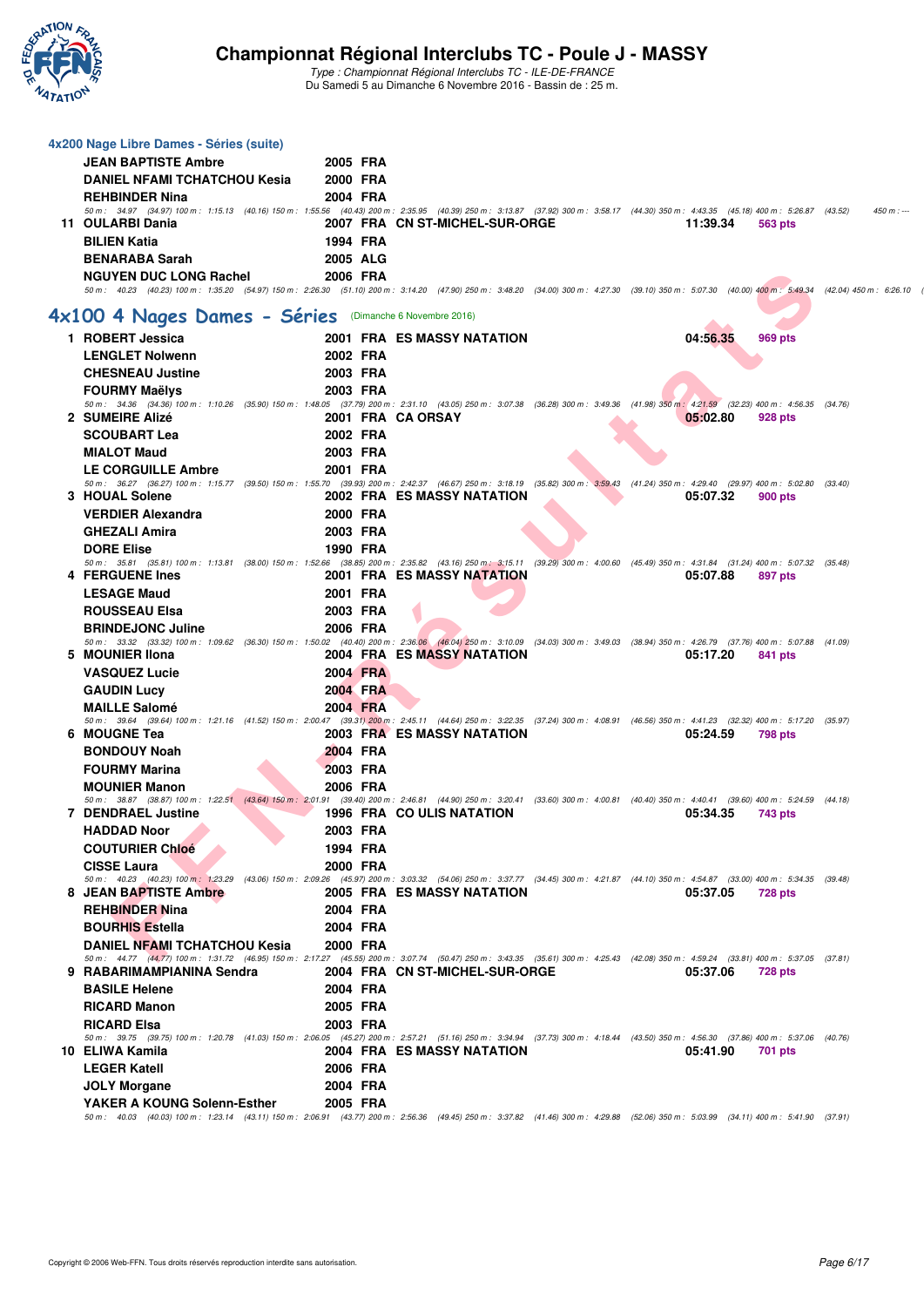

| 4x100 4 Nages Dames - Séries (suite)                                     |                      |                                                                                                                                                                                                                                          |                         |                                         |  |
|--------------------------------------------------------------------------|----------------------|------------------------------------------------------------------------------------------------------------------------------------------------------------------------------------------------------------------------------------------|-------------------------|-----------------------------------------|--|
| 11 REGNIER Juliette                                                      |                      | 2005 FRA CN ST-MICHEL-SUR-ORGE                                                                                                                                                                                                           | 06:01.05                | <b>602 pts</b>                          |  |
| <b>BENARABA Sarah</b>                                                    | 2005 ALG             |                                                                                                                                                                                                                                          |                         |                                         |  |
| <b>BILIEN Katia</b>                                                      | 1994 FRA             |                                                                                                                                                                                                                                          |                         |                                         |  |
| <b>NGUYEN DUC LONG Rachel</b>                                            | 2006 FRA             |                                                                                                                                                                                                                                          |                         |                                         |  |
|                                                                          |                      | 50 m: 50.32 (50.32) 100 m: 1:44.58 (54.26) 150 m: 2:30.02 (45.44) 200 m: 3:23.88 (53.86) 250 m: 3:58.64 (34.76) 300 m: 4:40.51 (41.87) 350 m: 5:18.50 (37.99) 400 m: 6:01.05 (42.55)                                                     |                         |                                         |  |
| 10x50 Nage Libre Dames - Séries                                          |                      | (Samedi 5 Novembre 2016)                                                                                                                                                                                                                 |                         |                                         |  |
| 1 LE CORGUILLE Ambre                                                     |                      | 2001 FRA CA ORSAY                                                                                                                                                                                                                        | 05:07.25                | 1039 pts                                |  |
| <b>SUMEIRE Alizé</b>                                                     | 2001 FRA             |                                                                                                                                                                                                                                          |                         |                                         |  |
| <b>DE CACHELEU Gladys</b>                                                | 1994 FRA             |                                                                                                                                                                                                                                          |                         |                                         |  |
| <b>FAUQUANT Maïwenn</b>                                                  | 2004 FRA             |                                                                                                                                                                                                                                          |                         |                                         |  |
| <b>SCOUBART Lea</b>                                                      | 2002 FRA             |                                                                                                                                                                                                                                          |                         |                                         |  |
| <b>MIALOT Maud</b>                                                       | 2003 FRA             |                                                                                                                                                                                                                                          |                         |                                         |  |
| <b>DUCAUROY Aude</b>                                                     | 2002 FRA             |                                                                                                                                                                                                                                          |                         |                                         |  |
| <b>DJEMAOUI Lahna</b>                                                    | 2004 FRA             |                                                                                                                                                                                                                                          |                         |                                         |  |
| <b>GUILBAUD Charlotte</b>                                                | 2004 FRA             |                                                                                                                                                                                                                                          |                         |                                         |  |
| <b>BERINGUE Natacha</b>                                                  | 2003 FRA             |                                                                                                                                                                                                                                          |                         |                                         |  |
|                                                                          |                      | 50 m: 28.66 (28.66) 100 m: 57.77 (29.11) 150 m: 1:27.96 (30.19) 200 m: 1:59.43 (31.47) 250 m: 2:30.29 (30.86) 300 m: 3:00.82 (30.53) 350 m: 3:31.86 (31.04) 400 m: 4:04.19 (32.33) 450 m: 4:35.37                                        |                         |                                         |  |
| 2 CHAMBET Estelle<br><b>BOLLEA Bianca</b>                                | 2001 FRA             | 1998 FRA CN ST-MICHEL-SUR-ORGE                                                                                                                                                                                                           | 05:29.77                | 920 pts                                 |  |
|                                                                          |                      |                                                                                                                                                                                                                                          |                         |                                         |  |
| <b>BRIAT Laura</b><br><b>BASILE Helene</b>                               | 1999 FRA<br>2004 FRA |                                                                                                                                                                                                                                          |                         |                                         |  |
| <b>COT Adeline</b>                                                       | 2001 FRA             |                                                                                                                                                                                                                                          |                         |                                         |  |
| <b>JAILLARDON Oriane</b>                                                 | 2005 FRA             |                                                                                                                                                                                                                                          |                         |                                         |  |
| RABARIMAMPIANINA Sendra                                                  | 2004 FRA             |                                                                                                                                                                                                                                          |                         |                                         |  |
| <b>RICARD Manon</b>                                                      | 2005 FRA             |                                                                                                                                                                                                                                          |                         |                                         |  |
| <b>RICARD Elsa</b>                                                       | 2003 FRA             |                                                                                                                                                                                                                                          |                         |                                         |  |
| <b>SAUNIER Marine</b>                                                    | 1998 FRA             |                                                                                                                                                                                                                                          |                         |                                         |  |
|                                                                          |                      | 50 m: 30.76 (30.76) 100 m: 1:05.15 (34.39) 150 m: 1:36.03 (30.88) 200 m: 2:07.37 (31.34) 250 m: 2:40.53 (33.16) 300 m: 3:16.34 (35.81) 350 m: 3:51.34 (35.00) 400 m: 4:24.65 (33.31) 450 m: 4:57.72                                      |                         |                                         |  |
| 3 PATRONI Laura                                                          |                      | 1991 FRA CO ULIS NATATION                                                                                                                                                                                                                | 05:42.18                | 858 pts                                 |  |
| <b>HADDAD Noor</b>                                                       | 2003 FRA             |                                                                                                                                                                                                                                          |                         |                                         |  |
| <b>BELIN Amelie</b>                                                      | 2002 FRA             |                                                                                                                                                                                                                                          |                         |                                         |  |
| <b>ABDI Dina</b>                                                         | 1994 FRA             |                                                                                                                                                                                                                                          |                         |                                         |  |
| <b>DENDRAEL Justine</b>                                                  | 1996 FRA             |                                                                                                                                                                                                                                          |                         |                                         |  |
| <b>COUTURIER Chloé</b>                                                   | 1994 FRA             |                                                                                                                                                                                                                                          |                         |                                         |  |
| <b>HAMANN Clémence</b>                                                   | 2002 FRA             |                                                                                                                                                                                                                                          |                         |                                         |  |
| <b>ZITOUN Sirine</b>                                                     | 2001 FRA             |                                                                                                                                                                                                                                          |                         |                                         |  |
| <b>CISSE Laura</b>                                                       | 2000 FRA             |                                                                                                                                                                                                                                          |                         |                                         |  |
| <b>BENSAADA Marwa</b>                                                    | 2006 FRA             |                                                                                                                                                                                                                                          |                         |                                         |  |
| $100 m$ : ---<br>$50 \text{ m}$ : $34.11$ $(34.11)$<br>4 LENGLET Nolwenn | $150 m: -$           | $300 m: -$<br>200 m : ---<br>250 m : ---<br>2002 FRA ES MASSY NATATION                                                                                                                                                                   | $350 m : -$<br>05:47.51 | $450 m : -$<br>$400 m$ : ---<br>832 pts |  |
| <b>ROBERT Jessica</b>                                                    | 2001 FRA             |                                                                                                                                                                                                                                          |                         |                                         |  |
| <b>FOURMY Maëlys</b>                                                     | 2003 FRA             |                                                                                                                                                                                                                                          |                         |                                         |  |
| <b>CHESNEAU Justine</b>                                                  | 2003 FRA             |                                                                                                                                                                                                                                          |                         |                                         |  |
| <b>MJAHED Sirine</b>                                                     | 2007 FRA             |                                                                                                                                                                                                                                          |                         |                                         |  |
| <b>BARDIN Lola</b>                                                       | 2003 FRA             |                                                                                                                                                                                                                                          |                         |                                         |  |
| <b>RENNUIT Margaux</b>                                                   | 2008 FRA             |                                                                                                                                                                                                                                          |                         |                                         |  |
| <b>GHEZALI Kenza</b>                                                     | 1999 FRA             |                                                                                                                                                                                                                                          |                         |                                         |  |
| <b>ALLEGRE Constance</b>                                                 | 1994 FRA             |                                                                                                                                                                                                                                          |                         |                                         |  |
| <b>VERHOKEN Marjolaine</b>                                               | 1984 FRA             |                                                                                                                                                                                                                                          |                         |                                         |  |
| 5 FOURMY Marina                                                          |                      | 50 m: 29.65 (29.65) 100 m: 58.09 (28.44) 150 m: 1:28.61 (30.52) 200 m: 2:00.98 (32.37) 250 m: 2:35.98 (35.00) 300 m: 3:07.62 (31.64) 350 m: 4:08.57 (1:00.95) 400 m: 4:43.14 (34.57) 450 m: 5:17.81<br><b>2003 FRA ES MASSY NATATION</b> |                         |                                         |  |
| <b>BONDOUY Noah</b>                                                      | 2004 FRA             |                                                                                                                                                                                                                                          | 05:53.24                | <b>804 pts</b>                          |  |
|                                                                          |                      |                                                                                                                                                                                                                                          |                         |                                         |  |
| <b>FORET Alyssia</b><br><b>FORET Soleha</b>                              | 2008 FRA<br>2006 FRA |                                                                                                                                                                                                                                          |                         |                                         |  |
| <b>MOUNIER Manon</b>                                                     | 2006 FRA             |                                                                                                                                                                                                                                          |                         |                                         |  |
| <b>MOUGNE Tea</b>                                                        | 2003 FRA             |                                                                                                                                                                                                                                          |                         |                                         |  |
|                                                                          |                      |                                                                                                                                                                                                                                          |                         |                                         |  |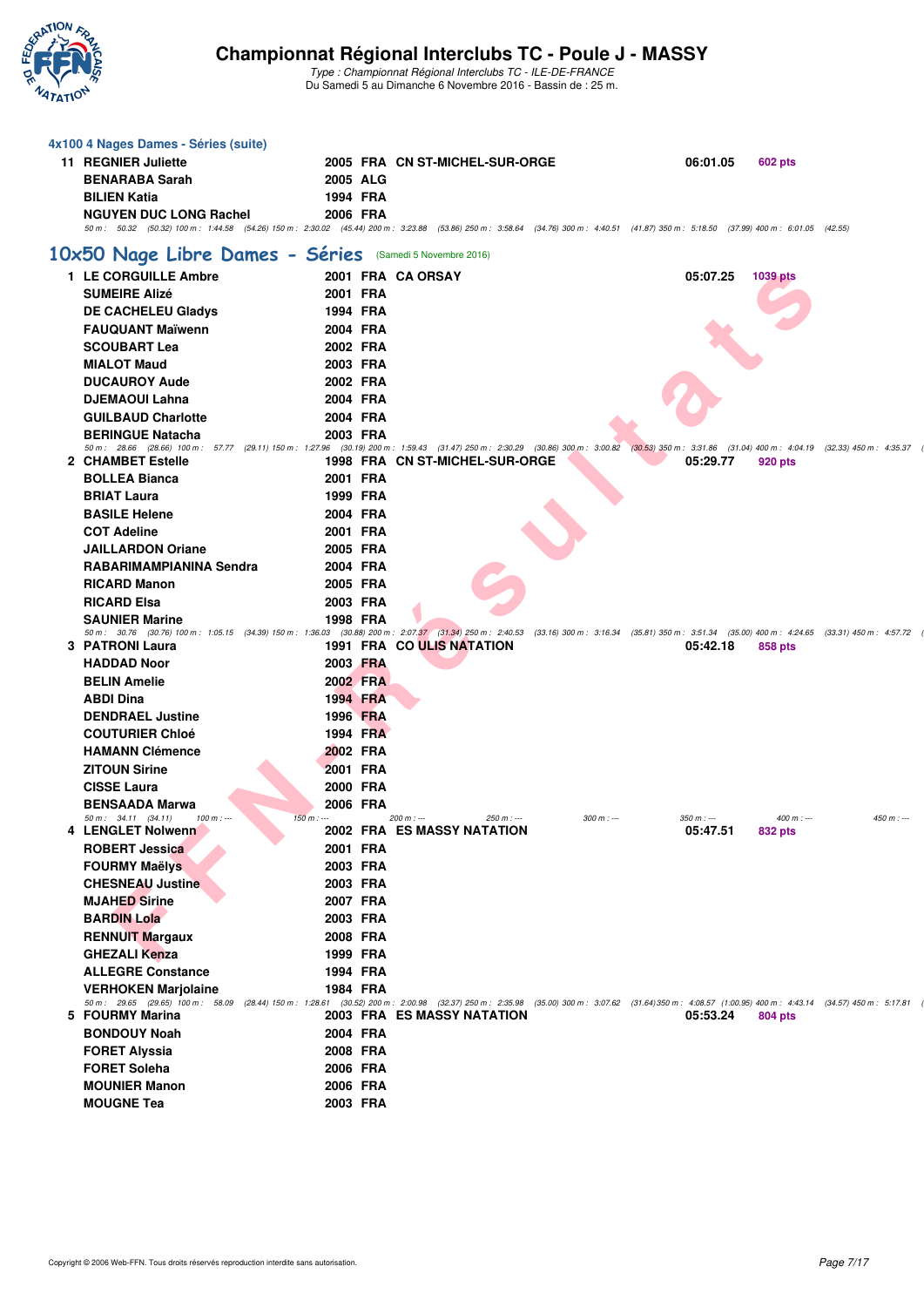

| 10x50 Nage Libre Dames - Séries (suite)                                                                                                                                                                                     |                 |                                                                                                                                                                         |  |          |                                             |                           |  |
|-----------------------------------------------------------------------------------------------------------------------------------------------------------------------------------------------------------------------------|-----------------|-------------------------------------------------------------------------------------------------------------------------------------------------------------------------|--|----------|---------------------------------------------|---------------------------|--|
| <b>GELE Rebecca</b>                                                                                                                                                                                                         | 2000 FRA        |                                                                                                                                                                         |  |          |                                             |                           |  |
| <b>LOSCHI Lea</b>                                                                                                                                                                                                           | 1998 FRA        |                                                                                                                                                                         |  |          |                                             |                           |  |
| <b>LE ROUX Flora</b>                                                                                                                                                                                                        | 1992 FRA        |                                                                                                                                                                         |  |          |                                             |                           |  |
| <b>MOUNIER Valérie</b>                                                                                                                                                                                                      | 1972 FRA        |                                                                                                                                                                         |  |          |                                             |                           |  |
| 50 m: 30.42 (30.42) 100 m: 59.79 (29.37) 150 m: 1:48.69 (48.90) 200 m: 2:28.23 (39.54) 250 m: 3:04.61 (36.38) 300 m: 3:35.12 (30.51) 350 m: 4:07.01 (31.89) 400 m: 4:39.13 (32.12) 450 m: 5:18.25                           |                 |                                                                                                                                                                         |  |          |                                             |                           |  |
| 6 BOURHIS Estella                                                                                                                                                                                                           |                 | 2004 FRA ES MASSY NATATION                                                                                                                                              |  | 05:54.49 | <b>798 pts</b>                              |                           |  |
| <b>JEAN BAPTISTE Ambre</b>                                                                                                                                                                                                  | 2005 FRA        |                                                                                                                                                                         |  |          |                                             |                           |  |
| <b>ANGELE Loulia</b>                                                                                                                                                                                                        | 2007 FRA        |                                                                                                                                                                         |  |          |                                             |                           |  |
| <b>LEOTIN DANIEL Kalissa</b>                                                                                                                                                                                                | 2008 FRA        |                                                                                                                                                                         |  |          |                                             |                           |  |
| <b>REHBINDER Nina</b>                                                                                                                                                                                                       | 2004 FRA        |                                                                                                                                                                         |  |          |                                             |                           |  |
| <b>NGUYEN Mélanie</b>                                                                                                                                                                                                       | 1999 FRA        |                                                                                                                                                                         |  |          |                                             |                           |  |
| <b>DANIEL NFAMI TCHATCHOU Kesia</b>                                                                                                                                                                                         | 2000 FRA        |                                                                                                                                                                         |  |          |                                             |                           |  |
| <b>LESAGE Mélissa</b>                                                                                                                                                                                                       | 1999 FRA        |                                                                                                                                                                         |  |          |                                             |                           |  |
| <b>MOKHFI Yasmine</b>                                                                                                                                                                                                       | 1999 FRA        |                                                                                                                                                                         |  |          |                                             |                           |  |
| <b>HUBERT Sigrid</b>                                                                                                                                                                                                        | 1982 FRA        |                                                                                                                                                                         |  |          |                                             |                           |  |
| 50 m: 32.03 (32.03) 100 m: 1:07.24 (35.21) 150 m: 1:45.26 (38.02) 200 m: 2:38.55 (53.29) 250 m: 3:11.05 (32.50) 300 m: 3:44.34 (33.29) 350 m: 4:16.04<br>7 JOLY Morgane                                                     |                 | 2004 FRA ES MASSY NATATION                                                                                                                                              |  | 05:57.83 | $(31.70)$ 400 m : 4:49.22<br><b>783 pts</b> | $(33.18)$ 450 m : 5:21.95 |  |
| ELIWA Kamila                                                                                                                                                                                                                | 2004 FRA        |                                                                                                                                                                         |  |          |                                             |                           |  |
| <b>LEGER Katell</b>                                                                                                                                                                                                         | 2006 FRA        |                                                                                                                                                                         |  |          |                                             |                           |  |
| YAKER A KOUNG Solenn-Esther                                                                                                                                                                                                 | 2005 FRA        |                                                                                                                                                                         |  |          |                                             |                           |  |
| <b>AREL-MASSOL Gloria</b>                                                                                                                                                                                                   | 2008 FRA        |                                                                                                                                                                         |  |          |                                             |                           |  |
| <b>METHIVIER Manon</b>                                                                                                                                                                                                      | 2004 FRA        |                                                                                                                                                                         |  |          |                                             |                           |  |
| <b>FAURE Ines</b>                                                                                                                                                                                                           | 2005 FRA        |                                                                                                                                                                         |  |          |                                             |                           |  |
| <b>SIMON Elise</b>                                                                                                                                                                                                          | 2003 FRA        |                                                                                                                                                                         |  |          |                                             |                           |  |
| <b>FERRON BERLIOUX Juliette</b>                                                                                                                                                                                             | 1996 FRA        |                                                                                                                                                                         |  |          |                                             |                           |  |
| <b>FERRON BERLIOUX Eliane</b>                                                                                                                                                                                               | <b>1960 FRA</b> |                                                                                                                                                                         |  |          |                                             |                           |  |
| 50 m: 33.70 (33.70) 100 m: 1:05.07 (31.37) 150 m: 1:39.23 (34.16) 200 m: 2:13.72 (34.49) 250 m: 2:53.72 (40.00) 300 m: 3:32.31 (38.59) 350 m: 4:06.93 (34.62) 400 m: 4:41.15 (34.22) 450 m: 5:16.55                         |                 |                                                                                                                                                                         |  |          |                                             |                           |  |
| 8 GHEZALI Amira                                                                                                                                                                                                             |                 | 2003 FRA ES MASSY NATATION                                                                                                                                              |  | 06:07.51 | <b>738 pts</b>                              |                           |  |
| <b>HOUAL Solene</b>                                                                                                                                                                                                         | 2002 FRA        |                                                                                                                                                                         |  |          |                                             |                           |  |
| <b>VERDIER Alexandra</b>                                                                                                                                                                                                    | 2000 FRA        |                                                                                                                                                                         |  |          |                                             |                           |  |
| <b>CARPENTIER Louise</b>                                                                                                                                                                                                    | 2007 FRA        |                                                                                                                                                                         |  |          |                                             |                           |  |
| <b>CROSNIER Celine</b>                                                                                                                                                                                                      | 2005 FRA        |                                                                                                                                                                         |  |          |                                             |                           |  |
| <b>ADI Leila</b>                                                                                                                                                                                                            | 2007 FRA        |                                                                                                                                                                         |  |          |                                             |                           |  |
| <b>LE BRETON Emma</b>                                                                                                                                                                                                       | 2004 FRA        |                                                                                                                                                                         |  |          |                                             |                           |  |
| <b>CRUZ Emma</b>                                                                                                                                                                                                            | 1999 FRA        |                                                                                                                                                                         |  |          |                                             |                           |  |
| <b>PASQUET Stéphanie</b>                                                                                                                                                                                                    | <b>1982 FRA</b> |                                                                                                                                                                         |  |          |                                             |                           |  |
| <b>DORE Elise</b>                                                                                                                                                                                                           | <b>1990 FRA</b> |                                                                                                                                                                         |  |          |                                             |                           |  |
| 50 m: 33.51 (33.51) 100 m: 1:02.96                                                                                                                                                                                          |                 | (29.45) 150 m : 1:33.03 (30.07) 200 m : 2:14.24 (41.21) 250 m : 2:56.97 (42.73) 300 m : 3:50.23 (53.26) 350 m : 4:28.54 (38.31) 400 m : 5:00.35 (31.81) 450 m : 5:37.49 |  |          |                                             |                           |  |
| 9 ROUSSEAU Elsa                                                                                                                                                                                                             |                 | <b>2003 FRA ES MASSY NATATION</b>                                                                                                                                       |  | 06:08.94 | 731 pts                                     |                           |  |
| <b>LESAGE Maud</b>                                                                                                                                                                                                          | 2001 FRA        |                                                                                                                                                                         |  |          |                                             |                           |  |
| <b>GUILLEMINOT Lina</b>                                                                                                                                                                                                     | 2008 FRA        |                                                                                                                                                                         |  |          |                                             |                           |  |
| <b>GAILLARD Solenn</b>                                                                                                                                                                                                      | 2008 FRA        |                                                                                                                                                                         |  |          |                                             |                           |  |
| <b>ARAGONES Roxane</b>                                                                                                                                                                                                      | 2007 FRA        |                                                                                                                                                                         |  |          |                                             |                           |  |
| <b>BRINDEJONC Juline</b>                                                                                                                                                                                                    | 2006 FRA        |                                                                                                                                                                         |  |          |                                             |                           |  |
| <b>FERGUENE Ines</b>                                                                                                                                                                                                        | 2001 FRA        |                                                                                                                                                                         |  |          |                                             |                           |  |
| <b>TRAN Quynh-Dan</b>                                                                                                                                                                                                       | 2001 FRA        |                                                                                                                                                                         |  |          |                                             |                           |  |
| <b>COLAS Sandrine</b>                                                                                                                                                                                                       | 1972 FRA        |                                                                                                                                                                         |  |          |                                             |                           |  |
| <b>MASSOL Helene</b><br>50 m: 31.76 (31.76) 100 m: 1:01.66 (29.90) 150 m: 1:49.19 (47.53) 200 m: 2:38.19 (49.00) 250 m: 3:18.76 (40.57) 300 m: 3:53.19 (34.43) 350 m: 4:21.63 (28.44) 400 m: 4:52.84 (31.21) 450 m: 5:27.23 | 1971 FRA        |                                                                                                                                                                         |  |          |                                             |                           |  |
| 10 MAILLE Salomé                                                                                                                                                                                                            |                 | 2004 FRA ES MASSY NATATION                                                                                                                                              |  | 06:19.69 | <b>683 pts</b>                              |                           |  |
| <b>VASQUEZ Lucie</b>                                                                                                                                                                                                        | 2004 FRA        |                                                                                                                                                                         |  |          |                                             |                           |  |
| <b>MOUNIER IIona</b>                                                                                                                                                                                                        | 2004 FRA        |                                                                                                                                                                         |  |          |                                             |                           |  |
| <b>PILLAULT Laura</b>                                                                                                                                                                                                       | 2008 FRA        |                                                                                                                                                                         |  |          |                                             |                           |  |
| <b>HADJIDJ Lina</b>                                                                                                                                                                                                         | 2006 FRA        |                                                                                                                                                                         |  |          |                                             |                           |  |
| <b>STITOU Ines</b>                                                                                                                                                                                                          | 2006 FRA        |                                                                                                                                                                         |  |          |                                             |                           |  |
| <b>GAUDIN Lucy</b>                                                                                                                                                                                                          | 2004 FRA        |                                                                                                                                                                         |  |          |                                             |                           |  |
| <b>MAIGROT Morgane</b>                                                                                                                                                                                                      | 1998 FRA        |                                                                                                                                                                         |  |          |                                             |                           |  |
|                                                                                                                                                                                                                             |                 |                                                                                                                                                                         |  |          |                                             |                           |  |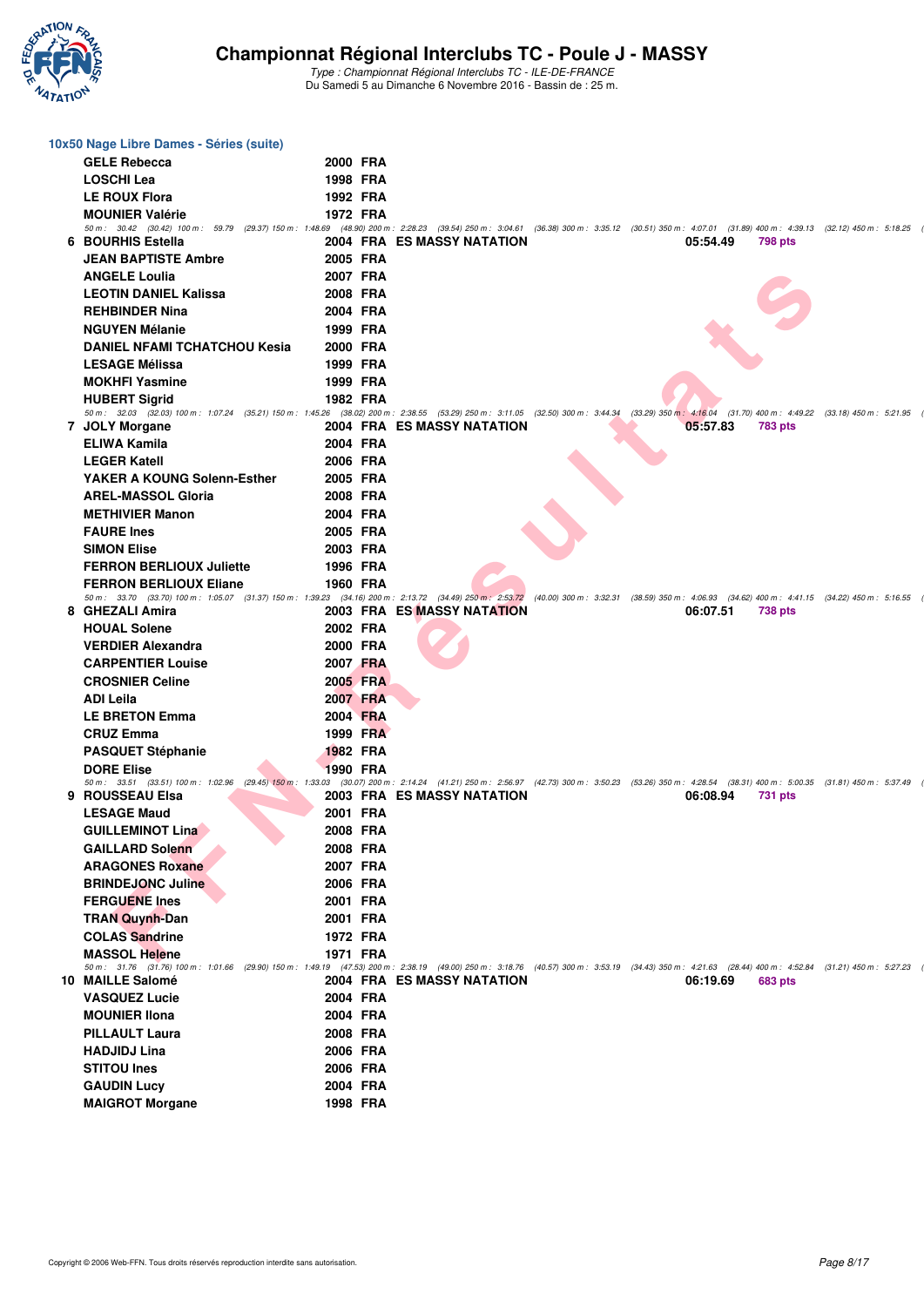

Type : Championnat Régional Interclubs TC - ILE-DE-FRANCE Du Samedi 5 au Dimanche 6 Novembre 2016 - Bassin de : 25 m.

#### **10x50 Nage Libre Dames - Séries (suite) STITOU Laurence 1973 FRA VASQUEZ Julie 1978 FRA** 50 m : 30.72 (30.72) 100 m : 1:00.42 (29.70) 150 m : 1:33.49 (33.07) 200 m : 2:23.68 (50.19) 250 m : 3:00.72 (37.04) 300 m : 3:40.59 (39.87) 350 m : 4:13.06 (32.47) 400 m : 4:45.06 (32.00) 450 m : 5:39.57 (50 m : 5:39.57 ( **12007 FRA CN ST-MICHEL-SUR-ORGE 06:23.86 BENARABA Sarah 2005 ALG GEORGIAKAKIS Olympia 2003 FRA DIDIER Leylou 2008 FRA FAISANT Tanaïs 2007 FRA NGUYEN DUC LONG Rachel 2006 FRA BONEL Ninon 2007 FRA POUMAREDE Ariane 2006 FRA BILIEN Katia 1994 FRA REGNIER Juliette 2005 FRA**

#### $50\,m:\quad 37.08\quad(37.08)\ 100\,m:\quad 1.09.75\quad(32.67)\ 150\,m:\quad 1.51.58\quad(41.83)\ 200\,m:\quad 2.34.25\quad(42.57)\ 250\,m:\quad 3.12.55\quad(38.30)\ 300\,m:\quad 3.48.05\quad(35.50)\ 350\,m:\quad 4.26.69\quad(38.64)\ 400\,m:\quad 5:13.00\quad(46.31)\ 450\,m:\quad 5.43.3$

#### **[100 Nage Libre Messieurs - Séries](http://www.ffnatation.fr/webffn/resultats.php?idact=nat&go=epr&idcpt=42139&idepr=52)** (Dimanche 6 Novembre 2016)

| <b>FAISANT Tanaïs</b>                                                                                                                                                                               | 2007 FRA          |                                              |                |                                                        |                                    |
|-----------------------------------------------------------------------------------------------------------------------------------------------------------------------------------------------------|-------------------|----------------------------------------------|----------------|--------------------------------------------------------|------------------------------------|
| <b>NGUYEN DUC LONG Rachel</b>                                                                                                                                                                       | 2006 FRA          |                                              |                |                                                        |                                    |
| <b>BONEL Ninon</b>                                                                                                                                                                                  | 2007 FRA          |                                              |                |                                                        |                                    |
| <b>POUMAREDE Ariane</b>                                                                                                                                                                             | 2006 FRA          |                                              |                |                                                        |                                    |
|                                                                                                                                                                                                     |                   |                                              |                |                                                        |                                    |
| <b>BILIEN Katia</b>                                                                                                                                                                                 | 1994 FRA          |                                              |                |                                                        |                                    |
| <b>REGNIER Juliette</b>                                                                                                                                                                             | 2005 FRA          |                                              |                |                                                        |                                    |
| 50 m : 37.08 (37.08) 100 m : 1:09.75 (32.67) 150 m : 1:51.58 (41.83) 200 m : 2:34.25 (42.67) 250 m : 3:12.55 (38.30) 300 m : 3:48.05 (35.50) 350 m : 4:26.69 (38.64) 400 m : 5:13.00 (4             |                   |                                              |                |                                                        |                                    |
| 00 Nage Libre Messieurs - Séries (Dimanche 6 Novembre 2016)                                                                                                                                         |                   |                                              |                |                                                        |                                    |
| 1 RICHARD Florian                                                                                                                                                                                   |                   | 1990 FRA COULIS NATATION                     |                | 00:59.18                                               | 955 pts                            |
|                                                                                                                                                                                                     |                   |                                              | 50 m: 28.20    | $(28.20)$ 100 m : 59.18 $(30.98)$                      |                                    |
| 2 VAREILLAUD Maxime                                                                                                                                                                                 |                   | 2003 FRA CN ST-MICHEL-SUR-ORGE               | 50 m: 28.64    | 00:59.64<br>$(28.64)$ 100 m : 59.64 $(31.00)$          | 941 pts                            |
| 3 FOURMY Jean-Noël                                                                                                                                                                                  |                   | <b>1969 FRA ES MASSY NATATION</b>            |                | 01:00.68                                               | 909 pts                            |
|                                                                                                                                                                                                     |                   |                                              | 50 m : 28.28   | $(28.28)$ 100 m : 1:00.68 $(32.40)$                    |                                    |
| 4 BEN GHARBIA Mohamed                                                                                                                                                                               |                   | <b>1991 FRA ES MASSY NATATION</b>            |                | 01:01.51                                               | 884 pts                            |
|                                                                                                                                                                                                     |                   |                                              | $50 m$ : 29.51 | $(29.51)$ 100 m : 1:01.51 $(32.00)$                    |                                    |
| 5 JULIEN Noé                                                                                                                                                                                        | 2002 FRA CA ORSAY |                                              |                | 01:02.81                                               | 846 pts                            |
| 6 KAILASAPILLAI Vithusan                                                                                                                                                                            |                   | 2003 FRA ES MASSY NATATION                   | 50 m : 30.40   | $(30.40)$ 100 m : 1:02.81 $(32.41)$<br>01:05.20        | 778 pts                            |
|                                                                                                                                                                                                     |                   |                                              |                | 50 m: 30.46 (30.46) 100 m: 1:05.20 (34.74)             |                                    |
| <b>7 OUIDDIR Younous</b>                                                                                                                                                                            |                   | <b>2001 FRA ES MASSY NATATION</b>            |                | 01:06.74                                               | 736 pts                            |
|                                                                                                                                                                                                     |                   |                                              |                | 50 m: 31.35 (31.35) 100 m: 1:06.74 (35.39)             |                                    |
| 8 LAVERDANT Patrick-Roland                                                                                                                                                                          | 2003 FRA CA ORSAY |                                              |                | 01:10.80                                               | 630 pts                            |
| 9 LABAUME Leo                                                                                                                                                                                       |                   | <b>2005 FRA ES MASSY NATATION</b>            |                | 50 m: 33.87 (33.87) 100 m: 1:10.80 (36.93)<br>01:16.38 | 497 pts                            |
|                                                                                                                                                                                                     |                   |                                              |                | 50 m: 34.97 (34.97) 100 m: 1:16.38 (41.41)             |                                    |
| <b>10 POTILLION Gilbert</b>                                                                                                                                                                         |                   | 1937 FRA ES MASSY NATATION                   |                | 01:28.32                                               | 267 pts                            |
|                                                                                                                                                                                                     |                   |                                              |                | 50 m: 41.08 (41.08) 100 m: 1:28.32 (47.24)             |                                    |
| 11 BENARABA Anis-Mohamed                                                                                                                                                                            |                   | 2007 ALG CN ST-MICHEL-SUR-ORGE               |                | 01:37.37                                               | 140 $pts$                          |
|                                                                                                                                                                                                     |                   |                                              |                | 50 m: 42.95 (42.95) 100 m: 1:37.37 (54.42)             |                                    |
| 00 Nage Libre Messieurs - Séries (Samedi 5 Novembre 2016)                                                                                                                                           |                   |                                              |                |                                                        |                                    |
| <b>1 SUMEIRE Eliott</b>                                                                                                                                                                             | 1999 FRA CA ORSAY |                                              |                | 04:11.71<br>1105 pts                                   |                                    |
| 50 m: 26.66 (26.66) 100 m: 56.63 (29.97) 150 m: 1:27.74 (31.11) 200 m: 2:00.05 (32.31) 250 m: 2:32.85 (32.80) 300 m: 3:05.91 (33.06) 350 m: 3:39.47 (33.56) 400 m: 4:11.71 (3                       |                   |                                              |                |                                                        |                                    |
| 2 FAURE Hugo<br>50 m: 30.06 (30.06) 100 m: 1:03.71 (33.65) 150 m: 1:39.25 (35.54) 200 m: 2:15.85 (36.60) 250 m: 2:52.87 (37.02) 300 m: 3:30.72 (37.85) 350 m: 4:08.58 (37.86) 400 m: 4:45.67 (3     |                   | 1999 FRA ES MASSY NATATION                   |                | 04:45.67                                               | 843 pts                            |
| 3 PARIS Bilal                                                                                                                                                                                       |                   | 2002 FRA COULIS NATATION                     |                | 04:50.04                                               | 812 pts                            |
| 50 m: 31.86 (31.86) 100 m: 1:07.72 (35.86) 150 m: 1:44.05 (36.33) 200 m: 2:21.43 (37.38) 250 m: 2:58.20 (36.77) 300 m: 3:35.77 (37.57) 350 m: 4:13.87 (38.10) 400 m: 4:50.04 (31                    |                   |                                              |                |                                                        |                                    |
| 4 TETART Martin                                                                                                                                                                                     |                   | 2003 FRA CN ST-MICHEL-SUR-ORGE               |                | 04:50.35                                               | 810 pts                            |
| 50 m: 32.47 (32.47) 100 m: 1:08.58 (36.11) 150 m: 1:45.31 (36.73) 200 m: 2:22.65 (37.34) 250 m: 2:59.83 (37.18) 300 m: 3:37.01 (37.18) 350 m: 4:14.22 (37.21) 400 m: 4:50.35 (31                    |                   |                                              |                |                                                        |                                    |
| 5 NEBOR Maxence<br>50 m: 33.22 (33.22) 100 m: 1:09.43 (36.21) 150 m: 1:46.45 (37.02) 200 m: 2:24.00 (37.55) 250 m: 3:01.79 (37.79) 300 m: 3:39.38 (37.59) 350 m: 4:17.47 (38.09) 400 m: 4:55.00 (3  | 2003 FRA CA ORSAY |                                              |                | 04:55.00                                               | 777 pts                            |
| 6 GRANDIN-MARTIN Sebastien                                                                                                                                                                          |                   | <b>1973 FRA ES MASSY NATATION</b>            |                | 05:12.96                                               | <b>658 pts</b>                     |
| 50 m: 34.71 (34.71) 100 m: 1:13.13 (38.42) 150 m: 1:51.76 (38.63) 200 m: 2:31.60 (39.84) 250 m: 3:11.57 (39.97) 300 m: 3:51.71 (40.14) 350 m: 4:33.11 (41.40) 400 m: 5:12.96 (3                     |                   |                                              |                |                                                        |                                    |
| 7 BRAIZE Neo                                                                                                                                                                                        |                   | <b>2004 FRA ES MASSY NATATION</b>            |                | 05:16.39                                               | 636 pts                            |
| 50 m : 33.89 (33.89) 100 m : 1:12.26 (38.37) 150 m : 1:52.46 (40.20) 200 m : 2:33.34 (40.88) 250 m : 3:14.61 (41.27) 300 m : 3:55.83 (41.22) 350 m : 2:37.29                                        |                   |                                              |                |                                                        | $(1400 \text{ m} : 5:16.39)$ (2:3) |
| 8 PILLAULT Lukas<br>50 m: 36.27 (36.27) 100 m: 1:15.67 (39.40) 150 m: 1:56.04 (40.37) 200 m: 2:37.02 (40.38) 250 m: 3:17.40 (40.38) 300 m: 3:58.14 (40.74) 350 m: 4:38.84 (40.70) 400 m: 5:18.42 (3 |                   | 2004 FRA ES MASSY NATATION                   |                | 05:18.42                                               | 624 pts                            |
| <b>DIAICE Author</b>                                                                                                                                                                                |                   | OCCUPATION COMPONENTATION CONTRACT OF ACTION |                | $600 - 44$                                             |                                    |

# **[400 Nage Libre Messieurs - Séries](http://www.ffnatation.fr/webffn/resultats.php?idact=nat&go=epr&idcpt=42139&idepr=54)** (Samedi 5 Novembre 2016)

| 1 SUMEIRE Eliott                                      | 1999 FRA CA ORSAY |                                                                                                                                                                                            | 04:11.71 1105 pts          |
|-------------------------------------------------------|-------------------|--------------------------------------------------------------------------------------------------------------------------------------------------------------------------------------------|----------------------------|
|                                                       |                   | 50 m : 26.66 (26.66) 100 m : 56.63 (29.97) 150 m : 1:27.74 (31.11) 200 m : 2:00.05 (32.31) 250 m : 2:32.85 (32.80) 300 m : 3:05.91 (33.06) 350 m : 3:39.47 (33.56) 400 m : 4:11.71 (32.24) |                            |
| 2 FAURE Hugo                                          |                   | <b>1999 FRA ES MASSY NATATION</b>                                                                                                                                                          | 04:45.67<br>843 pts        |
|                                                       |                   | 50 m: 30.06 (30.06) 100 m: 1:03.71 (33.65) 150 m: 1:39.25 (35.54) 200 m: 2:15.85 (36.60) 250 m: 2:52.87 (37.02) 300 m: 3:30.72 (37.85) 350 m: 4:08.58 (37.86) 400 m: 4:45.67 (37.09)       |                            |
| 3 PARIS Bilal                                         |                   | <b>EXAMPLE 2002 FRA COULIS NATATION</b>                                                                                                                                                    | 04:50.04<br>812 pts        |
|                                                       |                   | 50 m: 31.86 (31.86) 100 m: 1:07.72 (35.86) 150 m: 1:44.05 (36.33) 200 m: 2:21.43 (37.38) 250 m: 2:58.20 (36.77) 300 m: 3:35.77 (37.57) 350 m: 4:13.87 (38.10) 400 m: 4:50.04               | (36.17)                    |
| 4 TETART Martin                                       |                   | <b>EXAMPLE 2003 FRA CN ST-MICHEL-SUR-ORGE</b>                                                                                                                                              | 04:50.35<br>810 pts        |
|                                                       |                   | 50 m: 32.47 (32.47) 100 m: 1:08.58 (36.11) 150 m: 1:45.31 (36.73) 200 m: 2:22.65 (37.34) 250 m: 2:59.83 (37.18) 300 m: 3:37.01 (37.18) 350 m: 4:14.22 (37.21) 400 m: 4:50.35 (36.13)       |                            |
| 5 NEBOR Maxence                                       | 2003 FRA CA ORSAY |                                                                                                                                                                                            | 04:55.00<br>777 pts        |
|                                                       |                   | 50 m: 33.22 (33.22) 100 m: 1:09.43 (36.21) 150 m: 1:46.45 (37.02) 200 m: 2:24.00 (37.55) 250 m: 3:01.79 (37.79) 300 m: 3:39.38 (37.59) 350 m: 4:17.47 (38.09) 400 m: 4:55.00 (37.53)       |                            |
| 6 GRANDIN-MARTIN Sebastien 1973 FRA ES MASSY NATATION |                   |                                                                                                                                                                                            | 05:12.96<br>658 pts        |
|                                                       |                   | 50 m: 34.71 (34.71) 100 m: 1:13.13 (38.42) 150 m: 1:51.76 (38.63) 200 m: 2:31.60 (39.84) 250 m: 3:11.57 (39.97) 300 m: 3:51.71 (40.14) 350 m: 4:33.11 (41.40) 400 m: 5:12.96 (39.85)       |                            |
| 7 BRAIZE Neo                                          |                   | <b>2004 FRA ES MASSY NATATION</b>                                                                                                                                                          | 05:16.39<br>636 pts        |
|                                                       |                   | 50 m: 33.89 (33.89) 100 m: 1:12.26 (38.37) 150 m: 1:52.46 (40.20) 200 m: 2:33.34 (40.88) 250 m: 3:14.61 (41.27) 300 m: 3:55.83 (41.22) 350 m: 2:37.29 () 400 m: 5:16.39 (2:39.10)          |                            |
| 8 PILLAULT Lukas                                      |                   | 2004 FRA ES MASSY NATATION                                                                                                                                                                 | 05:18.42<br>624 pts        |
|                                                       |                   | 50 m: 36.27 (36.27) 100 m: 1:15.67 (39.40) 150 m: 1:56.04 (40.37) 200 m: 2:37.02 (40.98) 250 m: 3:17.40 (40.38) 300 m: 3:58.14 (40.74) 350 m: 4:38.84 (40.70) 400 m: 5:18.42 (39.58)       |                            |
| 9 BLAISE Arthur                                       |                   | 2005 FRA ES MASSY NATATION                                                                                                                                                                 | 05:19.02<br><b>620 pts</b> |
|                                                       |                   | 50 m: 36.68 (36.68) 100 m: 1:17.67 (40.99) 150 m: 1:58.86 (41.19) 200 m: 2:39.55 (40.69) 250 m: 3:21.45 (41.90) 300 m: 4:02.96 (41.51) 350 m: 4:42.49 (39.53) 400 m: 5:19.02 (36.53)       |                            |
| 10 ION Victor                                         |                   | 2005 FRA ES MASSY NATATION                                                                                                                                                                 | 05:20.67<br>610 pts        |
|                                                       |                   | 50 m: 36.42 (36.42) 100 m: 1:16.67 (40.25) 150 m: 1:57.15 (40.48) 200 m: 2:38.29 (41.14) 250 m: 3:19.96 (41.67) 300 m: 4:01.63 (41.67) 350 m: 4:41.69 (40.06) 400 m: 5:20.67 (38.98)       |                            |
| 11 BOCQUEL Tristan                                    |                   | 2004 FRA CN ST-MICHEL-SUR-ORGE                                                                                                                                                             | 06:25.07<br><b>280 pts</b> |
| $50 m : -$                                            |                   | 100 m: 1:32.37 (1:32.37) 150 m: 2:22.87 (50.50) 200 m: 3:13.84 (50.97) 250 m: 4:02.15 (48.31) 300 m: 4:51.28 (49.13) 350 m: 5:39.69 (48.41) 400 m: 6:25.07 (45.38)                         |                            |
|                                                       |                   |                                                                                                                                                                                            |                            |

#### **[100 Dos Messieurs - Séries](http://www.ffnatation.fr/webffn/resultats.php?idact=nat&go=epr&idcpt=42139&idepr=62)** (Dimanche 6 Novembre 2016)

| 1 NEUVILLE Titouan |  | 1998 FRA CA ORSAY              |  | 01:01.49 1064 pts                            |         |  |
|--------------------|--|--------------------------------|--|----------------------------------------------|---------|--|
|                    |  |                                |  | 50 m : 29.74 (29.74) 100 m : 1:01.49 (31.75) |         |  |
| 2 ARMAND Jason     |  | 1998 FRA CN ST-MICHEL-SUR-ORGE |  | 01:05.26                                     | 963 pts |  |
|                    |  |                                |  | 50 m : 31.43 (31.43) 100 m : 1:05.26 (33.83) |         |  |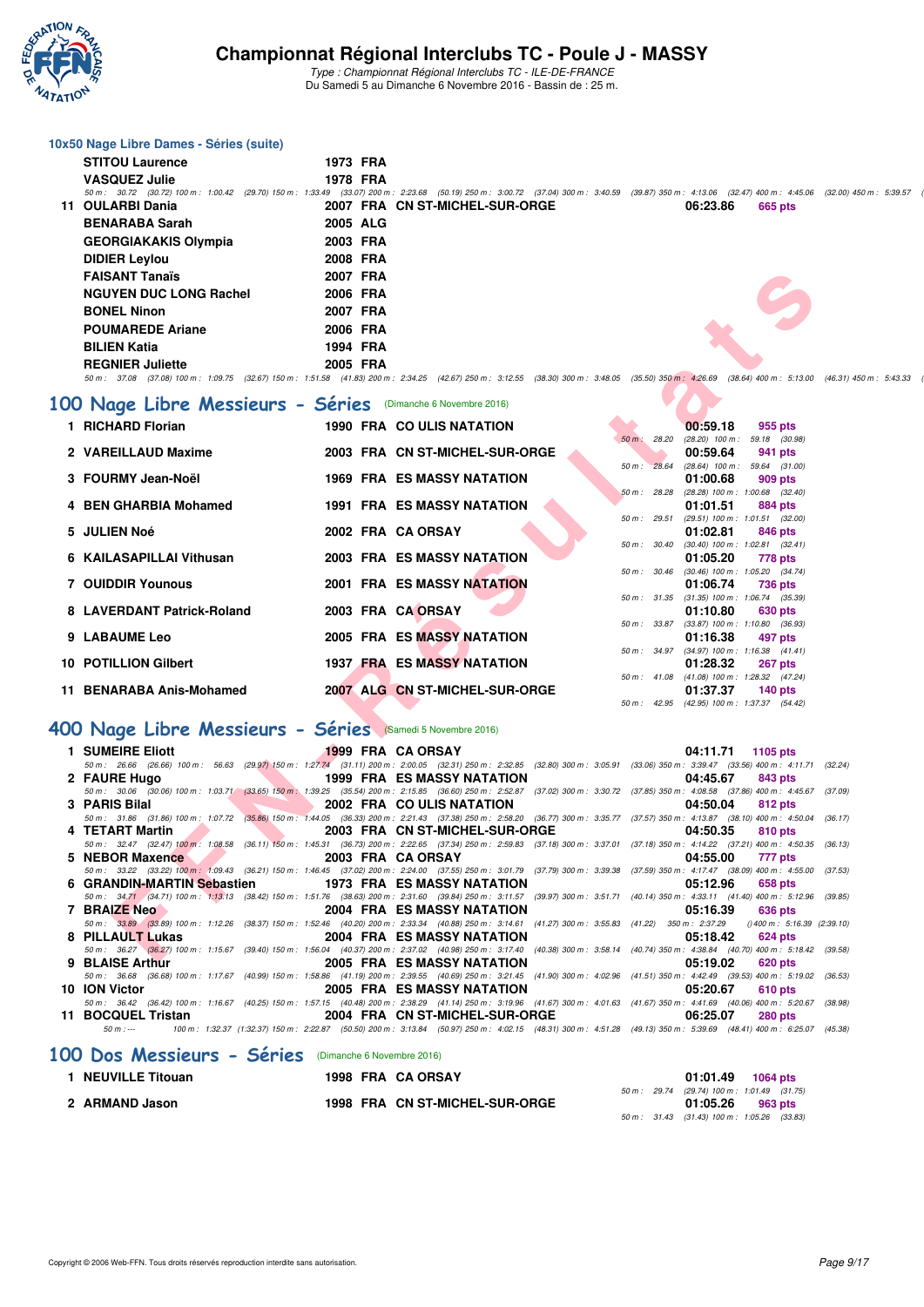

Type : Championnat Régional Interclubs TC - ILE-DE-FRANCE Du Samedi 5 au Dimanche 6 Novembre 2016 - Bassin de : 25 m.

# **100 Dos Messieurs - Séries (suite)**

| 3 DELAUNAY Josselin |  | 1990 FRA COULIS NATATION          |              | 01:14.32                                                       | 741 pts   |           |
|---------------------|--|-----------------------------------|--------------|----------------------------------------------------------------|-----------|-----------|
|                     |  |                                   |              | 50 m: 34.86 (34.86) 100 m: 1:14.32 (39.46)                     |           |           |
| 4 DELAUNE Arnaud    |  | <b>1975 FRA ES MASSY NATATION</b> |              | 01:37.28 308 pts                                               |           |           |
|                     |  |                                   |              | 50 m: 47.02 (47.02) 100 m: 1:37.28 (50.26)                     |           |           |
| 5 GINESTET Marius   |  | 2005 FRA CA ORSAY                 |              | 01:40.48 263 pts                                               |           |           |
|                     |  |                                   |              | 50 m: 49.13 (49.13) 100 m: 1:40.48 (51.35)                     |           |           |
| 6 ALY Marwan        |  | <b>2008 FRA ES MASSY NATATION</b> |              | 01:41.83                                                       | 245 pts   |           |
| 7 WRIGHT Ousmane    |  | 2005 FRA ES MASSY NATATION        |              | 50 m: 48.18 (48.18) 100 m: 1:41.83 (53.65)<br>01:47.48 176 pts |           |           |
|                     |  |                                   |              | 50 m: 49.93 (49.93) 100 m: 1:47.48 (57.55)                     |           |           |
| 8 COLSON Noah       |  | <b>2008 FRA ES MASSY NATATION</b> |              | 01:51.69                                                       |           | $132$ pts |
|                     |  |                                   |              | 50 m: 54.22 (54.22) 100 m: 1:51.69 (57.47)                     |           |           |
| 9 GUILLOTON Nathan  |  | 2005 FRA CN ST-MICHEL-SUR-ORGE    |              | 01:52.38                                                       | $126$ pts |           |
|                     |  |                                   | 50 m : 54.59 | $(54.59)$ 100 m : 1:52.38 $(57.79)$                            |           |           |
| 10 SMIR Adem        |  | 2007 FRA ES MASSY NATATION        |              | 01:55.39                                                       |           | 99 pts    |
|                     |  |                                   | 50 m: 55.36  | $(55.36) 100 \text{ m}$ : 1:55.39 $(1:00.03)$                  |           |           |
| --- PECHOUX Jeremie |  | 2006 FRA ES MASSY NATATION        |              | <b>DSQ Vi</b>                                                  |           |           |
|                     |  |                                   |              |                                                                |           |           |

#### **[200 Dos Messieurs - Séries](http://www.ffnatation.fr/webffn/resultats.php?idact=nat&go=epr&idcpt=42139&idepr=63)** (Samedi 5 Novembre 2016)

| whight vusing re                                        |  | EJ MAJJI NATATIVIY                                                                                                            |              |               | $110 \mu s$                                             |
|---------------------------------------------------------|--|-------------------------------------------------------------------------------------------------------------------------------|--------------|---------------|---------------------------------------------------------|
| 8 COLSON Noah                                           |  | <b>2008 FRA ES MASSY NATATION</b>                                                                                             |              | 01:51.69      | 50 m: 49.93 (49.93) 100 m: 1:47.48 (57.55)<br>$132$ pts |
| 9 GUILLOTON Nathan                                      |  | 2005 FRA CN ST-MICHEL-SUR-ORGE                                                                                                |              | 01:52.38      | 50 m: 54.22 (54.22) 100 m: 1:51.69 (57.47)<br>$126$ pts |
|                                                         |  |                                                                                                                               |              |               | 50 m : 54.59 (54.59) 100 m : 1:52.38 (57.79)            |
| 10 SMIR Adem                                            |  | <b>2007 FRA ES MASSY NATATION</b>                                                                                             |              | 01:55.39      | 99 pts                                                  |
|                                                         |  |                                                                                                                               |              |               | 50 m: 55.36 (55.36) 100 m: 1:55.39 (1:00.03)            |
| --- PECHOUX Jeremie                                     |  | 2006 FRA ES MASSY NATATION                                                                                                    |              | <b>DSQ Vi</b> |                                                         |
|                                                         |  |                                                                                                                               |              |               |                                                         |
| 00 Dos Messieurs - Séries                               |  |                                                                                                                               |              |               |                                                         |
|                                                         |  | (Samedi 5 Novembre 2016)                                                                                                      |              |               |                                                         |
| 1 NEUVILLE Malo                                         |  | 2001 FRA CA ORSAY                                                                                                             |              | 02:16.54      | <b>1007 pts</b>                                         |
|                                                         |  | 50 m: 31.91 (31.91) 100 m: 1:05.94 (34.03) 150 m: 1:41.36                                                                     |              |               | $(35.42)$ 200 m : 2:16.54 $(35.18)$                     |
| 2 SAUTEREAU Benjamin                                    |  | 1997 FRA CA ORSAY<br>50 m: 35.60 (35.60) 100 m: 1:14.06 (38.46) 150 m: 1:54.28 (40.22) 200 m: 2:34.42 (40.14)                 |              | 02:34.42      | <b>783 pts</b>                                          |
| 3 ALLOUCHE Firasse                                      |  | 2001 FRA COULIS NATATION                                                                                                      |              | 02:51.68      | 594 pts                                                 |
|                                                         |  | 50 m: 39.70 (39.70) 100 m: 1:23.21 (43.51) 150 m: 2:07.96 (44.75) 200 m: 2:51.68 (43.72)                                      |              |               |                                                         |
| 4 BOUABDELLAH Yassine                                   |  | <b>2005 FRA ES MASSY NATATION</b>                                                                                             |              | 02:58.62      | 525 pts                                                 |
|                                                         |  | 50 m: 40.69 (40.69) 100 m: 1:25.96 (45.27) 150 m: 2:13.50 (47.54) 200 m: 2:58.62 (45.12)                                      |              |               |                                                         |
| 5 JLAIEL Yanis                                          |  | <b>2005 FRA ES MASSY NATATION</b>                                                                                             |              | 03:09.48      | 426 pts                                                 |
| 6 DA CUNHA David                                        |  | 50 m: 44.40 (44.40) 100 m: 1:33.03 (48.63) 150 m: 2:22.75 (49.72) 200 m: 3:09.48 (46.73)                                      |              |               |                                                         |
|                                                         |  | 2003 FRA CN ST-MICHEL-SUR-ORGE<br>50 m: 45.65 (45.65) 100 m: 1:35.17 (49.52) 150 m: 2:24.78 (49.61) 200 m: 3:14.25 (49.47)    |              | 03:14.25      | <b>386 pts</b>                                          |
| 7 EL MOUDIR Ayyoub                                      |  | <b>2007 FRA ES MASSY NATATION</b>                                                                                             |              | 03:28.74      | 276 pts                                                 |
|                                                         |  | 50 m: 50.11 (50.11) 100 m: 1:44.32 (54.21) 150 m: 2:38.46 (54.14) 200 m: 3:28.74 (50.28)                                      |              |               |                                                         |
| 8 ABER Valentin                                         |  | 2007 FRA ES MASSY NATATION                                                                                                    |              | 03:32.90      | <b>248 pts</b>                                          |
|                                                         |  | 50 m: 50.91 (50.91) 100 m: 1:46.54 (55.63) 150 m: 2:40.53 (53.99) 200 m: 3:32.90 (52.37)                                      |              |               |                                                         |
| 9 REVOL Christophe                                      |  | <b>1960 FRA ES MASSY NATATION</b>                                                                                             |              | 03:37.21      | $220$ pts                                               |
| 10 VASQUEZ Kenzo                                        |  | 50 m: 49.84 (49.84) 100 m: 1.45.05 (55.21) 150 m: 2:41.58 (56.53) 200 m: 3:37.21 (55.63)<br><b>2007 FRA ES MASSY NATATION</b> |              | 03:57.24      |                                                         |
|                                                         |  | 50 m: 57.24 (57.24) 100 m: 1:57.89 (1:00.65) 150 m: 2:58.65 (1:00.76) 200 m: 3:57.24 (58.59)                                  |              |               | 113 $pts$                                               |
| --- CHARBONNEL Ethan                                    |  | 2002 FRA CN ST-MICHEL-SUR-ORGE                                                                                                |              | DSQ Vi        |                                                         |
|                                                         |  |                                                                                                                               |              |               |                                                         |
|                                                         |  |                                                                                                                               |              |               |                                                         |
| 00 Brasse Messieurs - Séries (Dimanche 6 Novembre 2016) |  |                                                                                                                               |              |               |                                                         |
| 1 ALLOUCHE Adam                                         |  | 1993 LIB CO ULIS NATATION                                                                                                     |              | 01:07.44      | 1122 pts                                                |
|                                                         |  |                                                                                                                               |              |               | 50 m: 30.94 (30.94) 100 m: 1:07.44 (36.50)              |
| 2 RACHDI Yazid                                          |  | 2001 FRA CA ORSAY                                                                                                             |              | 01:14.36      | 948 pts                                                 |
| 3 GILLES William                                        |  | <b>2002 FRA ES MASSY NATATION</b>                                                                                             |              |               | 50 m: 34.80 (34.80) 100 m: 1:14.36 (39.56)              |
|                                                         |  |                                                                                                                               | 50 m : 35.50 | 01:17.98      | 863 pts<br>$(35.50)$ 100 m : 1:17.98 $(42.48)$          |
| 4 LEGER Jean-Francois                                   |  | <b>1973 FRA ES MASSY NATATION</b>                                                                                             |              | 01:20.28      | 811 pts                                                 |
|                                                         |  |                                                                                                                               |              |               | 50 m: 37.68 (37.68) 100 m: 1:20.28 (42.60)              |
| 5 LAURENT Cyprien                                       |  | 2002 FRA CN ST-MICHEL-SUR-ORGE                                                                                                |              | 01:25.84      | 691 pts                                                 |
|                                                         |  |                                                                                                                               | 50 m: 39.51  |               | $(39.51)$ 100 m : 1:25.84 $(46.33)$                     |
| 6 BLAISE Antonin                                        |  | <b>2002 FRA ES MASSY NATATION</b>                                                                                             |              | 01:27.96      | 648 pts                                                 |
|                                                         |  |                                                                                                                               |              |               | 50 m : 40.70 (40.70) 100 m : 1:27.96 (47.26)            |
| 7 LABAUME Christophe                                    |  | <b>1969 FRA ES MASSY NATATION</b>                                                                                             |              | 01:33.99      | 534 pts<br>50 m: 43.24 (43.24) 100 m: 1:33.99 (50.75)   |
| 8 BENNACER Rayan                                        |  | 2005 FRA CA ORSAY                                                                                                             |              | 01:42.31      | 394 pts                                                 |
|                                                         |  |                                                                                                                               |              |               | 50 m: 48.39 (48.39) 100 m: 1:42.31 (53.92)              |

#### **[100 Brasse Messieurs - Séries](http://www.ffnatation.fr/webffn/resultats.php?idact=nat&go=epr&idcpt=42139&idepr=72)** (Dimanche 6 Novembre 2016)

|    | 1 ALLOUCHE Adam        |  | 1993 LIB CO ULIS NATATION         |              | 01:07.44                                         | 1122 $pts$ |                |
|----|------------------------|--|-----------------------------------|--------------|--------------------------------------------------|------------|----------------|
|    |                        |  |                                   | 50 m : 30.94 | $(30.94)$ 100 m : 1:07.44 $(36.50)$              |            |                |
|    | 2 RACHDI Yazid         |  | 2001 FRA CA ORSAY                 |              | 01:14.36                                         |            | 948 pts        |
|    | 3 GILLES William       |  | 2002 FRA ES MASSY NATATION        | 50 m : 34.80 | $(34.80)$ 100 m : 1:14.36 $(39.56)$<br>01:17.98  |            | 863 pts        |
|    |                        |  |                                   | 50 m : 35.50 | $(35.50)$ 100 m : 1:17.98 $(42.48)$              |            |                |
|    | 4 LEGER Jean-Francois  |  | <b>1973 FRA ES MASSY NATATION</b> |              | 01:20.28                                         |            | 811 pts        |
|    |                        |  |                                   | 50 m: 37.68  | $(37.68)$ 100 m : 1:20.28 $(42.60)$              |            |                |
|    | 5 LAURENT Cyprien      |  | 2002 FRA CN ST-MICHEL-SUR-ORGE    |              | 01:25.84                                         |            | 691 pts        |
|    |                        |  |                                   | 50 m : 39.51 | $(39.51)$ 100 m : 1:25.84 $(46.33)$              |            |                |
|    | 6 BLAISE Antonin       |  | 2002 FRA ES MASSY NATATION        |              | 01:27.96                                         |            | <b>648 pts</b> |
|    |                        |  |                                   | 50 m : 40.70 | (40.70) 100 m: 1:27.96 (47.26)                   |            |                |
|    | 7 LABAUME Christophe   |  | <b>1969 FRA ES MASSY NATATION</b> |              | 01:33.99                                         |            | 534 pts        |
|    |                        |  |                                   | 50 m: 43.24  | (43.24) 100 m: 1:33.99 (50.75)                   |            |                |
|    | 8 BENNACER Rayan       |  | 2005 FRA CA ORSAY                 |              | 01:42.31                                         |            | <b>394 pts</b> |
|    |                        |  |                                   | 50 m : 48.39 | (48.39) 100 m: 1:42.31 (53.92)                   |            |                |
|    | 9 BATIKIAN Lucas       |  | 2006 FRA CN ST-MICHEL-SUR-ORGE    |              | 01:45.41                                         |            | <b>347 pts</b> |
|    |                        |  | 2005 FRA ES MASSY NATATION        | 50 m : 49.81 | (49.81) 100 m: 1:45.41 (55.60)                   |            |                |
|    | 10 PALMA DE CASTRO Ugo |  |                                   |              | 01:50.03                                         |            | <b>283 pts</b> |
| 11 | <b>ION Nicolas</b>     |  | 2008 FRA ES MASSY NATATION        | 50 m : 50.80 | $(50.80)$ 100 m : 1:50.03 $(59.23)$<br>02:11.08  |            | 74 pts         |
|    |                        |  |                                   |              | 50 m: 1:00.80 (1:00.80) 100 m: 2:11.08 (1:10.28) |            |                |

#### **[200 Brasse Messieurs - Séries](http://www.ffnatation.fr/webffn/resultats.php?idact=nat&go=epr&idcpt=42139&idepr=73)** (Samedi 5 Novembre 2016)

**1 BARON Joris 1998 FRA CA ORSAY 02:37.88 947 pts**

50 m : 35.59 (35.59) 100 m : 1:15.23 (39.64) 150 m : 1:56.66 (41.43) 200 m : 2:37.88 (41.22)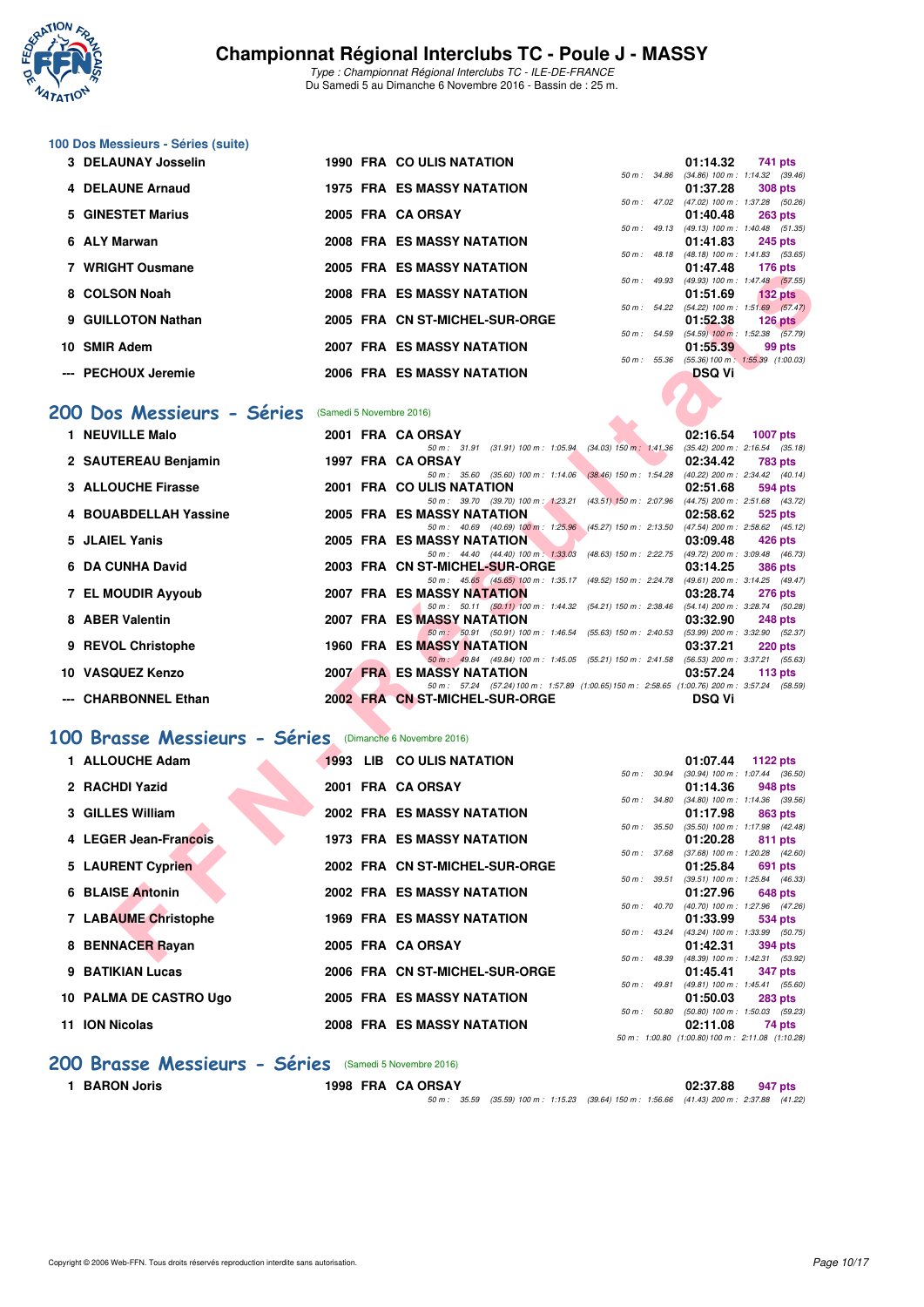

Type : Championnat Régional Interclubs TC - ILE-DE-FRANCE Du Samedi 5 au Dimanche 6 Novembre 2016 - Bassin de : 25 m.

#### **200 Brasse Messieurs - Séries (suite)**

| 2 BORGET Bruno                |  | <b>1995 FRA COULIS NATATION</b>   |                                                                                                | 02:42.49 | 892 pts   |
|-------------------------------|--|-----------------------------------|------------------------------------------------------------------------------------------------|----------|-----------|
|                               |  |                                   | 50 m: 35.73 (35.73) 100 m: 1:15.94 (40.21) 150 m: 1:57.38 (41.44) 200 m: 2:42.49 (45.11)       |          |           |
| 3 SAITO Youri                 |  | 1982 FRA ES MASSY NATATION        |                                                                                                | 03:00.12 | 699 pts   |
|                               |  |                                   | 50 m: 39.77 (39.77) 100 m: 1:25.15 (45.38) 150 m: 2:11.84 (46.69) 200 m: 3:00.12 (48.28)       |          |           |
| 4 JOUANDON Marc               |  | 1957 FRA CN ST-MICHEL-SUR-ORGE    |                                                                                                | 03:01.11 | 689 pts   |
|                               |  | 50 m : 40.90                      | (40.90) 100 m: 1:26.51 (45.61) 150 m: 2:13.68 (47.17) 200 m: 3:01.11 (47.43)                   |          |           |
| 5 HUCHARD Antonin             |  | 2000 FRA CN ST-MICHEL-SUR-ORGE    |                                                                                                | 03:02.89 | 671 pts   |
|                               |  |                                   | 50 m: 40.60 (40.60) 100 m: 1:26.64 (46.04) 150 m: 2:14.49 (47.85) 200 m: 3:02.89 (48.40)       |          |           |
| 6 COCHARD Mathieu             |  | <b>2004 FRA ES MASSY NATATION</b> |                                                                                                | 03:23.40 | 480 pts   |
|                               |  |                                   | 50 m: 44.56 (44.56) 100 m: 1:36.12 (51.56) 150 m: 2:30.14 (54.02) 200 m: 3:23.40 (53.26)       |          |           |
| 7 BRAIZE Stann                |  | 2007 FRA ES MASSY NATATION        |                                                                                                | 03:53.79 | $256$ pts |
|                               |  |                                   | 50 m: 50.57 (50.57) 100 m: 1:50.90 (1:00.33) 150 m: 2:53.12 (1:02.22) 200 m: 3:53.79 (1:00.67) |          |           |
| 8 MANOLE Maxime               |  | 2007 FRA ES MASSY NATATION        |                                                                                                | 03:54.03 | $255$ pts |
|                               |  |                                   | 50 m: 54.54 (54.54) 100 m: 1:55.30 (1:00.76) 150 m: 2:56.62 (1:01.32) 200 m: 3:54.03 (57.41)   |          |           |
| 9 BONDOUY Marlon              |  | 2007 FRA ES MASSY NATATION        |                                                                                                | 04:04:34 | 195 $pts$ |
|                               |  |                                   | 50 m: 57.07 (57.07) 100 m: 2:00.44 (1:03.37) 150 m: 3:03.22 (1:02.78) 200 m: 4:04.34 (1:01.12) |          |           |
| 10 VIRGAL-PRUNIER Chrystopher |  | 2007 FRA ES MASSY NATATION        |                                                                                                | 04:04.59 | 193 $pts$ |
|                               |  |                                   | 50 m: 57.83 (57.83) 100 m: 2:00.14 (1:02.31) 150 m: 3:03.30 (1:03.16) 200 m: 4:04.59 (1:01.29) |          |           |
| 11 BRIQUET Yuta               |  | 2005 FRA CA ORSAY                 |                                                                                                | 04:10.15 | 164 pts   |
|                               |  |                                   | 50 m: 56.67 (56.67) 100 m: 2:01.01 (1:04.34) 150 m: 3:06.66 (1:05.65) 200 m: 4:10.15 (1:03.49) |          |           |

# **[100 Papillon Messieurs - Séries](http://www.ffnatation.fr/webffn/resultats.php?idact=nat&go=epr&idcpt=42139&idepr=82)** (Dimanche 6 Novembre 2016)

| 50 m: 44.56 (44.56) 100 m: 1:36.12 (51.56) 150 m: 2:30.14 (54.02) 200 m: 3:23.40 (53.26)<br>7 BRAIZE Stann<br><b>2007 FRA ES MASSY NATATION</b><br>03:53.79<br><b>256 pts</b><br>50 m: 50.57 (50.57) 100 m: 1:50.90 (1:00.33) 150 m: 2:53.12 (1:02.22) 200 m: 3:53.79 (1:00.67)<br>8 MANOLE Maxime<br><b>2007 FRA ES MASSY NATATION</b><br>03:54.03<br><b>255 pts</b><br>50 m: 54.54 (54.54) 100 m: 1:55.30 (1:00.76) 150 m: 2:56.62 (1:01.32) 200 m: 3:54.03 (57.41)<br>9 BONDOUY Marlon<br><b>2007 FRA ES MASSY NATATION</b><br>04:04.34<br>$195$ pts<br>50 m: 57.07 (57.07) 100 m: 2:00.44 (1:03.37) 150 m: 3:03.22 (1:02.78) 200 m: 4:04.34 (1:01.12)<br>10 VIRGAL-PRUNIER Chrystopher<br>2007 FRA ES MASSY NATATION<br>04:04.59<br>$193$ pts<br>50 m: 57.83 (57.83) 100 m: 2:00.14 (1:02.31) 150 m: 3:03.30 (1:03.16) 200 m: 4:04.59 (1:01.29)<br>11 BRIQUET Yuta<br>2005 FRA CA ORSAY<br>04:10.15<br>$164$ pts<br>50 m: 56.67 (56.67) 100 m: 2:01.01 (1:04.34) 150 m: 3:06.66 (1:05.65) 200 m: 4:10.15 (1:03.49)<br>00 Papillon Messieurs - Séries (Dimanche 6 Novembre 2016)<br>1 LANGLOIS Guillaume<br><b>1999 FRA ES MASSY NATATION</b><br>01:02.59<br>1024 pts<br>(28.24) 100 m: 1:02.59 (34.35)<br>50 m : 28.24<br>2 COUBLE Tom<br><b>2001 FRA ES MASSY NATATION</b><br>01:05.99<br>933 pts<br>50 m: 30.63 (30.63) 100 m: 1:05.99 (35.36)<br><b>1995 FRA COULIS NATATION</b><br>3 GROS Alexy<br>01:06.43<br>921 pts<br>(29.51) 100 m: 1:06.43 (36.92)<br>50 m : 29.51<br>4 CRETET Dorian<br><b>2003 FRA ES MASSY NATATION</b><br>01:07.19<br>901 pts<br>50 m : 31.66<br>$(31.66)$ 100 m : 1:07.19 $(35.53)$<br>5 BROCHARD Kevin<br>1994 FRA CN ST-MICHEL-SUR-ORGE<br>01:08.22<br>875 pts<br>50 m: 30.75 (30.75) 100 m: 1:08.22 (37.47)<br><b>6 SAUTEREAU Vincent</b><br>2000 FRA CA ORSAY<br>01:09.17<br>851 pts<br>50 m: 31.53 (31.53) 100 m: 1:09.17 (37.64)<br><b>7 GUILLAUME Vincent</b><br><b>2002 FRA ES MASSY NATATION</b><br>01:13.42<br>748 pts<br>50 m: 34.29 (34.29) 100 m: 1:13.42 (39.13)<br><b>2000 FRA ES MASSY NATATION</b><br>8 JACOLOT Quentin<br>01:13.78<br>739 pts<br>50 m: 32.80 (32.80) 100 m: 1:13.78 (40.98)<br>2005 FRA CA ORSAY<br>9 MIALOT Rémi<br>01:26.03<br>481 pts<br>50 m: 39.14 (39.14) 100 m: 1:26.03 (46.89)<br><b>2003 FRA ES MASSY NATATION</b><br>10 OUIDDIR Oudaifa<br>01:26.90<br>464 pts<br>50 m : 35.80<br>$(35.80)$ 100 m : 1:26.90 $(51.10)$<br>2005 FRA CN ST-MICHEL-SUR-ORGE<br>11 CHARBONNEL Mathis<br>01:32.18<br>372 pts<br>50 m: 40.06 (40.06) 100 m: 1:32.18 (52.12)<br>00 Papillon Messieurs - Séries<br>(Samedi 5 Novembre 2016)<br>1 CAMUS Loïc<br>2001 FRA ES MASSY NATATION<br>02:22.50<br>939 pts<br>50 m: 30.82 (30.82) 100 m: 1:07.07 (36.25) 150 m: 1:44.92 (37.85) 200 m: 2:22.50 (37.58)<br>2 OUNOUGHI Ihsane<br><b>2001 FRA ES MASSY NATATION</b><br>02:24.19<br>917 pts<br>50 m: 31.45 (31.45) 100 m: 1:08.55 (37.10) 150 m: 1:46.96 (38.41) 200 m: 2:24.19 (37.23)<br>3 BERINGUE Raphael<br>2001 FRA CA ORSAY<br>02:27.15<br>878 pts<br>50 m: 29.86 (29.86) 100 m: 1:04.87 (35.01) 150 m: 1:44.75 (39.88) 200 m: 2:27.15 (42.40)<br><b>4 GRANDIN MARTIN Numa</b><br><b>2002 FRA ES MASSY NATATION</b><br>02:36.48<br><b>763 pts</b><br>50 m: 31.68 (31.68) 100 m: 1:10.22 (38.54) 150 m: 1:53.11 (42.89) 200 m: 2:36.48 (43.37)<br>5 PAUBEL Lucas<br>2002 FRA ES MASSY NATATION<br>02:39.74<br>724 pts<br>50 m: 33.11 (33.11) 100 m: 1:12.76 (39.65) 150 m: 1:55.53 (42.77) 200 m: 2:39.74 (44.21)<br><b>6 JEAN Nicolas</b><br>2003 FRA CA ORSAY<br>02:40.00<br><b>721 pts</b><br>50 m: 35.18 (35.18) 100 m: 1:15.85 (40.67) 150 m: 1:58.33 (42.48) 200 m: 2:40.00 (41.67)<br>7 PARIS Idris<br>2003 FRA COULIS NATATION<br>02:40.06<br><b>720 pts</b><br>50 m: 34.17 (34.17) 100 m: 1:13.40 (39.23) 150 m: 1:56.50 (43.10) 200 m: 2:40.06 (43.56) | <b>UUUI IANU MAUIICU</b> |  |  | <b>FRA ES MASSINAIAINN</b> |  | 00.ZO.40 | 400 DIS |
|--------------------------------------------------------------------------------------------------------------------------------------------------------------------------------------------------------------------------------------------------------------------------------------------------------------------------------------------------------------------------------------------------------------------------------------------------------------------------------------------------------------------------------------------------------------------------------------------------------------------------------------------------------------------------------------------------------------------------------------------------------------------------------------------------------------------------------------------------------------------------------------------------------------------------------------------------------------------------------------------------------------------------------------------------------------------------------------------------------------------------------------------------------------------------------------------------------------------------------------------------------------------------------------------------------------------------------------------------------------------------------------------------------------------------------------------------------------------------------------------------------------------------------------------------------------------------------------------------------------------------------------------------------------------------------------------------------------------------------------------------------------------------------------------------------------------------------------------------------------------------------------------------------------------------------------------------------------------------------------------------------------------------------------------------------------------------------------------------------------------------------------------------------------------------------------------------------------------------------------------------------------------------------------------------------------------------------------------------------------------------------------------------------------------------------------------------------------------------------------------------------------------------------------------------------------------------------------------------------------------------------------------------------------------------------------------------------------------------------------------------------------------------------------------------------------------------------------------------------------------------------------------------------------------------------------------------------------------------------------------------------------------------------------------------------------------------------------------------------------------------------------------------------------------------------------------------------------------------------------------------------------------------------------------------------------------------------------------------------------------------------------------------------------------------------------------------------------------------------------------------------------------------------------------------------------------------------------------------------------------------------------------------------------------------------------------------------------------------------------------------------------------------------------------------------------------------------|--------------------------|--|--|----------------------------|--|----------|---------|
|                                                                                                                                                                                                                                                                                                                                                                                                                                                                                                                                                                                                                                                                                                                                                                                                                                                                                                                                                                                                                                                                                                                                                                                                                                                                                                                                                                                                                                                                                                                                                                                                                                                                                                                                                                                                                                                                                                                                                                                                                                                                                                                                                                                                                                                                                                                                                                                                                                                                                                                                                                                                                                                                                                                                                                                                                                                                                                                                                                                                                                                                                                                                                                                                                                                                                                                                                                                                                                                                                                                                                                                                                                                                                                                                                                                                                                |                          |  |  |                            |  |          |         |
|                                                                                                                                                                                                                                                                                                                                                                                                                                                                                                                                                                                                                                                                                                                                                                                                                                                                                                                                                                                                                                                                                                                                                                                                                                                                                                                                                                                                                                                                                                                                                                                                                                                                                                                                                                                                                                                                                                                                                                                                                                                                                                                                                                                                                                                                                                                                                                                                                                                                                                                                                                                                                                                                                                                                                                                                                                                                                                                                                                                                                                                                                                                                                                                                                                                                                                                                                                                                                                                                                                                                                                                                                                                                                                                                                                                                                                |                          |  |  |                            |  |          |         |
|                                                                                                                                                                                                                                                                                                                                                                                                                                                                                                                                                                                                                                                                                                                                                                                                                                                                                                                                                                                                                                                                                                                                                                                                                                                                                                                                                                                                                                                                                                                                                                                                                                                                                                                                                                                                                                                                                                                                                                                                                                                                                                                                                                                                                                                                                                                                                                                                                                                                                                                                                                                                                                                                                                                                                                                                                                                                                                                                                                                                                                                                                                                                                                                                                                                                                                                                                                                                                                                                                                                                                                                                                                                                                                                                                                                                                                |                          |  |  |                            |  |          |         |
|                                                                                                                                                                                                                                                                                                                                                                                                                                                                                                                                                                                                                                                                                                                                                                                                                                                                                                                                                                                                                                                                                                                                                                                                                                                                                                                                                                                                                                                                                                                                                                                                                                                                                                                                                                                                                                                                                                                                                                                                                                                                                                                                                                                                                                                                                                                                                                                                                                                                                                                                                                                                                                                                                                                                                                                                                                                                                                                                                                                                                                                                                                                                                                                                                                                                                                                                                                                                                                                                                                                                                                                                                                                                                                                                                                                                                                |                          |  |  |                            |  |          |         |
|                                                                                                                                                                                                                                                                                                                                                                                                                                                                                                                                                                                                                                                                                                                                                                                                                                                                                                                                                                                                                                                                                                                                                                                                                                                                                                                                                                                                                                                                                                                                                                                                                                                                                                                                                                                                                                                                                                                                                                                                                                                                                                                                                                                                                                                                                                                                                                                                                                                                                                                                                                                                                                                                                                                                                                                                                                                                                                                                                                                                                                                                                                                                                                                                                                                                                                                                                                                                                                                                                                                                                                                                                                                                                                                                                                                                                                |                          |  |  |                            |  |          |         |
|                                                                                                                                                                                                                                                                                                                                                                                                                                                                                                                                                                                                                                                                                                                                                                                                                                                                                                                                                                                                                                                                                                                                                                                                                                                                                                                                                                                                                                                                                                                                                                                                                                                                                                                                                                                                                                                                                                                                                                                                                                                                                                                                                                                                                                                                                                                                                                                                                                                                                                                                                                                                                                                                                                                                                                                                                                                                                                                                                                                                                                                                                                                                                                                                                                                                                                                                                                                                                                                                                                                                                                                                                                                                                                                                                                                                                                |                          |  |  |                            |  |          |         |
|                                                                                                                                                                                                                                                                                                                                                                                                                                                                                                                                                                                                                                                                                                                                                                                                                                                                                                                                                                                                                                                                                                                                                                                                                                                                                                                                                                                                                                                                                                                                                                                                                                                                                                                                                                                                                                                                                                                                                                                                                                                                                                                                                                                                                                                                                                                                                                                                                                                                                                                                                                                                                                                                                                                                                                                                                                                                                                                                                                                                                                                                                                                                                                                                                                                                                                                                                                                                                                                                                                                                                                                                                                                                                                                                                                                                                                |                          |  |  |                            |  |          |         |
|                                                                                                                                                                                                                                                                                                                                                                                                                                                                                                                                                                                                                                                                                                                                                                                                                                                                                                                                                                                                                                                                                                                                                                                                                                                                                                                                                                                                                                                                                                                                                                                                                                                                                                                                                                                                                                                                                                                                                                                                                                                                                                                                                                                                                                                                                                                                                                                                                                                                                                                                                                                                                                                                                                                                                                                                                                                                                                                                                                                                                                                                                                                                                                                                                                                                                                                                                                                                                                                                                                                                                                                                                                                                                                                                                                                                                                |                          |  |  |                            |  |          |         |
|                                                                                                                                                                                                                                                                                                                                                                                                                                                                                                                                                                                                                                                                                                                                                                                                                                                                                                                                                                                                                                                                                                                                                                                                                                                                                                                                                                                                                                                                                                                                                                                                                                                                                                                                                                                                                                                                                                                                                                                                                                                                                                                                                                                                                                                                                                                                                                                                                                                                                                                                                                                                                                                                                                                                                                                                                                                                                                                                                                                                                                                                                                                                                                                                                                                                                                                                                                                                                                                                                                                                                                                                                                                                                                                                                                                                                                |                          |  |  |                            |  |          |         |
|                                                                                                                                                                                                                                                                                                                                                                                                                                                                                                                                                                                                                                                                                                                                                                                                                                                                                                                                                                                                                                                                                                                                                                                                                                                                                                                                                                                                                                                                                                                                                                                                                                                                                                                                                                                                                                                                                                                                                                                                                                                                                                                                                                                                                                                                                                                                                                                                                                                                                                                                                                                                                                                                                                                                                                                                                                                                                                                                                                                                                                                                                                                                                                                                                                                                                                                                                                                                                                                                                                                                                                                                                                                                                                                                                                                                                                |                          |  |  |                            |  |          |         |
|                                                                                                                                                                                                                                                                                                                                                                                                                                                                                                                                                                                                                                                                                                                                                                                                                                                                                                                                                                                                                                                                                                                                                                                                                                                                                                                                                                                                                                                                                                                                                                                                                                                                                                                                                                                                                                                                                                                                                                                                                                                                                                                                                                                                                                                                                                                                                                                                                                                                                                                                                                                                                                                                                                                                                                                                                                                                                                                                                                                                                                                                                                                                                                                                                                                                                                                                                                                                                                                                                                                                                                                                                                                                                                                                                                                                                                |                          |  |  |                            |  |          |         |
|                                                                                                                                                                                                                                                                                                                                                                                                                                                                                                                                                                                                                                                                                                                                                                                                                                                                                                                                                                                                                                                                                                                                                                                                                                                                                                                                                                                                                                                                                                                                                                                                                                                                                                                                                                                                                                                                                                                                                                                                                                                                                                                                                                                                                                                                                                                                                                                                                                                                                                                                                                                                                                                                                                                                                                                                                                                                                                                                                                                                                                                                                                                                                                                                                                                                                                                                                                                                                                                                                                                                                                                                                                                                                                                                                                                                                                |                          |  |  |                            |  |          |         |
|                                                                                                                                                                                                                                                                                                                                                                                                                                                                                                                                                                                                                                                                                                                                                                                                                                                                                                                                                                                                                                                                                                                                                                                                                                                                                                                                                                                                                                                                                                                                                                                                                                                                                                                                                                                                                                                                                                                                                                                                                                                                                                                                                                                                                                                                                                                                                                                                                                                                                                                                                                                                                                                                                                                                                                                                                                                                                                                                                                                                                                                                                                                                                                                                                                                                                                                                                                                                                                                                                                                                                                                                                                                                                                                                                                                                                                |                          |  |  |                            |  |          |         |
|                                                                                                                                                                                                                                                                                                                                                                                                                                                                                                                                                                                                                                                                                                                                                                                                                                                                                                                                                                                                                                                                                                                                                                                                                                                                                                                                                                                                                                                                                                                                                                                                                                                                                                                                                                                                                                                                                                                                                                                                                                                                                                                                                                                                                                                                                                                                                                                                                                                                                                                                                                                                                                                                                                                                                                                                                                                                                                                                                                                                                                                                                                                                                                                                                                                                                                                                                                                                                                                                                                                                                                                                                                                                                                                                                                                                                                |                          |  |  |                            |  |          |         |
|                                                                                                                                                                                                                                                                                                                                                                                                                                                                                                                                                                                                                                                                                                                                                                                                                                                                                                                                                                                                                                                                                                                                                                                                                                                                                                                                                                                                                                                                                                                                                                                                                                                                                                                                                                                                                                                                                                                                                                                                                                                                                                                                                                                                                                                                                                                                                                                                                                                                                                                                                                                                                                                                                                                                                                                                                                                                                                                                                                                                                                                                                                                                                                                                                                                                                                                                                                                                                                                                                                                                                                                                                                                                                                                                                                                                                                |                          |  |  |                            |  |          |         |
|                                                                                                                                                                                                                                                                                                                                                                                                                                                                                                                                                                                                                                                                                                                                                                                                                                                                                                                                                                                                                                                                                                                                                                                                                                                                                                                                                                                                                                                                                                                                                                                                                                                                                                                                                                                                                                                                                                                                                                                                                                                                                                                                                                                                                                                                                                                                                                                                                                                                                                                                                                                                                                                                                                                                                                                                                                                                                                                                                                                                                                                                                                                                                                                                                                                                                                                                                                                                                                                                                                                                                                                                                                                                                                                                                                                                                                |                          |  |  |                            |  |          |         |
|                                                                                                                                                                                                                                                                                                                                                                                                                                                                                                                                                                                                                                                                                                                                                                                                                                                                                                                                                                                                                                                                                                                                                                                                                                                                                                                                                                                                                                                                                                                                                                                                                                                                                                                                                                                                                                                                                                                                                                                                                                                                                                                                                                                                                                                                                                                                                                                                                                                                                                                                                                                                                                                                                                                                                                                                                                                                                                                                                                                                                                                                                                                                                                                                                                                                                                                                                                                                                                                                                                                                                                                                                                                                                                                                                                                                                                |                          |  |  |                            |  |          |         |
|                                                                                                                                                                                                                                                                                                                                                                                                                                                                                                                                                                                                                                                                                                                                                                                                                                                                                                                                                                                                                                                                                                                                                                                                                                                                                                                                                                                                                                                                                                                                                                                                                                                                                                                                                                                                                                                                                                                                                                                                                                                                                                                                                                                                                                                                                                                                                                                                                                                                                                                                                                                                                                                                                                                                                                                                                                                                                                                                                                                                                                                                                                                                                                                                                                                                                                                                                                                                                                                                                                                                                                                                                                                                                                                                                                                                                                |                          |  |  |                            |  |          |         |
|                                                                                                                                                                                                                                                                                                                                                                                                                                                                                                                                                                                                                                                                                                                                                                                                                                                                                                                                                                                                                                                                                                                                                                                                                                                                                                                                                                                                                                                                                                                                                                                                                                                                                                                                                                                                                                                                                                                                                                                                                                                                                                                                                                                                                                                                                                                                                                                                                                                                                                                                                                                                                                                                                                                                                                                                                                                                                                                                                                                                                                                                                                                                                                                                                                                                                                                                                                                                                                                                                                                                                                                                                                                                                                                                                                                                                                |                          |  |  |                            |  |          |         |
|                                                                                                                                                                                                                                                                                                                                                                                                                                                                                                                                                                                                                                                                                                                                                                                                                                                                                                                                                                                                                                                                                                                                                                                                                                                                                                                                                                                                                                                                                                                                                                                                                                                                                                                                                                                                                                                                                                                                                                                                                                                                                                                                                                                                                                                                                                                                                                                                                                                                                                                                                                                                                                                                                                                                                                                                                                                                                                                                                                                                                                                                                                                                                                                                                                                                                                                                                                                                                                                                                                                                                                                                                                                                                                                                                                                                                                |                          |  |  |                            |  |          |         |
|                                                                                                                                                                                                                                                                                                                                                                                                                                                                                                                                                                                                                                                                                                                                                                                                                                                                                                                                                                                                                                                                                                                                                                                                                                                                                                                                                                                                                                                                                                                                                                                                                                                                                                                                                                                                                                                                                                                                                                                                                                                                                                                                                                                                                                                                                                                                                                                                                                                                                                                                                                                                                                                                                                                                                                                                                                                                                                                                                                                                                                                                                                                                                                                                                                                                                                                                                                                                                                                                                                                                                                                                                                                                                                                                                                                                                                |                          |  |  |                            |  |          |         |
|                                                                                                                                                                                                                                                                                                                                                                                                                                                                                                                                                                                                                                                                                                                                                                                                                                                                                                                                                                                                                                                                                                                                                                                                                                                                                                                                                                                                                                                                                                                                                                                                                                                                                                                                                                                                                                                                                                                                                                                                                                                                                                                                                                                                                                                                                                                                                                                                                                                                                                                                                                                                                                                                                                                                                                                                                                                                                                                                                                                                                                                                                                                                                                                                                                                                                                                                                                                                                                                                                                                                                                                                                                                                                                                                                                                                                                |                          |  |  |                            |  |          |         |
|                                                                                                                                                                                                                                                                                                                                                                                                                                                                                                                                                                                                                                                                                                                                                                                                                                                                                                                                                                                                                                                                                                                                                                                                                                                                                                                                                                                                                                                                                                                                                                                                                                                                                                                                                                                                                                                                                                                                                                                                                                                                                                                                                                                                                                                                                                                                                                                                                                                                                                                                                                                                                                                                                                                                                                                                                                                                                                                                                                                                                                                                                                                                                                                                                                                                                                                                                                                                                                                                                                                                                                                                                                                                                                                                                                                                                                |                          |  |  |                            |  |          |         |
|                                                                                                                                                                                                                                                                                                                                                                                                                                                                                                                                                                                                                                                                                                                                                                                                                                                                                                                                                                                                                                                                                                                                                                                                                                                                                                                                                                                                                                                                                                                                                                                                                                                                                                                                                                                                                                                                                                                                                                                                                                                                                                                                                                                                                                                                                                                                                                                                                                                                                                                                                                                                                                                                                                                                                                                                                                                                                                                                                                                                                                                                                                                                                                                                                                                                                                                                                                                                                                                                                                                                                                                                                                                                                                                                                                                                                                |                          |  |  |                            |  |          |         |
|                                                                                                                                                                                                                                                                                                                                                                                                                                                                                                                                                                                                                                                                                                                                                                                                                                                                                                                                                                                                                                                                                                                                                                                                                                                                                                                                                                                                                                                                                                                                                                                                                                                                                                                                                                                                                                                                                                                                                                                                                                                                                                                                                                                                                                                                                                                                                                                                                                                                                                                                                                                                                                                                                                                                                                                                                                                                                                                                                                                                                                                                                                                                                                                                                                                                                                                                                                                                                                                                                                                                                                                                                                                                                                                                                                                                                                |                          |  |  |                            |  |          |         |
|                                                                                                                                                                                                                                                                                                                                                                                                                                                                                                                                                                                                                                                                                                                                                                                                                                                                                                                                                                                                                                                                                                                                                                                                                                                                                                                                                                                                                                                                                                                                                                                                                                                                                                                                                                                                                                                                                                                                                                                                                                                                                                                                                                                                                                                                                                                                                                                                                                                                                                                                                                                                                                                                                                                                                                                                                                                                                                                                                                                                                                                                                                                                                                                                                                                                                                                                                                                                                                                                                                                                                                                                                                                                                                                                                                                                                                |                          |  |  |                            |  |          |         |
|                                                                                                                                                                                                                                                                                                                                                                                                                                                                                                                                                                                                                                                                                                                                                                                                                                                                                                                                                                                                                                                                                                                                                                                                                                                                                                                                                                                                                                                                                                                                                                                                                                                                                                                                                                                                                                                                                                                                                                                                                                                                                                                                                                                                                                                                                                                                                                                                                                                                                                                                                                                                                                                                                                                                                                                                                                                                                                                                                                                                                                                                                                                                                                                                                                                                                                                                                                                                                                                                                                                                                                                                                                                                                                                                                                                                                                |                          |  |  |                            |  |          |         |
|                                                                                                                                                                                                                                                                                                                                                                                                                                                                                                                                                                                                                                                                                                                                                                                                                                                                                                                                                                                                                                                                                                                                                                                                                                                                                                                                                                                                                                                                                                                                                                                                                                                                                                                                                                                                                                                                                                                                                                                                                                                                                                                                                                                                                                                                                                                                                                                                                                                                                                                                                                                                                                                                                                                                                                                                                                                                                                                                                                                                                                                                                                                                                                                                                                                                                                                                                                                                                                                                                                                                                                                                                                                                                                                                                                                                                                |                          |  |  |                            |  |          |         |
|                                                                                                                                                                                                                                                                                                                                                                                                                                                                                                                                                                                                                                                                                                                                                                                                                                                                                                                                                                                                                                                                                                                                                                                                                                                                                                                                                                                                                                                                                                                                                                                                                                                                                                                                                                                                                                                                                                                                                                                                                                                                                                                                                                                                                                                                                                                                                                                                                                                                                                                                                                                                                                                                                                                                                                                                                                                                                                                                                                                                                                                                                                                                                                                                                                                                                                                                                                                                                                                                                                                                                                                                                                                                                                                                                                                                                                |                          |  |  |                            |  |          |         |
|                                                                                                                                                                                                                                                                                                                                                                                                                                                                                                                                                                                                                                                                                                                                                                                                                                                                                                                                                                                                                                                                                                                                                                                                                                                                                                                                                                                                                                                                                                                                                                                                                                                                                                                                                                                                                                                                                                                                                                                                                                                                                                                                                                                                                                                                                                                                                                                                                                                                                                                                                                                                                                                                                                                                                                                                                                                                                                                                                                                                                                                                                                                                                                                                                                                                                                                                                                                                                                                                                                                                                                                                                                                                                                                                                                                                                                |                          |  |  |                            |  |          |         |
|                                                                                                                                                                                                                                                                                                                                                                                                                                                                                                                                                                                                                                                                                                                                                                                                                                                                                                                                                                                                                                                                                                                                                                                                                                                                                                                                                                                                                                                                                                                                                                                                                                                                                                                                                                                                                                                                                                                                                                                                                                                                                                                                                                                                                                                                                                                                                                                                                                                                                                                                                                                                                                                                                                                                                                                                                                                                                                                                                                                                                                                                                                                                                                                                                                                                                                                                                                                                                                                                                                                                                                                                                                                                                                                                                                                                                                |                          |  |  |                            |  |          |         |
|                                                                                                                                                                                                                                                                                                                                                                                                                                                                                                                                                                                                                                                                                                                                                                                                                                                                                                                                                                                                                                                                                                                                                                                                                                                                                                                                                                                                                                                                                                                                                                                                                                                                                                                                                                                                                                                                                                                                                                                                                                                                                                                                                                                                                                                                                                                                                                                                                                                                                                                                                                                                                                                                                                                                                                                                                                                                                                                                                                                                                                                                                                                                                                                                                                                                                                                                                                                                                                                                                                                                                                                                                                                                                                                                                                                                                                |                          |  |  |                            |  |          |         |
|                                                                                                                                                                                                                                                                                                                                                                                                                                                                                                                                                                                                                                                                                                                                                                                                                                                                                                                                                                                                                                                                                                                                                                                                                                                                                                                                                                                                                                                                                                                                                                                                                                                                                                                                                                                                                                                                                                                                                                                                                                                                                                                                                                                                                                                                                                                                                                                                                                                                                                                                                                                                                                                                                                                                                                                                                                                                                                                                                                                                                                                                                                                                                                                                                                                                                                                                                                                                                                                                                                                                                                                                                                                                                                                                                                                                                                |                          |  |  |                            |  |          |         |
|                                                                                                                                                                                                                                                                                                                                                                                                                                                                                                                                                                                                                                                                                                                                                                                                                                                                                                                                                                                                                                                                                                                                                                                                                                                                                                                                                                                                                                                                                                                                                                                                                                                                                                                                                                                                                                                                                                                                                                                                                                                                                                                                                                                                                                                                                                                                                                                                                                                                                                                                                                                                                                                                                                                                                                                                                                                                                                                                                                                                                                                                                                                                                                                                                                                                                                                                                                                                                                                                                                                                                                                                                                                                                                                                                                                                                                |                          |  |  |                            |  |          |         |
|                                                                                                                                                                                                                                                                                                                                                                                                                                                                                                                                                                                                                                                                                                                                                                                                                                                                                                                                                                                                                                                                                                                                                                                                                                                                                                                                                                                                                                                                                                                                                                                                                                                                                                                                                                                                                                                                                                                                                                                                                                                                                                                                                                                                                                                                                                                                                                                                                                                                                                                                                                                                                                                                                                                                                                                                                                                                                                                                                                                                                                                                                                                                                                                                                                                                                                                                                                                                                                                                                                                                                                                                                                                                                                                                                                                                                                |                          |  |  |                            |  |          |         |
|                                                                                                                                                                                                                                                                                                                                                                                                                                                                                                                                                                                                                                                                                                                                                                                                                                                                                                                                                                                                                                                                                                                                                                                                                                                                                                                                                                                                                                                                                                                                                                                                                                                                                                                                                                                                                                                                                                                                                                                                                                                                                                                                                                                                                                                                                                                                                                                                                                                                                                                                                                                                                                                                                                                                                                                                                                                                                                                                                                                                                                                                                                                                                                                                                                                                                                                                                                                                                                                                                                                                                                                                                                                                                                                                                                                                                                |                          |  |  |                            |  |          |         |
|                                                                                                                                                                                                                                                                                                                                                                                                                                                                                                                                                                                                                                                                                                                                                                                                                                                                                                                                                                                                                                                                                                                                                                                                                                                                                                                                                                                                                                                                                                                                                                                                                                                                                                                                                                                                                                                                                                                                                                                                                                                                                                                                                                                                                                                                                                                                                                                                                                                                                                                                                                                                                                                                                                                                                                                                                                                                                                                                                                                                                                                                                                                                                                                                                                                                                                                                                                                                                                                                                                                                                                                                                                                                                                                                                                                                                                |                          |  |  |                            |  |          |         |
|                                                                                                                                                                                                                                                                                                                                                                                                                                                                                                                                                                                                                                                                                                                                                                                                                                                                                                                                                                                                                                                                                                                                                                                                                                                                                                                                                                                                                                                                                                                                                                                                                                                                                                                                                                                                                                                                                                                                                                                                                                                                                                                                                                                                                                                                                                                                                                                                                                                                                                                                                                                                                                                                                                                                                                                                                                                                                                                                                                                                                                                                                                                                                                                                                                                                                                                                                                                                                                                                                                                                                                                                                                                                                                                                                                                                                                |                          |  |  |                            |  |          |         |
|                                                                                                                                                                                                                                                                                                                                                                                                                                                                                                                                                                                                                                                                                                                                                                                                                                                                                                                                                                                                                                                                                                                                                                                                                                                                                                                                                                                                                                                                                                                                                                                                                                                                                                                                                                                                                                                                                                                                                                                                                                                                                                                                                                                                                                                                                                                                                                                                                                                                                                                                                                                                                                                                                                                                                                                                                                                                                                                                                                                                                                                                                                                                                                                                                                                                                                                                                                                                                                                                                                                                                                                                                                                                                                                                                                                                                                |                          |  |  |                            |  |          |         |
|                                                                                                                                                                                                                                                                                                                                                                                                                                                                                                                                                                                                                                                                                                                                                                                                                                                                                                                                                                                                                                                                                                                                                                                                                                                                                                                                                                                                                                                                                                                                                                                                                                                                                                                                                                                                                                                                                                                                                                                                                                                                                                                                                                                                                                                                                                                                                                                                                                                                                                                                                                                                                                                                                                                                                                                                                                                                                                                                                                                                                                                                                                                                                                                                                                                                                                                                                                                                                                                                                                                                                                                                                                                                                                                                                                                                                                |                          |  |  |                            |  |          |         |
|                                                                                                                                                                                                                                                                                                                                                                                                                                                                                                                                                                                                                                                                                                                                                                                                                                                                                                                                                                                                                                                                                                                                                                                                                                                                                                                                                                                                                                                                                                                                                                                                                                                                                                                                                                                                                                                                                                                                                                                                                                                                                                                                                                                                                                                                                                                                                                                                                                                                                                                                                                                                                                                                                                                                                                                                                                                                                                                                                                                                                                                                                                                                                                                                                                                                                                                                                                                                                                                                                                                                                                                                                                                                                                                                                                                                                                |                          |  |  |                            |  |          |         |
|                                                                                                                                                                                                                                                                                                                                                                                                                                                                                                                                                                                                                                                                                                                                                                                                                                                                                                                                                                                                                                                                                                                                                                                                                                                                                                                                                                                                                                                                                                                                                                                                                                                                                                                                                                                                                                                                                                                                                                                                                                                                                                                                                                                                                                                                                                                                                                                                                                                                                                                                                                                                                                                                                                                                                                                                                                                                                                                                                                                                                                                                                                                                                                                                                                                                                                                                                                                                                                                                                                                                                                                                                                                                                                                                                                                                                                |                          |  |  |                            |  |          |         |

# **[200 Papillon Messieurs - Séries](http://www.ffnatation.fr/webffn/resultats.php?idact=nat&go=epr&idcpt=42139&idepr=83)** (Samedi 5 Novembre 2016)

| 1 CAMUS Loïc            |  | <b>2001 FRA ES MASSY NATATION</b>                                                        | 02:22.50 | 939 pts                             |
|-------------------------|--|------------------------------------------------------------------------------------------|----------|-------------------------------------|
|                         |  | 50 m: 30.82 (30.82) 100 m: 1:07.07 (36.25) 150 m: 1:44.92                                |          | $(37.85)$ 200 m : 2:22.50 $(37.58)$ |
| 2 OUNOUGHI Ihsane       |  | <b>2001 FRA ES MASSY NATATION</b>                                                        | 02:24.19 | 917 pts                             |
|                         |  | 50 m: 31.45 (31.45) 100 m: 1:08.55 (37.10) 150 m: 1:46.96                                |          | $(38.41)$ 200 m : 2:24.19 $(37.23)$ |
| 3 BERINGUE Raphael      |  | 2001 FRA CA ORSAY                                                                        | 02:27.15 | 878 pts                             |
|                         |  | 50 m: 29.86 (29.86) 100 m: 1:04.87 (35.01) 150 m: 1:44.75 (39.88) 200 m: 2:27.15 (42.40) |          |                                     |
| 4 GRANDIN MARTIN Numa   |  | 2002 FRA ES MASSY NATATION                                                               | 02:36.48 | 763 pts                             |
|                         |  | 50 m: 31.68 (31.68) 100 m: 1:10.22 (38.54) 150 m: 1:53.11 (42.89) 200 m: 2:36.48 (43.37) |          |                                     |
| 5 PAUBEL Lucas          |  | 2002 FRA ES MASSY NATATION                                                               | 02:39.74 | 724 pts                             |
|                         |  | 50 m: 33.11 (33.11) 100 m: 1:12.76 (39.65) 150 m: 1:55.53 (42.77) 200 m: 2:39.74 (44.21) |          |                                     |
| <b>6 JEAN Nicolas</b>   |  | 2003 FRA CA ORSAY                                                                        | 02:40.00 | 721 pts                             |
|                         |  | 50 m: 35.18 (35.18) 100 m: 1:15.85 (40.67) 150 m: 1:58.33 (42.48) 200 m: 2:40.00 (41.67) |          |                                     |
| 7 PARIS Idris           |  | 2003 FRA COULIS NATATION                                                                 | 02:40.06 | 720 pts                             |
|                         |  | 50 m: 34.17 (34.17) 100 m: 1:13.40 (39.23) 150 m: 1:56.50 (43.10) 200 m: 2:40.06 (43.56) |          |                                     |
| 8 MONTELEONE Thomas     |  | 2004 FRA ES MASSY NATATION                                                               | 02:46.28 | 650 pts                             |
|                         |  | 50 m: 37.19 (37.19) 100 m: 1:19.65 (42.46) 150 m: 2:02.90                                |          | (43.25) 200 m : 2:46.28 (43.38)     |
| 9 LATSAGUE Thomas       |  | 2005 FRA ES MASSY NATATION                                                               | 03:04.87 | 461 pts                             |
|                         |  | 50 m: 39.12 (39.12) 100 m: 1:26.37 (47.25) 150 m: 2:16.81 (50.44) 200 m: 3:04.87 (48.06) |          |                                     |
| 10 DESHAIES-LEVREZ Enzo |  | 2003 FRA CN ST-MICHEL-SUR-ORGE                                                           | 03:12.59 | <b>392 pts</b>                      |
|                         |  | 50 m: 37.14 (37.14) 100 m: 1:25.73 (48.59) 150 m: 2:19.13 (53.40) 200 m: 3:12.59 (53.46) |          |                                     |
| 11 GRASSI Matheo        |  | 2004 FRA CN ST-MICHEL-SUR-ORGE                                                           | 03:19.07 | 338 pts                             |
|                         |  | 50 m: 41.46 (41.46) 100 m: 1:31.78 (50.32) 150 m: 2:25.32 (53.54) 200 m: 3:19.07 (53.75) |          |                                     |

### **[100 4 Nages Messieurs - Séries](http://www.ffnatation.fr/webffn/resultats.php?idact=nat&go=epr&idcpt=42139&idepr=90)** (Dimanche 6 Novembre 2016)

**1 DENIS Anthony 1990 FRA CA ORSAY 01:00.57 1125 pts**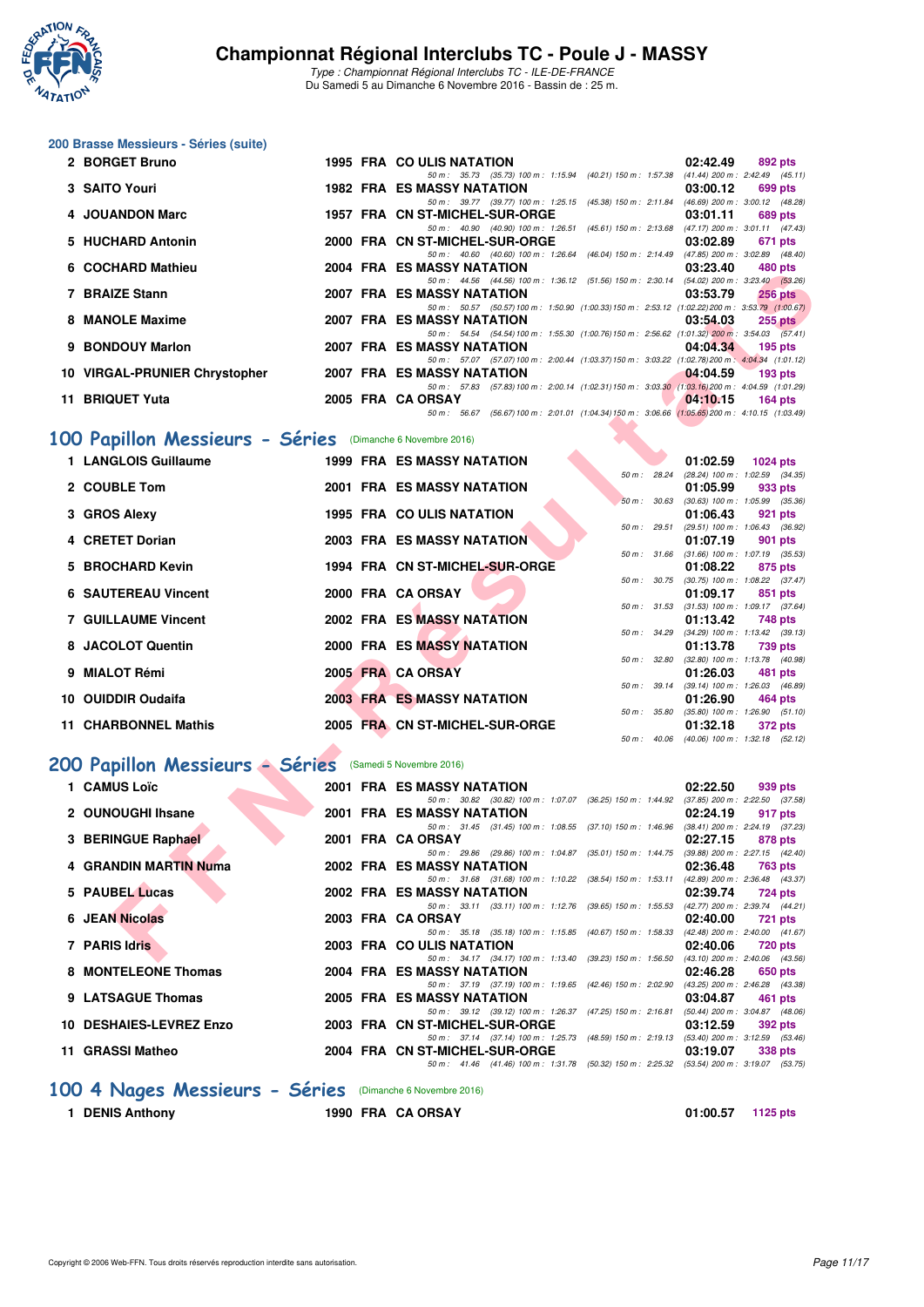

#### **100 4 Nages Messieurs - Séries (suite)**

| 2 HERMAN Florentin    |  | 2000 FRA COULIS NATATION          | 01:12.00 | 810 pts        |
|-----------------------|--|-----------------------------------|----------|----------------|
| 3 BOULMIER Antoine    |  | 2000 FRA CN ST-MICHEL-SUR-ORGE    | 01:13.84 | <b>764 pts</b> |
| 4 CHATELLIER Cedric   |  | <b>2003 FRA ES MASSY NATATION</b> | 01:18.39 | <b>656 pts</b> |
| 5 BRINDEJONC Matis    |  | 2006 FRA ES MASSY NATATION        | 01:21.49 | <b>587 pts</b> |
| 6 HALIM Rayan         |  | 2006 FRA ES MASSY NATATION        | 01:27.05 | 474 pts        |
| 7 LEDEY Damien        |  | 2004 FRA CA ORSAY                 | 01:33.25 | <b>361 pts</b> |
| 8 BOUCHARIN Teo       |  | 2006 FRA ES MASSY NATATION        | 01:33.53 | 357 pts        |
| 9 BOLLÉA Adan         |  | 2005 FRA CN ST-MICHEL-SUR-ORGE    | 01:34.26 | <b>344 pts</b> |
| 10 AREL-MASSOL Samuel |  | 2005 FRA ES MASSY NATATION        | 01:44.51 | <b>196 pts</b> |
| 11 THOMAS Xavier      |  | <b>1968 FRA ES MASSY NATATION</b> | 01:46.56 | <b>171 pts</b> |

# **[200 4 Nages Messieurs - Séries](http://www.ffnatation.fr/webffn/resultats.php?idact=nat&go=epr&idcpt=42139&idepr=91)** (Samedi 5 Novembre 2016)

| 0 DUUUIIANII ITU                                            |          |          | ZUUU FRA ESIWASSI NAIAIIUN                                                                                                                                                                                      | <u> u i .jj.jj</u> | <i>ວວາ</i> µເວ |  |
|-------------------------------------------------------------|----------|----------|-----------------------------------------------------------------------------------------------------------------------------------------------------------------------------------------------------------------|--------------------|----------------|--|
| 9 BOLLÉA Adan                                               |          |          | 2005 FRA CN ST-MICHEL-SUR-ORGE                                                                                                                                                                                  | 01:34.26           | <b>344 pts</b> |  |
| 10 AREL-MASSOL Samuel                                       |          |          | <b>2005 FRA ES MASSY NATATION</b>                                                                                                                                                                               | 01:44.51           | <b>196 pts</b> |  |
| 11 THOMAS Xavier                                            |          |          | <b>1968 FRA ES MASSY NATATION</b>                                                                                                                                                                               | 01:46.56           | 171 pts        |  |
|                                                             |          |          |                                                                                                                                                                                                                 |                    |                |  |
|                                                             |          |          |                                                                                                                                                                                                                 |                    |                |  |
| 00 4 Nages Messieurs - Séries (Samedi 5 Novembre 2016)      |          |          |                                                                                                                                                                                                                 |                    |                |  |
| 1 COURTEILLE Emeric                                         |          |          | <b>1987 FRA ES MASSY NATATION</b>                                                                                                                                                                               | 02:12.88           | 1092 pts       |  |
|                                                             |          |          | 50 m: 29.09 (29.09) 100 m: 1:02.26 (33.17) 150 m: 1:40.83 (38.57) 200 m: 2:12.88 (32.05)                                                                                                                        |                    |                |  |
| 2 BERINGUE Hugo                                             |          |          | 1998 FRA CA ORSAY                                                                                                                                                                                               | 02:24.79           | 925 pts        |  |
|                                                             |          |          | 50 m: 30.94 (30.94) 100 m: 1:08.03 (37.09) 150 m: 1:48.84 (40.81) 200 m: 2:24.79 (35.95)                                                                                                                        |                    |                |  |
| 3 EVAN Bernard                                              |          |          | 1973 FRA COULIS NATATION                                                                                                                                                                                        | 02:35.86           | 782 pts        |  |
| 4 SABATIER Jean-baptiste                                    |          |          | 50 m: 31.73 (31.73) 100 m: 1:11.69 (39.96) 150 m: 1:56.97 (45.28) 200 m: 2:35.86 (38.89)<br>2002 FRA CA ORSAY                                                                                                   | 02:36.71           | 771 pts        |  |
|                                                             |          |          | 50 m: 33.73 (33.73) 100 m: 1:14.72 (40.99) 150 m: 2:00.15 (45.43) 200 m: 2:36.71 (36.56)                                                                                                                        |                    |                |  |
| 5 LACOSTE Jean                                              |          |          | 1999 FRA CN ST-MICHEL-SUR-ORGE                                                                                                                                                                                  | 02:38.45           | <b>750 pts</b> |  |
|                                                             |          |          | 50 m: 33.04 (33.04) 100 m: 1:11.72 (38.68) 150 m: 2:00.67 (48.95) 200 m: 2:38.45 (37.78)                                                                                                                        |                    |                |  |
| 6 CHAMAYOU Gael                                             |          |          | <b>2003 FRA ES MASSY NATATION</b>                                                                                                                                                                               | 02:42.06           | <b>707 pts</b> |  |
|                                                             |          |          | 50 m: 34.81 (34.81) 100 m: 1:15.87 (41.06) 150 m: 2:03.76 (47.89) 200 m: 2:42.06 (38.30)                                                                                                                        |                    |                |  |
| <b>7 LAVIGNE Mathieu</b>                                    |          |          | <b>2003 FRA ES MASSY NATATION</b>                                                                                                                                                                               | 02:47.95           | 639 pts        |  |
| 8 LANGLAIS Leo                                              |          |          | 50 m: 39.53 (39.53) 100 m: 1:19.83 (40.30) 150 m: 2:11.71 (51.88) 200 m: 2:47.95 (36.24)                                                                                                                        |                    |                |  |
|                                                             |          |          | 2004 FRA ES MASSY NATATION<br>50 m: 36.79 (36.79) 100 m: 1:21.70 (44.91) 150 m: 2:11.47 (49.77) 200 m: 2:49.04 (37.57)                                                                                          | 02:49.04           | 627 pts        |  |
| 9 AUKAULOO Zaki                                             |          |          | 2005 FRA ES MASSY NATATION                                                                                                                                                                                      | 02:55.54           | 557 pts        |  |
|                                                             |          |          | 50 m: 40.97 (40.97) 100 m: 1:24.09 (43.12) 150 m: 2:16.53 (52.44) 200 m: 2:55.54 (39.01)                                                                                                                        |                    |                |  |
| <b>10 LEMPIRE Loris</b>                                     |          |          | 2004 FRA ES MASSY NATATION                                                                                                                                                                                      | 03:01.17           | 499 pts        |  |
|                                                             |          |          | 50 m: 39.62 (39.62) 100 m: 1:25.11 (45.49) 150 m: 2:20.98 (55.87) 200 m: 3:01.17 (40.19)                                                                                                                        |                    |                |  |
| 11 PAGE Adrien                                              |          |          | 2004 FRA CN ST-MICHEL-SUR-ORGE                                                                                                                                                                                  | 03:03.10           | 480 pts        |  |
|                                                             |          |          | 50 m: 40.84 (40.84) 100 m: 1:27.08 (46.24) 150 m: 2:21.50 (54.42) 200 m: 3:03.10 (41.60)                                                                                                                        |                    |                |  |
| X100 Nage Libre Messieurs - Séries (Samedi 5 Novembre 2016) |          |          |                                                                                                                                                                                                                 |                    |                |  |
|                                                             |          |          |                                                                                                                                                                                                                 |                    |                |  |
| 1 SUMEIRE Eliott                                            |          |          | 1999 FRA CA ORSAY                                                                                                                                                                                               | 03:40.63           | 1120 pts       |  |
| <b>DENIS Anthony</b>                                        |          | 1990 FRA |                                                                                                                                                                                                                 |                    |                |  |
| <b>NEUVILLE Malo</b>                                        | 2001 FRA |          |                                                                                                                                                                                                                 |                    |                |  |
| <b>BERINGUE Raphael</b>                                     | 2001 FRA |          |                                                                                                                                                                                                                 |                    |                |  |
|                                                             |          |          | 50 m: 25.84 (25.84) 100 m: 53.48 (27.64) 150 m: 1:18.39 (24.91) 200 m: 1:46.90 (28.51) 250 m: 2:14.19 (27.29) 300 m: 2:44.20 (30.01) 350 m: 3:11.02 (26.82) 400 m: 3:40.63 (2                                   |                    |                |  |
| 2 ALLOUCHE Adam                                             |          |          | 1993 LIB CO ULIS NATATION                                                                                                                                                                                       | 03:50.44           | 1038 pts       |  |
| <b>RICHARD Florian</b>                                      | 1990 FRA |          |                                                                                                                                                                                                                 |                    |                |  |
|                                                             | 1995 FRA |          |                                                                                                                                                                                                                 |                    |                |  |
| <b>GROS Alexy</b>                                           |          |          |                                                                                                                                                                                                                 |                    |                |  |
| <b>DELAUNAY Josselin</b>                                    | 1990 FRA |          |                                                                                                                                                                                                                 |                    |                |  |
| 3 VAREILLAUD Maxime                                         |          |          | 50 m: 26.10 (26.10) 100 m: 54.39 (28.29) 150 m: 1:22.59 (28.20) 200 m: 1:53.73 (31.14) 250 m: 2:21.09 (27.36) 300 m: 2:51.52 (30.43) 350 m: 3:18.72 (27.20) 400 m: 3:50.44 (3<br>2003 FRA CN ST-MICHEL-SUR-ORGE | 04:01.35           | 951 pts        |  |
|                                                             |          |          |                                                                                                                                                                                                                 |                    |                |  |
| <b>LACOSTE Jean</b>                                         | 1999 FRA |          |                                                                                                                                                                                                                 |                    |                |  |
| <b>ARMAND Jason</b>                                         | 1998 FRA |          |                                                                                                                                                                                                                 |                    |                |  |
| <b>BROCHARD Kevin</b>                                       | 1994 FRA |          |                                                                                                                                                                                                                 |                    |                |  |
|                                                             |          |          | 50 m: 29.28 (29.28) 100 m: 1:01.03 (31.75) 150 m: 1:28.93 (27.90) 200 m: 2:01.11 (32.18) 250 m: 2:29.61 (28.50) 300 m: 3:01.24 (31.63) 350 m: 3:29.43 (28.19) 400 m: 4:01.35 (3                                 |                    |                |  |
| 4 COCHARD Mathieu                                           |          |          | 2004 FRA ES MASSY NATATION                                                                                                                                                                                      | 04:13.52           | 858 pts        |  |
| $Q$ UU LAUME Vincent                                        | 0000EBA  |          |                                                                                                                                                                                                                 |                    |                |  |

#### **[4x100 Nage Libre Messieurs - Séries](http://www.ffnatation.fr/webffn/resultats.php?idact=nat&go=epr&idcpt=42139&idepr=93)** (Samedi 5 Novembre 2016)

| 1 SUMEIRE Eliott                                                                                                                                                                     |          |                 | 1999 FRA CA ORSAY                 | 03:40.63 | 1120 pts       |         |
|--------------------------------------------------------------------------------------------------------------------------------------------------------------------------------------|----------|-----------------|-----------------------------------|----------|----------------|---------|
| <b>DENIS Anthony</b>                                                                                                                                                                 |          | <b>1990 FRA</b> |                                   |          |                |         |
| <b>NEUVILLE Malo</b>                                                                                                                                                                 | 2001 FRA |                 |                                   |          |                |         |
| <b>BERINGUE Raphael</b>                                                                                                                                                              | 2001 FRA |                 |                                   |          |                |         |
| 50 m: 25.84 (25.84) 100 m: 53.48 (27.64) 150 m: 1:18.39 (24.91) 200 m: 1:46.90 (28.51) 250 m: 2:14.19 (27.29) 300 m: 2:44.20 (30.01) 350 m: 3:11.02 (26.82) 400 m: 3:40.63           |          |                 |                                   |          |                | (29.61) |
| 2 ALLOUCHE Adam                                                                                                                                                                      |          |                 | 1993 LIB COULIS NATATION          | 03:50.44 | 1038 pts       |         |
| <b>RICHARD Florian</b>                                                                                                                                                               | 1990 FRA |                 |                                   |          |                |         |
| <b>GROS Alexy</b>                                                                                                                                                                    | 1995 FRA |                 |                                   |          |                |         |
| <b>DELAUNAY Josselin</b>                                                                                                                                                             | 1990 FRA |                 |                                   |          |                |         |
| 50 m: 26.10 (26.10) 100 m: 54.39 (28.29) 150 m: 1:22.59 (28.20) 200 m: 1:53.73 (31.14) 250 m: 2:21.09 (27.36) 300 m: 2:51.52 (30.43) 350 m: 3:18.72 (27.20) 400 m: 3:50.44 (31.72)   |          |                 |                                   |          |                |         |
| 3 VAREILLAUD Maxime                                                                                                                                                                  |          |                 | 2003 FRA CN ST-MICHEL-SUR-ORGE    | 04:01.35 | 951 pts        |         |
| <b>LACOSTE Jean</b>                                                                                                                                                                  | 1999 FRA |                 |                                   |          |                |         |
| <b>ARMAND Jason</b>                                                                                                                                                                  | 1998 FRA |                 |                                   |          |                |         |
| <b>BROCHARD Kevin</b>                                                                                                                                                                | 1994 FRA |                 |                                   |          |                |         |
| 50 m: 29.28 (29.28) 100 m: 1:01.03 (31.75) 150 m: 1:28.93 (27.90) 200 m: 2:01.11 (32.18) 250 m: 2:29.61 (28.50) 300 m: 3:01.24 (31.63) 350 m: 3:29.43 (28.19) 400 m: 4:01.35 (31.92) |          |                 |                                   |          |                |         |
| 4 COCHARD Mathieu                                                                                                                                                                    |          |                 | 2004 FRA ES MASSY NATATION        | 04:13.52 | 858 pts        |         |
| <b>GUILLAUME Vincent</b>                                                                                                                                                             | 2002 FRA |                 |                                   |          |                |         |
| <b>GRANDIN MARTIN Numa</b>                                                                                                                                                           | 2002 FRA |                 |                                   |          |                |         |
| <b>GRANDIN-MARTIN Sebastien</b>                                                                                                                                                      | 1973 FRA |                 |                                   |          |                |         |
| 50 m: 33.70 (33.70) 100 m: 1:10.31 (36.61) 150 m: 1:38.22 (27.91) 200 m: 2:09.11 (30.89) 250 m: 2:36.98 (27.87) 300 m: 3:08.69 (31.71) 350 m: 3:39.62 (30.93) 400 m: 4:13.52 (33.90) |          |                 |                                   |          |                |         |
| 5 LANGLAIS Leo                                                                                                                                                                       |          |                 | 2004 FRA ES MASSY NATATION        | 04:17.10 | 832 pts        |         |
| <b>SAITO Youri</b>                                                                                                                                                                   | 1982 FRA |                 |                                   |          |                |         |
| <b>COUBLE Tom</b>                                                                                                                                                                    | 2001 FRA |                 |                                   |          |                |         |
| <b>PAUBEL Lucas</b>                                                                                                                                                                  | 2002 FRA |                 |                                   |          |                |         |
| 50 m: 35.24 (35.24) 100 m: 1:13.79 (38.55) 150 m: 1:42.86 (29.07) 200 m: 2:16.11 (33.25) 250 m: 2:44.43 (28.32) 300 m: 3:16.83 (32.40) 350 m: 3:45.53 (28.70) 400 m: 4:17.10         |          |                 |                                   |          |                | (31.57) |
| 6 ION Victor                                                                                                                                                                         |          |                 | <b>2005 FRA ES MASSY NATATION</b> | 04:21.92 | <b>797 pts</b> |         |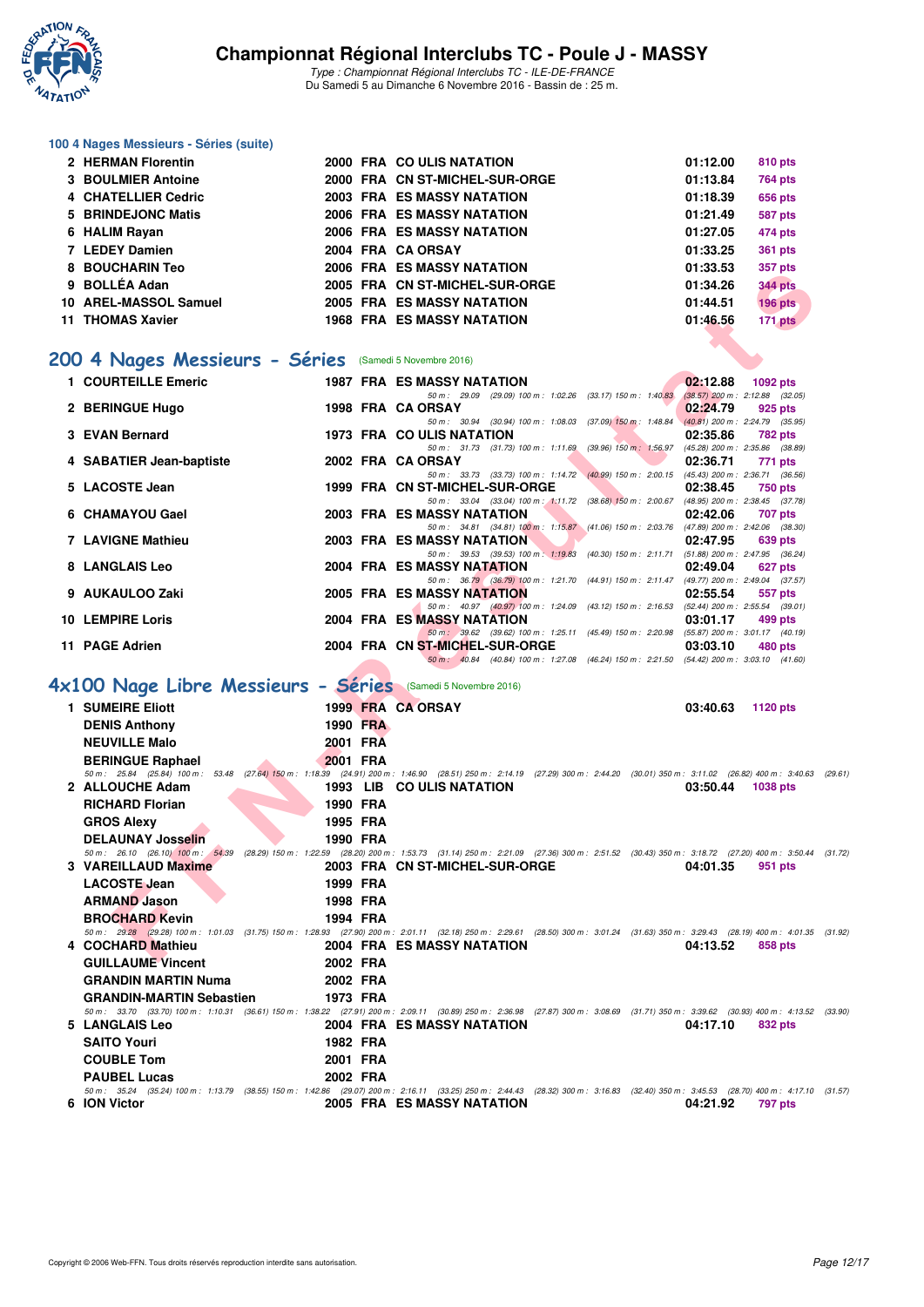

| 4x100 Nage Libre Messieurs - Séries (suite)                    |                                                                                                                                                                                                          |                                |          |                |         |  |
|----------------------------------------------------------------|----------------------------------------------------------------------------------------------------------------------------------------------------------------------------------------------------------|--------------------------------|----------|----------------|---------|--|
| <b>BRINDEJONC Matis</b>                                        | 2006 FRA                                                                                                                                                                                                 |                                |          |                |         |  |
| <b>CAMUS Loïc</b>                                              | 2001 FRA                                                                                                                                                                                                 |                                |          |                |         |  |
| <b>LANGLOIS Guillaume</b>                                      | 1999 FRA                                                                                                                                                                                                 |                                |          |                |         |  |
|                                                                | 50 m: 34.95 (34.95) 100 m: 1:13.70 (38.75) 150 m: 1:47.82 (34.12) 200 m: 2:27.31 (39.49) 250 m: 2:56.02 (28.71) 300 m: 3:26.82 (30.80) 350 m: 3:53.24 (26.42) 400 m: 4:21.92 (28.68)                     |                                |          | <b>790 pts</b> |         |  |
| <b>7 BLAISE Arthur</b><br><b>LEMPIRE Loris</b>                 | 2004 FRA                                                                                                                                                                                                 | 2005 FRA ES MASSY NATATION     | 04:22.79 |                |         |  |
|                                                                |                                                                                                                                                                                                          |                                |          |                |         |  |
| <b>OUNOUGHI Ihsane</b>                                         | 2001 FRA                                                                                                                                                                                                 |                                |          |                |         |  |
| <b>CRETET Dorian</b>                                           | 2003 FRA<br>50 m: 34.45 (34.45) 100 m: 1:13.35 (38.90) 150 m: 1:47.94 (34.59) 200 m: 2:26.61 (38.67) 250 m: 2:53.70 (27.09) 300 m: 3:24.41 (30.71) 350 m: 3:52.81 (28.40) 400 m: 4:22.79                 |                                |          |                | (29.98) |  |
| 8 MONTELEONE Thomas                                            |                                                                                                                                                                                                          | 2004 FRA ES MASSY NATATION     | 04:23.41 | <b>786 pts</b> |         |  |
| <b>FAURE Hugo</b>                                              | 1999 FRA                                                                                                                                                                                                 |                                |          |                |         |  |
| <b>GILLES William</b>                                          | 2002 FRA                                                                                                                                                                                                 |                                |          |                |         |  |
| <b>AUKAULOO Zaki</b>                                           | 2005 FRA                                                                                                                                                                                                 |                                |          |                |         |  |
|                                                                | 50 m: 31.66 (31.66) 100 m: 1:06.11 (34.45) 150 m: 1:34.22 (28.11) 200 m: 2:06.01 (31.79) 250 m: 2:37.45 (31.44) 300 m: 3:12.51 (35.06) 350 m: 3:46.20 (33.69) 400 m: 4:23.41 (37.21)                     |                                |          |                |         |  |
| 9 SABATIER Jean-baptiste                                       | 2002 FRA CA ORSAY                                                                                                                                                                                        |                                | 04.25.26 | 773 pts        |         |  |
| JEAN Nicolas                                                   | 2003 FRA                                                                                                                                                                                                 |                                |          |                |         |  |
| <b>NEBOR Maxence</b>                                           | 2003 FRA                                                                                                                                                                                                 |                                |          |                |         |  |
| <b>SAUTEREAU Benjamin</b>                                      | 1997 FRA<br>50 m : 30.96 (30.96) 100 m : 1:05.17 (34.21) 150 m : 1:36.29 (31.12) 200 m : 2:11.53 (35.24) 250 m : 2:45.06 (33.53) 300 m : 3:21.33 (36.27) 350 m : 3:51.30 (29.97) 400 m : 4:25.26 (33.96) |                                |          |                |         |  |
| 10 CHAMAYOU Gael                                               |                                                                                                                                                                                                          | 2003 FRA ES MASSY NATATION     | 04:39.90 | 673 pts        |         |  |
| <b>BRAIZE Neo</b>                                              | 2004 FRA                                                                                                                                                                                                 |                                |          |                |         |  |
| <b>LATSAGUE Thomas</b>                                         | 2005 FRA                                                                                                                                                                                                 |                                |          |                |         |  |
| <b>OUIDDIR Younous</b>                                         | 2001 FRA                                                                                                                                                                                                 |                                |          |                |         |  |
|                                                                | 50 m: 32.86 (32.86) 100 m: 1:08.52 (35.66) 150 m: 1:42.77 (34.25) 200 m: 2:19.93 (37.16) 250 m: 2:55.15 (35.22) 300 m: 3:32.55 (37.40) 350 m: 4:04.01 (31.46) 400 m: 4:39.90 (35.89)                     |                                |          |                |         |  |
| 11 CHARBONNEL Mathis                                           |                                                                                                                                                                                                          | 2005 FRA CN ST-MICHEL-SUR-ORGE | 05:10.48 | 486 pts        |         |  |
| <b>GRASSI Matheo</b>                                           | 2004 FRA                                                                                                                                                                                                 |                                |          |                |         |  |
| <b>PAGE Adrien</b>                                             | 2004 FRA                                                                                                                                                                                                 |                                |          |                |         |  |
| <b>HUCHARD Antonin</b>                                         | 2000 FRA<br>50 m: 39.95 (39.95) 100 m: 1:25.19 (45.24) 150 m: 2:02.78 (37.59) 200 m: 2:44.20 (41.42) 250 m: 3:21.63 (37.43) 300 m: 4:04.25 (42.62) 350 m: 4:35.91 (31.66) 400 m: 5:10.48 (34.57)         |                                |          |                |         |  |
|                                                                |                                                                                                                                                                                                          |                                |          |                |         |  |
| 4x200 Nage Libre Messieurs - Séries (Dimanche 6 Novembre 2016) |                                                                                                                                                                                                          |                                |          |                |         |  |
| 1 SUMEIRE Eliott                                               |                                                                                                                                                                                                          | 1999 FRA CA ORSAY              | 08:10.53 | 1081 pts       |         |  |
| <b>BERINGUE Raphael</b>                                        | 2001 FRA                                                                                                                                                                                                 |                                |          |                |         |  |
| <b>SAUTEREAU Vincent</b>                                       | 2000 FRA                                                                                                                                                                                                 |                                |          |                |         |  |
| <b>NEUVILLE Malo</b>                                           | 2001 FRA                                                                                                                                                                                                 |                                |          |                |         |  |
| 2 HERMAN Florentin                                             | 50 m: 26.60 (26.60) 100 m: 56.06 (29.46) 150 m: 1:26.62 (30.56) 200 m: 1:57.32 (30.70) 250 m: 2:24.77 (27.45) 300 m: 2:55.86 (31.09) 350 m: 3:27.64 (31.78) 400 m: 3:59.19 (31.55) 450 m: 4:28.06        | 2000 FRA COULIS NATATION       | 08:59.86 | 884 pts        |         |  |
| <b>PARIS Bilal</b>                                             | 2002 FRA                                                                                                                                                                                                 |                                |          |                |         |  |
| <b>EVAN Bernard</b>                                            | 1973 FRA                                                                                                                                                                                                 |                                |          |                |         |  |
| <b>PARIS Idris</b>                                             | 2003 FRA                                                                                                                                                                                                 |                                |          |                |         |  |
|                                                                | 50 m: 29.49 (29.49) 100 m: 1:02.26 (32.77) 150 m: 1:36.27 (34.01) 200 m: 2:12.60 (36.33) 250 m: 2:43.62 (31.02) 300 m: 3:18.64 (35.02) 350 m: 3:54.72 (36.08) 400 m: 4:30.08 (35.36) 450 m: 5:00.83      |                                |          |                |         |  |
| 3 GRANDIN MARTIN Numa                                          |                                                                                                                                                                                                          | 2002 FRA ES MASSY NATATION     | 09:20.68 | 807 pts        |         |  |
| <b>GUILLAUME Vincent</b>                                       | 2002 FRA                                                                                                                                                                                                 |                                |          |                |         |  |
| <b>LAVIGNE Mathieu</b>                                         | 2003 FRA                                                                                                                                                                                                 |                                |          |                |         |  |
| <b>COCHARD Mathieu</b>                                         | 2004 FRA                                                                                                                                                                                                 |                                |          |                |         |  |
| 4 LANGLOIS Guillaume                                           | 50 m: 28.04 (28.04) 100 m: 1:01.20 (33.16) 150 m: 1:37.56 (36.36) 200 m: 2:13.06 (35.50) 250 m: 2:41.92 (28.86) 300 m: 3:14.47 (32.55) 350 m: 3:48.04 (33.57) 400 m: 4:20.84 (32.80) 450 m: 4:55.51      | 1999 FRA ES MASSY NATATION     | 09:28.40 | <b>780 pts</b> |         |  |
| <b>CAMUS Loïc</b>                                              | 2001 FRA                                                                                                                                                                                                 |                                |          |                |         |  |
| <b>ION Victor</b>                                              | 2005 FRA                                                                                                                                                                                                 |                                |          |                |         |  |
| <b>BRINDEJONC Matis</b>                                        | 2006 FRA                                                                                                                                                                                                 |                                |          |                |         |  |
|                                                                | 50 m: 27.13 (27.13) 100 m: 57.03 (29.90) 150 m: 1:28.13 (31.10) 200 m: 2:02.02 (33.89) 250 m: 2:30.59 (28.57) 300 m: 3:02.27 (31.68) 350 m: 3:35.16 (32.89) 400 m: 4:07.52 (32.36) 450 m: 4:44.11        |                                |          |                |         |  |
| 5 PAUBEL Lucas                                                 |                                                                                                                                                                                                          | 2002 FRA ES MASSY NATATION     | 09:28.79 | 778 pts        |         |  |
| <b>COUBLE Tom</b>                                              | 2001 FRA                                                                                                                                                                                                 |                                |          |                |         |  |
| <b>LANGLAIS Leo</b>                                            | 2004 FRA                                                                                                                                                                                                 |                                |          |                |         |  |
| <b>PILLAULT Lukas</b>                                          | 2004 FRA                                                                                                                                                                                                 |                                |          |                |         |  |
| 6 OUNOUGHI Ihsane                                              | 50 m: 30.21 (30.21) 100 m: 1:02.50 (32.29) 150 m: 1:36.20 (33.70) 200 m: 2:09.72 (33.52) 250 m: 2:39.40 (29.68) 300 m: 3:11.23 (31.83) 350 m: 3:46.60 (35.37) 400 m: 4:21.01 (34.41) 450 m: 4:55.13      | 2001 FRA ES MASSY NATATION     | 09:29.69 | 775 pts        |         |  |
| <b>CRETET Dorian</b>                                           | 2003 FRA                                                                                                                                                                                                 |                                |          |                |         |  |
| <b>BLAISE Arthur</b>                                           | 2005 FRA                                                                                                                                                                                                 |                                |          |                |         |  |
| <b>LEMPIRE Loris</b>                                           | 2004 FRA                                                                                                                                                                                                 |                                |          |                |         |  |
|                                                                |                                                                                                                                                                                                          |                                |          |                |         |  |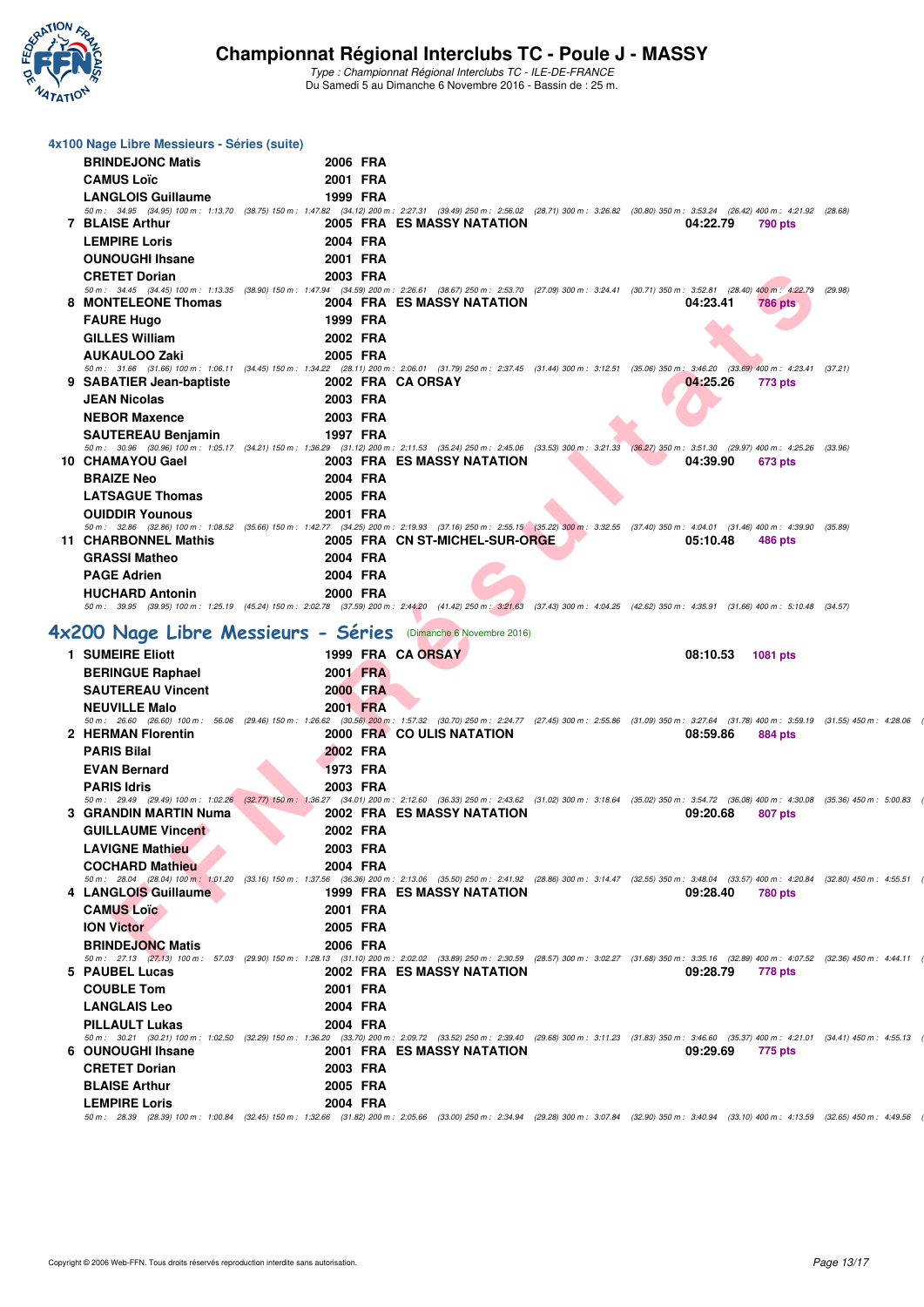

| 4x200 Nage Libre Messieurs - Séries (suite)                                                                                                                                                                                     |                      |                                                 |  |          |                 |  |
|---------------------------------------------------------------------------------------------------------------------------------------------------------------------------------------------------------------------------------|----------------------|-------------------------------------------------|--|----------|-----------------|--|
| 7 AUKAULOO Zaki                                                                                                                                                                                                                 |                      | 2005 FRA ES MASSY NATATION                      |  | 09:33.16 | <b>763 pts</b>  |  |
| <b>MONTELEONE Thomas</b>                                                                                                                                                                                                        | 2004 FRA             |                                                 |  |          |                 |  |
| <b>GILLES William</b>                                                                                                                                                                                                           | 2002 FRA             |                                                 |  |          |                 |  |
| <b>FAURE Hugo</b>                                                                                                                                                                                                               | 1999 FRA             |                                                 |  |          |                 |  |
| 50 m: 34.92 (34.92) 100 m: 1:14.81 (39.89) 150 m: 1:55.55 (40.74) 200 m: 2:35.43 (39.88) 250 m: 3:08.59 (33.16) 300 m: 3:45.38 (36.79) 350 m: 4:22.16 (36.78) 400 m: 4:57.19 (35.03) 450 m: 5:29.27<br>8 TETART Martin          |                      | 2003 FRA CN ST-MICHEL-SUR-ORGE                  |  | 09:34.67 | 758 pts         |  |
| <b>CHARBONNEL Ethan</b>                                                                                                                                                                                                         | 2002 FRA             |                                                 |  |          |                 |  |
| <b>VAREILLAUD Maxime</b>                                                                                                                                                                                                        | 2003 FRA             |                                                 |  |          |                 |  |
| <b>DESHAIES-LEVREZ Enzo</b>                                                                                                                                                                                                     | 2003 FRA             |                                                 |  |          |                 |  |
| 50 m: 32.13 (32.13) 100 m: 1:07.48 (35.35) 150 m: 1:42.55 (35.07) 200 m: 2:17.43 (34.88) 250 m: 2:51.43 (34.00) 300 m: 3:27.60 (36.17) 350 m: 4:06.11 (38.51) 400 m: 4:43.55 (37.44) 450 m: 5:13.90<br>9 SABATIER Jean-baptiste |                      | 2002 FRA CA ORSAY                               |  | 09:36.51 |                 |  |
| <b>JEAN Nicolas</b>                                                                                                                                                                                                             | 2003 FRA             |                                                 |  |          | <b>751 pts</b>  |  |
| <b>MIALOT Rémi</b>                                                                                                                                                                                                              | 2005 FRA             |                                                 |  |          |                 |  |
| <b>SAUTEREAU Benjamin</b>                                                                                                                                                                                                       | 1997 FRA             |                                                 |  |          |                 |  |
| 50 m: 31.06 (31.06) 100 m: 1:06.45 (35.39) 150 m: 1:42.71 (36.26) 200 m: 2:18.73 (36.02) 250 m: 2:49.71 (30.98) 300 m: 3:25.23 (35.52) 350 m: 4:02.10 (36.87) 400 m: 4:38.37 (36.27) 450 m: 5:13.09                             |                      |                                                 |  |          |                 |  |
| 10 BRAIZE Neo                                                                                                                                                                                                                   |                      | 2004 FRA ES MASSY NATATION                      |  | 09:59.55 | 673 pts         |  |
| <b>LATSAGUE Thomas</b>                                                                                                                                                                                                          | 2005 FRA             |                                                 |  |          |                 |  |
| <b>CHAMAYOU Gael</b>                                                                                                                                                                                                            | 2003 FRA             |                                                 |  |          |                 |  |
| <b>OUIDDIR Younous</b><br>50 m: 33.40 (33.40) 100 m: 1:10.75 (37.35) 150 m: 1:49.14 (38.39) 200 m: 2:27.76 (38.62) 250 m: 3:02.72 (34.96) 300 m: 3:42.37 (39.65) 350 m: 4:22.06 (39.69) 400 m: 5:01.17 (39.11) 450 m: 5:33.71   | 2001 FRA             |                                                 |  |          |                 |  |
| 11 PAGE Adrien                                                                                                                                                                                                                  |                      | 2004 FRA CN ST-MICHEL-SUR-ORGE                  |  | 10:45.90 | 529 pts         |  |
| <b>GRASSI Matheo</b>                                                                                                                                                                                                            | 2004 FRA             |                                                 |  |          |                 |  |
| <b>HUCHARD Antonin</b>                                                                                                                                                                                                          | 2000 FRA             |                                                 |  |          |                 |  |
| <b>DA CUNHA David</b>                                                                                                                                                                                                           | 2003 FRA             |                                                 |  |          |                 |  |
| 50 m: 36.23 (36.23) 100 m: 1:18.32 (42.09) 150 m: 2:03.23 (44.91) 200 m: 2:47.40 (44.17) 250 m: 3:24.60 (37.20) 300 m: 4:06.54 (41.94) 350 m: 4:50.32 (43.78) 400 m: 5:31.27 (40.95) 450 m: 6:04.80                             |                      |                                                 |  |          |                 |  |
| 4x100 4 Nages Messieurs - Séries (Dimanche 6 Novembre 2016)                                                                                                                                                                     |                      |                                                 |  |          |                 |  |
| 1 NEUVILLE Malo                                                                                                                                                                                                                 |                      | 2001 FRA CA ORSAY                               |  | 04:02.02 | <b>1127 pts</b> |  |
| <b>BARON Joris</b>                                                                                                                                                                                                              | 1998 FRA             |                                                 |  |          |                 |  |
| <b>DENIS Anthony</b>                                                                                                                                                                                                            | 1990 FRA             |                                                 |  |          |                 |  |
| <b>SUMEIRE Eliott</b>                                                                                                                                                                                                           | 1999 FRA             |                                                 |  |          |                 |  |
| 50 m: 30.47 (30.47) 100 m: 1:03.19 (32.72) 150 m: 1:35.71 (32.52) 200 m: 2:13.96 (38.25) 250 m: 2:40.37 (26.41) 300 m: 3:11.63 (31.26) 350 m: 3:36.56 (24.93) 400 m: 4:02.02 (25.46)<br>2 BORGET Bruno                          |                      | <b>1995 FRA CO ULIS NATATION</b>                |  | 04:22.70 | 981 pts         |  |
| <b>ALLOUCHE Adam</b>                                                                                                                                                                                                            | 1993 LIB             |                                                 |  |          |                 |  |
| <b>GROS Alexy</b>                                                                                                                                                                                                               | 1995 FRA             |                                                 |  |          |                 |  |
| <b>RICHARD Florian</b>                                                                                                                                                                                                          | 1990 FRA             |                                                 |  |          |                 |  |
| 50 m: 30.82 (30.82) 100 m: 1:06.45 (35.63) 150 m: 1:36.68 (30.23) 200 m: 2:13.66 (36.98) 250 m: 2:45.10 (31.44) 300 m: 3:24.02 (38.92) 350 m: 3:52.22 (28.20) 400 m: 4:22.70 (30.48)                                            |                      | <b>2001 FRA ES MASSY NATATION</b>               |  |          | 939 pts         |  |
| 3 CAMUS Loïc<br><b>COURTEILLE Emeric</b>                                                                                                                                                                                        | <b>1987 FRA</b>      |                                                 |  | 04:28.83 |                 |  |
| <b>LANGLOIS Guillaume</b>                                                                                                                                                                                                       | 1999 FRA             |                                                 |  |          |                 |  |
| <b>ION Victor</b>                                                                                                                                                                                                               | 2005 FRA             |                                                 |  |          |                 |  |
| 50 m: 32.67 (32.67) 100 m: 1:06.97 (34.30) 150 m: 1:38.61 (31.64) 200 m: 2:14.72 (36.11) 250 m: 2:42.46 (27.74) 300 m: 3:16.44 (33.98) 350 m: 3:50.51 (34.07) 400 m: 4:28.83 (38.32)                                            |                      |                                                 |  |          |                 |  |
| 4 ARMAND Jason                                                                                                                                                                                                                  |                      | 1998 FRA CN ST-MICHEL-SUR-ORGE 04:41.22 858 pts |  |          |                 |  |
| <b>LAURENT Cyprien</b>                                                                                                                                                                                                          | 2002 FRA             |                                                 |  |          |                 |  |
| <b>BROCHARD Kevin</b><br><b>VAREILLAUD Maxime</b>                                                                                                                                                                               | 1994 FRA<br>2003 FRA |                                                 |  |          |                 |  |
| 50 m: 32,05 (32.05) 100 m: 1:08.86 (36.81) 150 m: 1:46.13 (37.27) 200 m: 2:32.73 (46.60) 250 m: 3:03.34 (30.61) 300 m: 3:40.73 (37.39) 350 m: 4:10.13 (29.40) 400 m: 4:41.22 (31.09)                                            |                      |                                                 |  |          |                 |  |
| 5 LAVIGNE Mathieu                                                                                                                                                                                                               |                      | <b>2003 FRA ES MASSY NATATION</b>               |  | 04:47.24 | 820 pts         |  |
| <b>GUILLAUME Vincent</b>                                                                                                                                                                                                        | 2002 FRA             |                                                 |  |          |                 |  |
| <b>GRANDIN MARTIN Numa</b>                                                                                                                                                                                                      | 2002 FRA             |                                                 |  |          |                 |  |
| <b>COCHARD Mathieu</b><br>50 m: 37.78 (37.78) 100 m: 1:17.20 (39.42) 150 m: 1:52.19 (34.99) 200 m: 2:31.11 (38.92) 250 m: 3:00.70 (29.59) 300 m: 3:37.19 (36.49) 350 m: 4:09.45 (32.26) 400 m: 4:47.24 (37.79)                  | 2004 FRA             |                                                 |  |          |                 |  |
| 6 BLAISE Arthur                                                                                                                                                                                                                 |                      | 2005 FRA ES MASSY NATATION                      |  | 04:53.03 | 785 pts         |  |
| <b>OUNOUGHI Ihsane</b>                                                                                                                                                                                                          | 2001 FRA             |                                                 |  |          |                 |  |
| <b>CRETET Dorian</b>                                                                                                                                                                                                            | 2003 FRA             |                                                 |  |          |                 |  |
| <b>LEMPIRE Loris</b>                                                                                                                                                                                                            | 2004 FRA             |                                                 |  |          |                 |  |
| 50 m: 41.38 (41.38) 100 m: 1:26.77 (45.39) 150 m: 1:59.23 (32.46) 200 m: 2:36.76 (37.53) 250 m: 3:07.86 (31.10) 300 m: 3:43.45 (35.59) 350 m: 4:16.30 (32.85) 400 m: 4:53.03 (36.73)<br>7 AUKAULOO Zaki                         |                      | 2005 FRA ES MASSY NATATION                      |  | 04:55.82 | <b>768 pts</b>  |  |
| <b>GILLES William</b>                                                                                                                                                                                                           | 2002 FRA             |                                                 |  |          |                 |  |
| <b>JACOLOT Quentin</b>                                                                                                                                                                                                          | 2000 FRA             |                                                 |  |          |                 |  |
|                                                                                                                                                                                                                                 |                      |                                                 |  |          |                 |  |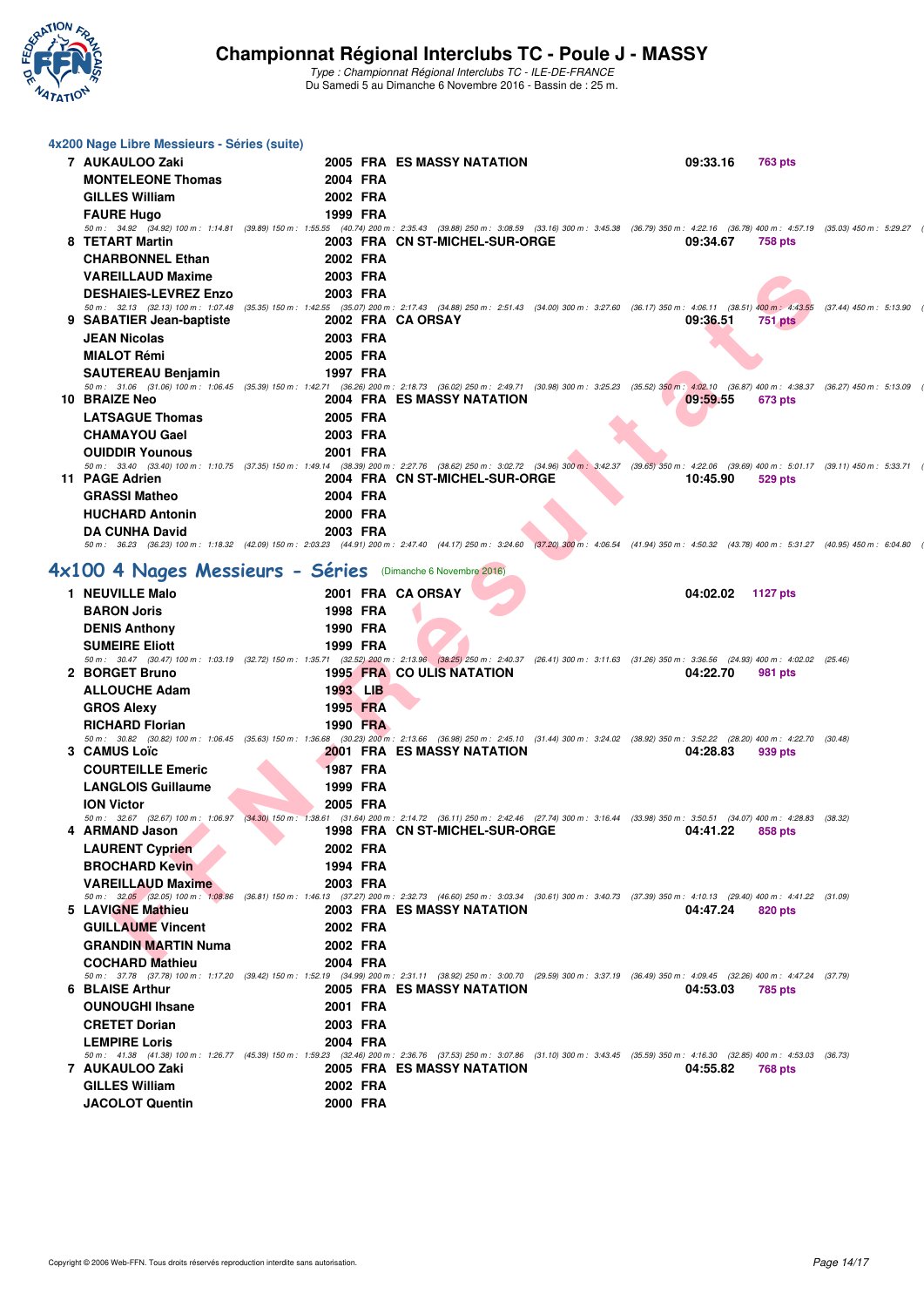

Type : Championnat Régional Interclubs TC - ILE-DE-FRANCE Du Samedi 5 au Dimanche 6 Novembre 2016 - Bassin de : 25 m.

#### **4x100 4 Nages Messieurs - Séries (suite)**

|    | <b>MONTELEONE Thomas</b>      | 2004 FRA                                                                                                                                                                             |         |
|----|-------------------------------|--------------------------------------------------------------------------------------------------------------------------------------------------------------------------------------|---------|
|    |                               | 50 m: 38.84 (38.84) 100 m: 1:19.46 (40.62) 150 m: 1:55.46 (36.00) 200 m: 2:37.56 (42.10) 250 m: 3:10.32 (32.76) 300 m: 3:50.64 (40.32) 350 m: 4:22.17 (31.53) 400 m: 4:55.82         | (33.65) |
|    | 8 COUBLE Tom                  | <b>2001 FRA ES MASSY NATATION</b><br>04:57.02<br>760 pts                                                                                                                             |         |
|    | <b>LANGLAIS Leo</b>           | 2004 FRA                                                                                                                                                                             |         |
|    | <b>PAUBEL Lucas</b>           | 2002 FRA                                                                                                                                                                             |         |
|    | <b>PILLAULT Lukas</b>         | 2004 FRA                                                                                                                                                                             |         |
|    |                               | 50 m: 31.16 (31.16) 100 m: 1:04.39 (33.23) 150 m: 1:46.91 (42.52) 200 m: 2:36.40 (49.49) 250 m: 3:07.56 (31.16) 300 m: 3:45.55 (37.99) 350 m: 4:19.45 (33.90) 400 m: 4:57.02         | (37.57) |
|    | 9 SAUTEREAU Benjamin          | 1997 FRA CA ORSAY<br>05:04.37<br>717 pts                                                                                                                                             |         |
|    | <b>SABATIER Jean-baptiste</b> | 2002 FRA                                                                                                                                                                             |         |
|    | <b>MIALOT Rémi</b>            | 2005 FRA                                                                                                                                                                             |         |
|    | <b>JEAN Nicolas</b>           | 2003 FRA                                                                                                                                                                             |         |
|    |                               | 50 m: 35.06 (35.06) 100 m: 1:13.17 (38.11) 150 m: 1:50.27 (37.10) 200 m: 2:32.45 (42.18) 250 m: 3:11.47 (39.02) 300 m: 3:58.98 (47.51) 350 m: 4:30.07 (31.09) 400 m: 5:04.37         | (34.30) |
|    | 10 CHAMAYOU Gael              | <b>2003 FRA ES MASSY NATATION</b><br>05:11.92<br>674 pts                                                                                                                             |         |
|    | <b>BRAIZE Neo</b>             | 2004 FRA                                                                                                                                                                             |         |
|    | <b>LATSAGUE Thomas</b>        | 2005 FRA                                                                                                                                                                             |         |
|    | <b>OUIDDIR Younous</b>        | 2001 FRA                                                                                                                                                                             |         |
|    |                               | 50 m: 36.65 (36.65) 100 m: 1:16.02 (39.37) 150 m: 1:57.72 (41.70) 200 m: 2:43.84 (46.12) 250 m: 3:20.74 (36.90) 300 m: 4:04.31<br>(43.57) 350 m : 4:36.48 (32.17) 400 m : 5:11.92    | (35.44) |
| 11 | <b>DA CUNHA David</b>         | 2003 FRA CN ST-MICHEL-SUR-ORGE<br>05:39.31<br>527 pts                                                                                                                                |         |
|    | <b>HUCHARD Antonin</b>        | 2000 FRA                                                                                                                                                                             |         |
|    | <b>PAGE Adrien</b>            | 2004 FRA                                                                                                                                                                             |         |
|    | <b>GRASSI Matheo</b>          | 2004 FRA                                                                                                                                                                             |         |
|    |                               | 50 m: 44.17 (44.17) 100 m: 1:29.03 (44.86) 150 m: 2:09.61 (40.58) 200 m: 2:54.67 (45.06) 250 m: 3:34.90 (40.23) 300 m: 4:22.67 (47.77) 350 m: 4:58.35 (35.68) 400 m: 5:39.31 (40.96) |         |

# [10x50 Nage Libre Messieurs - Séries](http://www.ffnatation.fr/webffn/resultats.php?idact=nat&go=epr&idcpt=42139&idepr=59) **(Samedi 5 Novembre 2016**)

| <b>3 JAUTENEAU DEIJAIIIII</b>      |          | 1997 FRA VA VROAT                                                                                                                                                                                                         |          | $111$ pm        |
|------------------------------------|----------|---------------------------------------------------------------------------------------------------------------------------------------------------------------------------------------------------------------------------|----------|-----------------|
| <b>SABATIER Jean-baptiste</b>      | 2002 FRA |                                                                                                                                                                                                                           |          |                 |
| <b>MIALOT Rémi</b>                 | 2005 FRA |                                                                                                                                                                                                                           |          |                 |
| <b>JEAN Nicolas</b>                | 2003 FRA |                                                                                                                                                                                                                           |          |                 |
|                                    |          | 50 m: 35.06 (35.06) 100 m: 1:13.17 (38.11) 150 m: 1:50.27 (37.10) 200 m: 2:32.45 (42.18) 250 m: 3:11.47 (39.02) 300 m: 3:58.98 (47.51) 350 m: 4:30.07 (31.09) 400 m: 5:04.37 (34.30)<br><b>2003 FRA ES MASSY NATATION</b> |          |                 |
| 10 CHAMAYOU Gael                   |          |                                                                                                                                                                                                                           | 05:11.92 | 674 pts         |
| <b>BRAIZE Neo</b>                  | 2004 FRA |                                                                                                                                                                                                                           |          |                 |
| <b>LATSAGUE Thomas</b>             | 2005 FRA |                                                                                                                                                                                                                           |          |                 |
| <b>OUIDDIR Younous</b>             | 2001 FRA | 50 m : 36.65 (36.65) 100 m : 1:16.02 (39.37) 150 m : 1:57.72 (41.70) 200 m : 2:43.84 (46.12) 250 m : 3:20.74 (36.90) 300 m : 4:04.31 (43.57) 350 m : 4:36.48 (32.17) 400 m : 5:11.92 (35.44)                              |          |                 |
| 11 DA CUNHA David                  |          | 2003 FRA CN ST-MICHEL-SUR-ORGE                                                                                                                                                                                            | 05:39.31 | <b>527 pts</b>  |
| <b>HUCHARD Antonin</b>             | 2000 FRA |                                                                                                                                                                                                                           |          |                 |
| <b>PAGE Adrien</b>                 | 2004 FRA |                                                                                                                                                                                                                           |          |                 |
| <b>GRASSI Matheo</b>               | 2004 FRA |                                                                                                                                                                                                                           |          |                 |
|                                    |          | 50 m: 44.17 (44.17) 100 m: 1:29.03 (44.86) 150 m: 2:09.61 (40.58) 200 m: 2:54.67 (45.06) 250 m: 3:34.90 (40.23) 300 m: 4:22.67 (47.77) 350 m: 4:58.35 (35.68) 400 m: 5:39.31 (40.96)                                      |          |                 |
| 0x50 Nage Libre Messieurs - Séries |          | (Samedi 5 Novembre 2016)                                                                                                                                                                                                  |          |                 |
| 1 ALLOUCHE Firasse                 |          | 2001 FRA CO ULIS NATATION                                                                                                                                                                                                 | 04:22.15 | <b>1101 pts</b> |
| <b>BORGET Bruno</b>                | 1995 FRA |                                                                                                                                                                                                                           |          |                 |
| <b>EVAN Bernard</b>                | 1973 FRA |                                                                                                                                                                                                                           |          |                 |
| <b>PARIS Bilal</b>                 | 2002 FRA |                                                                                                                                                                                                                           |          |                 |
| <b>RICHARD Florian</b>             | 1990 FRA |                                                                                                                                                                                                                           |          |                 |
| <b>HERMAN Florentin</b>            | 2000 FRA |                                                                                                                                                                                                                           |          |                 |
| <b>PARIS Idris</b>                 | 2003 FRA |                                                                                                                                                                                                                           |          |                 |
| <b>DELAUNAY Josselin</b>           | 1990 FRA |                                                                                                                                                                                                                           |          |                 |
| <b>GROS Alexy</b>                  | 1995 FRA |                                                                                                                                                                                                                           |          |                 |
| <b>ALLOUCHE Adam</b>               | 1993 LIB |                                                                                                                                                                                                                           |          |                 |
|                                    |          | 50 m: 27.04 (27.04) 100 m: 52.36 (25.32) 150 m: 1:12.01 (19.65) 200 m: 1:47.56 (35.55) 250 m: 2:13.97 (26.41) 300 m: 2:40.65 (26.68) 350 m: 3:07.58 (26.93) 400 m: 3:33.36 (25.78) 450 m: 3:52.75                         |          |                 |
| 2 NEUVILLE Malo                    |          | 2001 FRA CA ORSAY                                                                                                                                                                                                         | 04:24.60 | 1086 pts        |
| <b>SUMEIRE Eliott</b>              | 1999 FRA |                                                                                                                                                                                                                           |          |                 |
| <b>BERINGUE Raphael</b>            | 2001 FRA |                                                                                                                                                                                                                           |          |                 |
| <b>NEUVILLE Titouan</b>            | 1998 FRA |                                                                                                                                                                                                                           |          |                 |
| <b>DENIS Anthony</b>               | 1990 FRA |                                                                                                                                                                                                                           |          |                 |
| <b>RACHDI Yazid</b>                | 2001 FRA |                                                                                                                                                                                                                           |          |                 |
| <b>BARON Joris</b>                 | 1998 FRA |                                                                                                                                                                                                                           |          |                 |
| <b>JULIEN Noé</b>                  | 2002 FRA |                                                                                                                                                                                                                           |          |                 |
| <b>SAUTEREAU Vincent</b>           | 2000 FRA |                                                                                                                                                                                                                           |          |                 |
| <b>BERINGUE Hugo</b>               | 1998 FRA | 50 m: 26.78 (26.78) 100 m: 51.18 (24.40) 150 m: 1:17.21 (26.03) 200 m: 1:42.73 (25.52) 250 m: 2:07.12 (24.39) 300 m: 2:35.04 (27.92) 350 m: 3:02.88 (27.84) 400 m: 3:32.03 (29.15) 450 m: 3:52.64                         |          |                 |
| 3 TETART Martin                    |          | 2003 FRA CN ST-MICHEL-SUR-ORGE                                                                                                                                                                                            | 04:53.77 | 920 pts         |
| <b>CHARBONNEL Ethan</b>            | 2002 FRA |                                                                                                                                                                                                                           |          |                 |
| <b>JOUANDON Marc</b>               | 1957 FRA |                                                                                                                                                                                                                           |          |                 |
| <b>DESHAIES-LEVREZ Enzo</b>        | 2003 FRA |                                                                                                                                                                                                                           |          |                 |
| <b>LACOSTE Jean</b>                | 1999 FRA |                                                                                                                                                                                                                           |          |                 |
| <b>ARMAND Jason</b>                | 1998 FRA |                                                                                                                                                                                                                           |          |                 |
| <b>LAURENT Cyprien</b>             | 2002 FRA |                                                                                                                                                                                                                           |          |                 |
| <b>VAREILLAUD Maxime</b>           | 2003 FRA |                                                                                                                                                                                                                           |          |                 |
| <b>BOULMIER Antoine</b>            | 2000 FRA |                                                                                                                                                                                                                           |          |                 |
| <b>BROCHARD Kevin</b>              | 1994 FRA |                                                                                                                                                                                                                           |          |                 |
|                                    |          | 50 m: 30.14 (30.14) 100 m: 1:02.72 (32.58) 150 m: 1:34.59 (31.87) 200 m: 2:05.99 (31.40) 250 m: 2:32.71 (26.72) 300 m: 2:59.02 (26.31) 350 m: 3:29.68 (30.66) 400 m: 3:56.97 (27.29) 450 m: 4:27.31                       |          |                 |
| 4 PAUBEL Lucas                     |          | 2002 FRA ES MASSY NATATION                                                                                                                                                                                                | 05:23.37 | 765 pts         |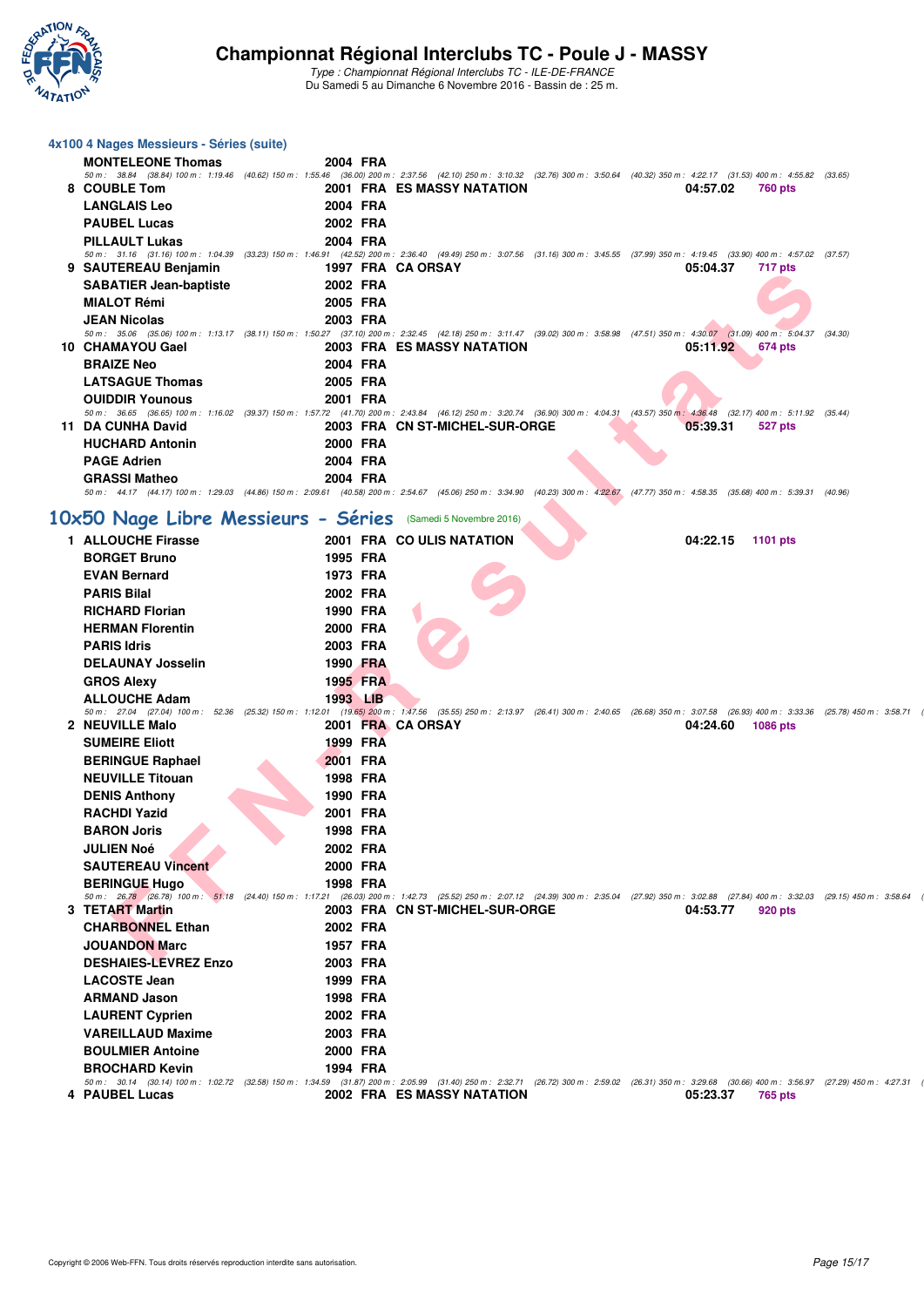

| 10x50 Nage Libre Messieurs - Séries (suite)                                                                                                                                                                               |          |                                   |                                                                                                                                                                               |                           |
|---------------------------------------------------------------------------------------------------------------------------------------------------------------------------------------------------------------------------|----------|-----------------------------------|-------------------------------------------------------------------------------------------------------------------------------------------------------------------------------|---------------------------|
| <b>COUBLE Tom</b>                                                                                                                                                                                                         | 2001 FRA |                                   |                                                                                                                                                                               |                           |
| <b>PILLAULT Lukas</b>                                                                                                                                                                                                     | 2004 FRA |                                   |                                                                                                                                                                               |                           |
| <b>LANGLAIS Leo</b>                                                                                                                                                                                                       | 2004 FRA |                                   |                                                                                                                                                                               |                           |
| <b>ABER Valentin</b>                                                                                                                                                                                                      | 2007 FRA |                                   |                                                                                                                                                                               |                           |
| <b>COLSON Noah</b>                                                                                                                                                                                                        | 2008 FRA |                                   |                                                                                                                                                                               |                           |
| <b>CHATELLIER Cedric</b>                                                                                                                                                                                                  | 2003 FRA |                                   |                                                                                                                                                                               |                           |
| <b>BLAISE Antonin</b>                                                                                                                                                                                                     | 2002 FRA |                                   |                                                                                                                                                                               |                           |
| <b>BEN GHARBIA Mohamed</b>                                                                                                                                                                                                | 1991 FRA |                                   |                                                                                                                                                                               |                           |
| <b>SAITO Youri</b>                                                                                                                                                                                                        | 1982 FRA |                                   |                                                                                                                                                                               |                           |
| 50 m: 27.84 (27.84) 100 m: 54.82 (26.98) 150 m: 1:27.98 (33.16) 200 m: 2:00.83 (32.85) 250 m: 2:38.99 (38.16) 300 m: 3:27.01 (48.02) 350 m: 3:58.25 (31.24) 400 m; 4:28.21                                                |          |                                   |                                                                                                                                                                               | $(29.96)$ 450 m : 4:55.96 |
| 5 GRANDIN MARTIN Numa                                                                                                                                                                                                     |          | 2002 FRA ES MASSY NATATION        | 05:23.93<br>762 pts                                                                                                                                                           |                           |
| <b>GUILLAUME Vincent</b>                                                                                                                                                                                                  | 2002 FRA |                                   |                                                                                                                                                                               |                           |
| <b>LAVIGNE Mathieu</b>                                                                                                                                                                                                    | 2003 FRA |                                   |                                                                                                                                                                               |                           |
| <b>HALIM Rayan</b>                                                                                                                                                                                                        | 2006 FRA |                                   |                                                                                                                                                                               |                           |
| <b>PECHOUX Jeremie</b>                                                                                                                                                                                                    | 2006 FRA |                                   |                                                                                                                                                                               |                           |
| <b>LABAUME Leo</b>                                                                                                                                                                                                        | 2005 FRA |                                   |                                                                                                                                                                               |                           |
| <b>COCHARD Mathieu</b>                                                                                                                                                                                                    | 2004 FRA |                                   |                                                                                                                                                                               |                           |
| <b>LABAUME Christophe</b>                                                                                                                                                                                                 | 1969 FRA |                                   |                                                                                                                                                                               |                           |
| <b>REVOL Christophe</b>                                                                                                                                                                                                   | 1960 FRA |                                   |                                                                                                                                                                               |                           |
| <b>GRANDIN-MARTIN Sebastien</b>                                                                                                                                                                                           | 1973 FRA |                                   |                                                                                                                                                                               |                           |
| 50 m: 27.25 (27.25) 100 m: 54.37 (27.12) 150 m: 1:26.69 (32.32) 200 m: 2:00.94 (34.25) 250 m: 2:43.72 (42.78) 300 m: 3:17.94 (34.22) 350 m: 3:49.65 (31.71) 400 m: 4:22.44 (32.79) 450 m: 4:55.25<br>6 SAUTEREAU Benjamin |          | 1997 FRA CA ORSAY                 | 05:32.15<br>722 pts                                                                                                                                                           |                           |
| <b>SABATIER Jean-baptiste</b>                                                                                                                                                                                             | 2002 FRA |                                   |                                                                                                                                                                               |                           |
|                                                                                                                                                                                                                           | 2003 FRA |                                   |                                                                                                                                                                               |                           |
| <b>NEBOR Maxence</b>                                                                                                                                                                                                      |          |                                   |                                                                                                                                                                               |                           |
| <b>MIALOT Rémi</b>                                                                                                                                                                                                        | 2005 FRA |                                   |                                                                                                                                                                               |                           |
| <b>JEAN Nicolas</b>                                                                                                                                                                                                       | 2003 FRA |                                   |                                                                                                                                                                               |                           |
| <b>GINESTET Marius</b>                                                                                                                                                                                                    | 2005 FRA |                                   |                                                                                                                                                                               |                           |
| <b>BENNACER Rayan</b>                                                                                                                                                                                                     | 2005 FRA |                                   |                                                                                                                                                                               |                           |
| <b>LAVERDANT Patrick-Roland</b>                                                                                                                                                                                           | 2003 FRA |                                   |                                                                                                                                                                               |                           |
| <b>LEDEY Damien</b>                                                                                                                                                                                                       | 2004 FRA |                                   |                                                                                                                                                                               |                           |
| <b>BRIQUET Yuta</b><br>$50 m: -$                                                                                                                                                                                          | 2005 FRA |                                   | 100 m: 59.10 (59.10) 150 m: 1:31.49 (32.39) 200 m: 2:04.49 (33.00) 250 m: 2:34.17 (29.68) 300 m: 3:12.17 (38.00) 350 m: 3:46.07 (33.90) 400 m: 4:18.48 (32.41) 450 m: 4:54.44 |                           |
| <b>7 CAMUS Loïc</b>                                                                                                                                                                                                       |          | <b>2001 FRA ES MASSY NATATION</b> | 05:38.30<br>692 pts                                                                                                                                                           |                           |
| <b>LANGLOIS Guillaume</b>                                                                                                                                                                                                 | 1999 FRA |                                   |                                                                                                                                                                               |                           |
| <b>ION Victor</b>                                                                                                                                                                                                         | 2005 FRA |                                   |                                                                                                                                                                               |                           |
| <b>BRINDEJONC Matis</b>                                                                                                                                                                                                   | 2006 FRA |                                   |                                                                                                                                                                               |                           |
| <b>JLAIEL Yanis</b>                                                                                                                                                                                                       | 2005 FRA |                                   |                                                                                                                                                                               |                           |
| <b>ION Nicolas</b>                                                                                                                                                                                                        | 2008 FRA |                                   |                                                                                                                                                                               |                           |
| <b>VIRGAL-PRUNIER Chrystopher</b>                                                                                                                                                                                         | 2007 FRA |                                   |                                                                                                                                                                               |                           |
| <b>ALY Marwan</b>                                                                                                                                                                                                         | 2008 FRA |                                   |                                                                                                                                                                               |                           |
| <b>COURTEILLE Emeric</b>                                                                                                                                                                                                  | 1987 FRA |                                   |                                                                                                                                                                               |                           |
| <b>FOURMY Jean-Noël</b>                                                                                                                                                                                                   | 1969 FRA |                                   |                                                                                                                                                                               |                           |
| 50 m: 27.01 (27.01) 100 m: 51.90 (24.89) 150 m: 1:25.71 (33.81) 200 m: 1:57.61 (31.90) 250 m: 2:31.84 (34.23) 300 m: 3:25.11 (53.27) 350 m: 4:05.49 (40.38) 400 m: 4:46.77 (41.28) 450 m: 5:11.75                         |          |                                   |                                                                                                                                                                               |                           |
| 8 OUNOUGHI Ihsane                                                                                                                                                                                                         |          | <b>2001 FRA ES MASSY NATATION</b> | 05:42.17<br>674 pts                                                                                                                                                           |                           |
| <b>CRETET Dorian</b>                                                                                                                                                                                                      | 2003 FRA |                                   |                                                                                                                                                                               |                           |
| <b>BLAISE Arthur</b>                                                                                                                                                                                                      | 2005 FRA |                                   |                                                                                                                                                                               |                           |
| <b>LEMPIRE Loris</b>                                                                                                                                                                                                      | 2004 FRA |                                   |                                                                                                                                                                               |                           |
| <b>VASQUEZ Kenzo</b>                                                                                                                                                                                                      | 2007 FRA |                                   |                                                                                                                                                                               |                           |
| <b>MANOLE Maxime</b>                                                                                                                                                                                                      | 2007 FRA |                                   |                                                                                                                                                                               |                           |
| <b>KAILASAPILLAI Vithusan</b>                                                                                                                                                                                             | 2003 FRA |                                   |                                                                                                                                                                               |                           |
| <b>PALMA DE CASTRO Ugo</b>                                                                                                                                                                                                | 2005 FRA |                                   |                                                                                                                                                                               |                           |
| <b>THOMAS Xavier</b>                                                                                                                                                                                                      | 1968 FRA |                                   |                                                                                                                                                                               |                           |
| <b>DELAUNE Arnaud</b>                                                                                                                                                                                                     | 1975 FRA |                                   |                                                                                                                                                                               |                           |
| 50 m: 26.70 (26.70) 100 m: 53.44 (26.74) 150 m: 1:26.48 (33.04) 200 m: 1:58.20 (31.72) 250 m: 2:38.87 (40.67) 300 m: 3:18.09 (39.22) 350 m: 3:48.46 (30.37) 400 m: 4:28.21 (39.75) 450 m: 5:07.97                         |          |                                   |                                                                                                                                                                               |                           |
| 9 AUKAULOO Zaki                                                                                                                                                                                                           |          | 2005 FRA ES MASSY NATATION        | 05:47.07<br>651 pts                                                                                                                                                           |                           |
| <b>MONTELEONE Thomas</b>                                                                                                                                                                                                  | 2004 FRA |                                   |                                                                                                                                                                               |                           |
| <b>JACOLOT Quentin</b>                                                                                                                                                                                                    | 2000 FRA |                                   |                                                                                                                                                                               |                           |